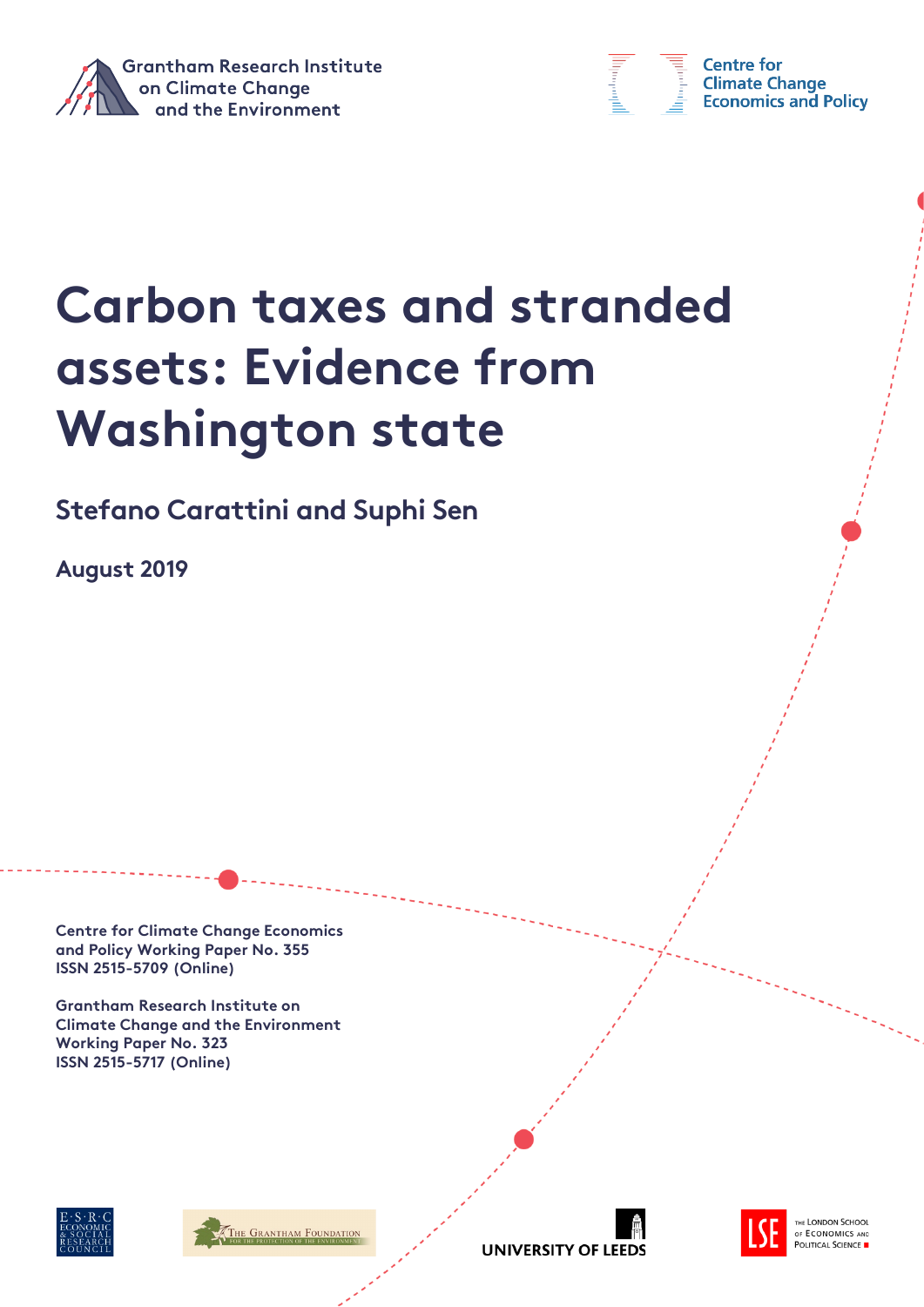**The Centre for Climate Change Economics and Policy (CCCEP)** was established by the University of Leeds and the London School of Economics and Political Science in 2008 to advance public and private action on climate change through innovative, rigorous research. The Centre is funded by the UK Economic and Social Research Council. Its third phase started in October 2018 with seven projects:

- 1. Low-carbon, climate-resilient cities
- 2. Sustainable infrastructure finance
- 3. Low-carbon industrial strategies in challenging contexts
- 4. Integrating climate and development policies for 'climate compatible development'
- 5. Competitiveness in the low-carbon economy
- 6. Incentives for behaviour change
- 7. Climate information for adaptation

More information about CCCEP is available at www.cccep.ac.uk

**The Grantham Research Institute on Climate Change and the Environment** was established by the London School of Economics and Political Science in 2008 to bring together international expertise on economics, finance, geography, the environment, international development and political economy to create a world-leading centre for policy-relevant research and training. The Institute is funded by the Grantham Foundation for the Protection of the Environment and a number of other sources. It has six research themes:

- 1. Sustainable development
- 2. Finance, investment and insurance
- 3. Changing behaviours
- 4. Growth and innovation
- 5. Policy design and evaluation
- 6. Governance and legislation

More information about the Grantham Research Institute is available at www.lse.ac.uk/GranthamInstitute

#### **Suggested citation:**

Carattini S and Sen S (2019) *Carbon taxes and stranded assets: Evidence from Washington state*. Centre for Climate Change Economics and Policy Working Paper 355/Grantham Research Institute on Climate Change and the Environment Working Paper 323. London: London School of Economics and Political Science

This working paper is intended to stimulate discussion within the research community and among users of research, and its content may have been submitted for publication in academic journals. It has been reviewed by at least one internal referee before publication. The views expressed in this paper represent those of the authors and do not necessarily represent those of the host institutions or funders.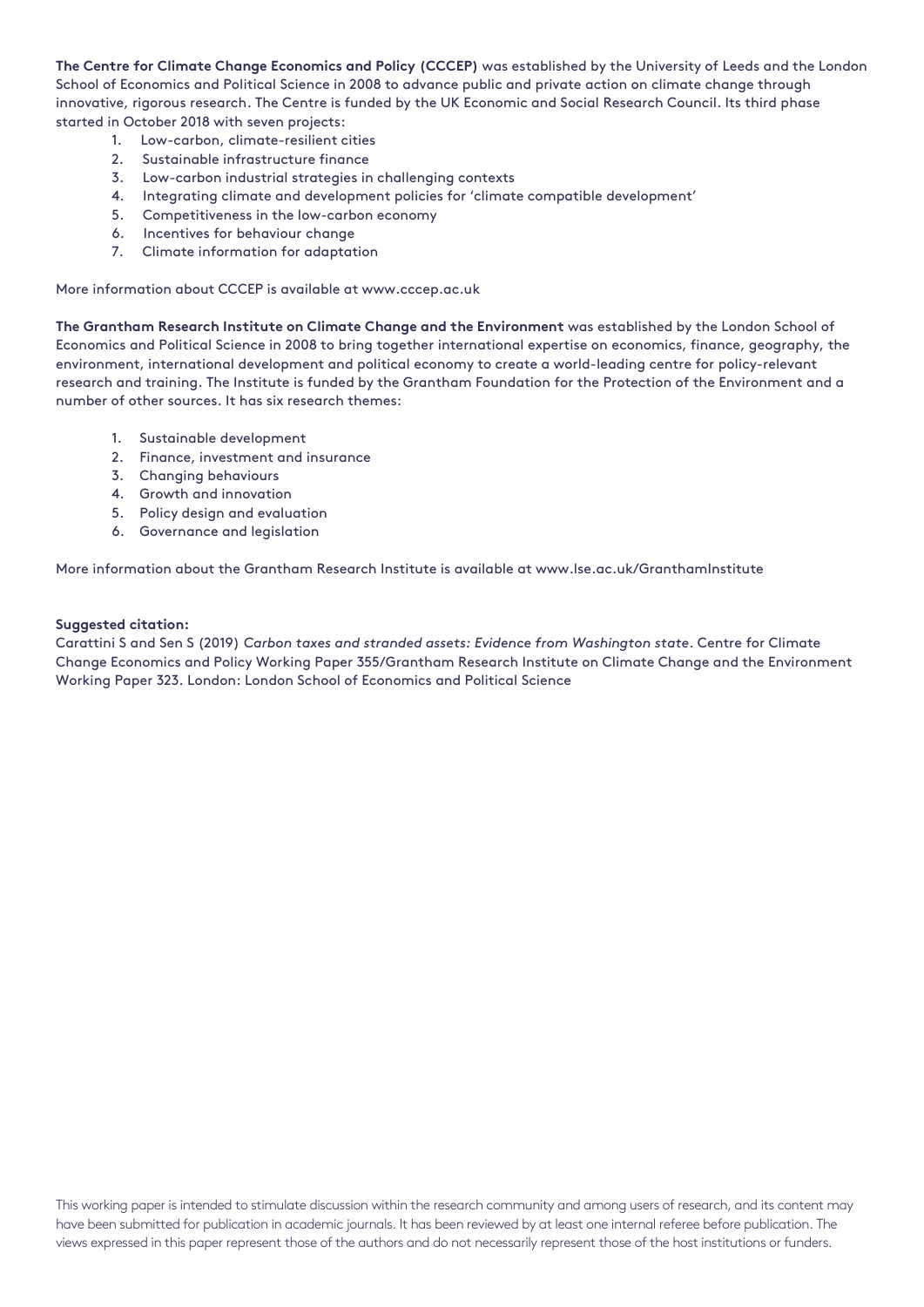### Carbon taxes and stranded assets:

Evidence from Washington state<sup>∗</sup>

Stefano Carattini†‡§¶ and Suphi Sen‖‡

August 2019

#### Abstract

The climate challenge requires ambitious climate policy. A sudden increase in carbon prices can lead to major shocks to the stock market. Some assets will lose part of their value, others all of it, and hence become "stranded". If the markets are not ready to absorb the shock, a financial c risis c ould f ollow. H ow w ell i nvestors a nticipate, and thus how large these shocks may be, is an empirical question. We analyze stock market reactions to the rejection of two carbon tax initiatives by voters in Washington state. We build proper counterfactuals for Washington state firms and find that these modest policy proposals with limited jurisdiction caused substantial readjustments on the stock market, especially for carbon-intensive stocks. Our results reinforce concerns about "stranded assets" and the risk of financial c ontagion. O ur p olicy i mplications support the inclusion of transition risks in macroprudential policymaking and carbon disclosure and climate stress tests as the main policy responses.

Keywords Carbon pricing; financial returns; systemic risk; macroprudential policies; voting JEL codes G12; H23; H71; L50; Q58

<sup>∗</sup>We are grateful to Yoram Bauman, Baran Doda, Roger Fouquet, Marc Gronwald, Christian Traeger, and participants at various seminars and conferences for helpful comments. The usual disclaimer applies. We also thank Alexander Gordan and Byron Owusu-Ansah for excellent research assistance, and the LMU-ifo Economics and Business Data Center (EBDC) for providing access to the data. Carattini acknowledges support from the Grantham Foundation for the Protection of the Environment through the Grantham Research Institute on Climate Change and the Environment and from the ESRC Centre for Climate Change Economics and Policy as well as from the Swiss National Science Foundation, grant number PZ00P1 180006/1. Sen acknowledges support from the Bundesministerium für Bildung und Forschung research program "Economics of Climate Change", grant number 01 LA 1811.

<sup>†</sup>Department of Economics, Andrew Young School of Policy Studies, Georgia State University ‡CESifo

<sup>§</sup>Grantham Research Institute on Climate Change and the Environment and ESRC Centre for Climate Change Economics and Policy, London School of Economics and Political Science

<sup>¶</sup>Department of Economics, University of St. Gallen

<sup>‖</sup> ifo Institute at the University of Munich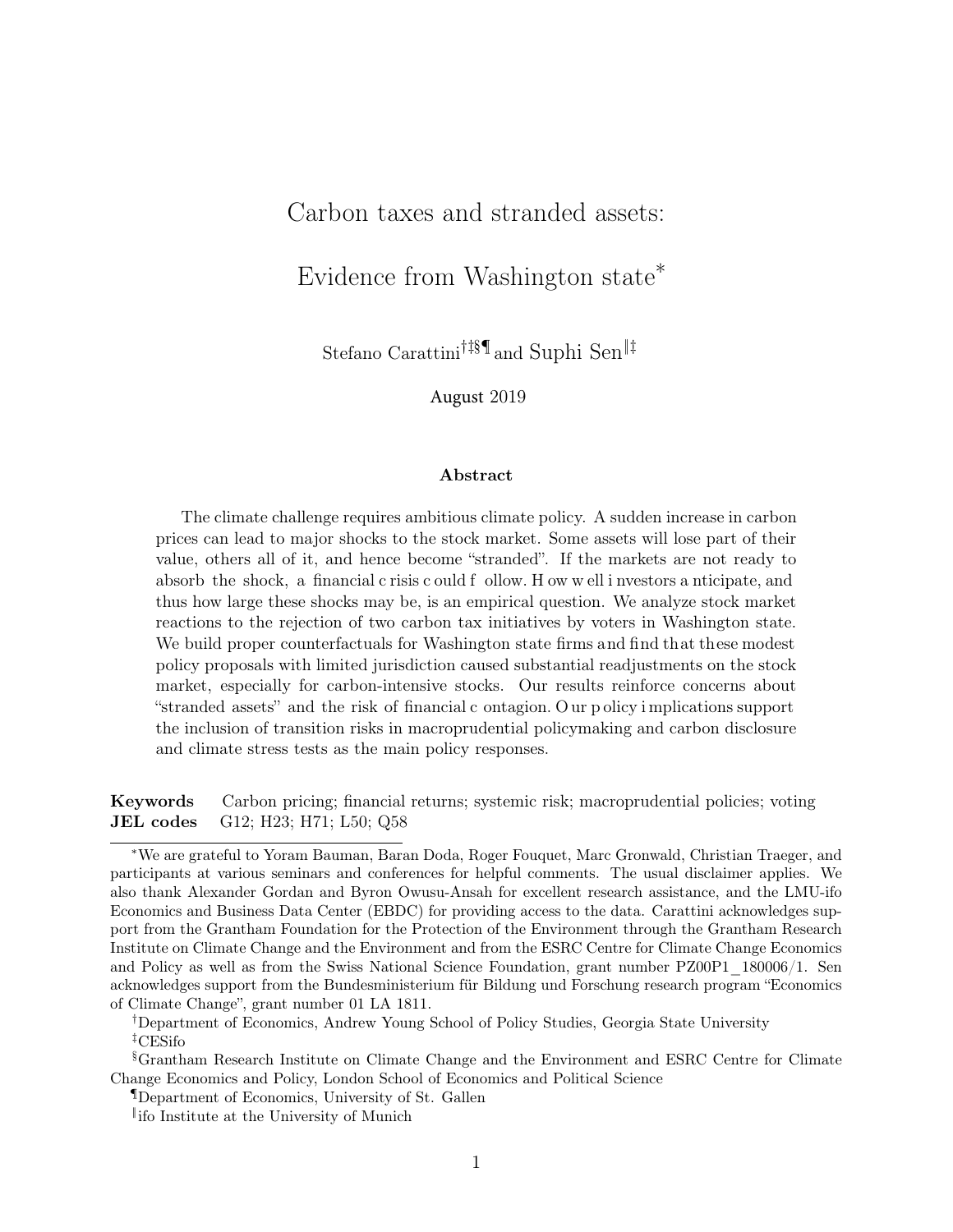## 1 Introduction

The climate challenge requires the immediate implementation of ambitious climate policies. However, global and national financial institutions have expressed concerns that an abrupt and coordinated increase in carbon prices could lead to major shocks to the stock market, with the potential for systemic risk. Some assets will lose part of their value, others all of it, and hence become "stranded". If the markets are not ready to absorb the shock, a financial crisis could follow. The number of jurisdictions pricing carbon has increased substantially over the last few years, mainly following the Paris Agreement, to reach 57 jurisdictions and a coverage of about 20 % of global greenhouse gas emissions (World Bank 2019). Very recently, the World Bank's Highlevel Commission on Carbon Prices called for a global carbon price in the order of \$40 to \$80 per ton of  $CO<sub>2</sub>$  (Stiglitz et al. 2017). While the increase in coverage and stringency of carbon pricing should be good news for climate change mitigation, in a recent and very influential speech Bank of England's governor Mark Carney expressed strong concerns for the potential role that stranded assets could play in destabilizing the global economy (Carney 2015).

A global financial crisis caused by climate policy would not only disrupt the lives of millions of people, but also represent a major setback for climate action. Macroprudential measures, such as climate stress tests, have become part of the policy options considered by institutes such as the European Systemic Risk Board (ESRB 2016), and are under consideration in Canada, France, Italy, the Netherlands, Sweden, and the United Kingdom (Caldecott et al. 2016; Campiglio et al. 2017, 2018). In the United Kingdom, the Streamlined Energy and Carbon Reporting regulations seek to mandate carbon disclosure for all quoted as well as large unquoted companies. In the United States, Senator Elizabeth Warren sponsored the Climate Risk Disclosure Act,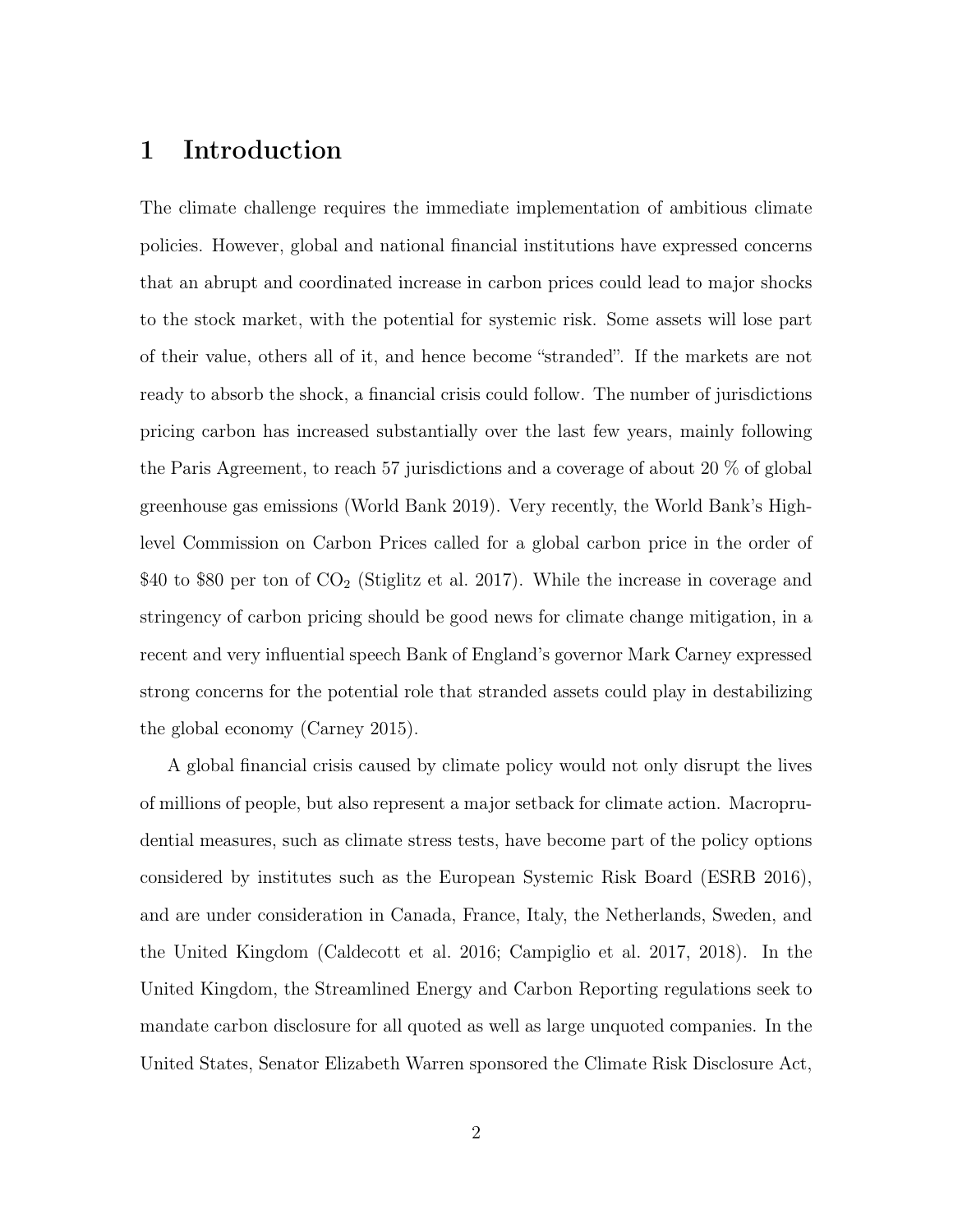a bill requiring public companies to disclose critical information about their exposure to climate-related risks.

How well investors anticipate, and thus how large these shocks may be, is an empirical question. In this paper, we analyze stock market reactions to the largely unexpected defeat of two carbon tax initiatives in Washington state, Initiatives 732 (I-732) and 1631 (I-1631). We leverage an important difference in the design of these carbon taxes, namely that one implied a revenue-neutral reform (I-732) while the other could have been classified as an environmental spending bill (I-1631), along the lines of the currently debated Green New Deal.

Our main findings are as follows: (i) both events led to significant readjustments in the value of Washington-based firms, (ii) these adjustments are stronger for carbonintensive stocks, and (iii) all adjustments tend to be stronger for I-1631 than for the revenue-neutral I-732. These results have crucial implications for designing costeffective policies in the face of climate change. In particular, the important swings in the stock market price of Washington-based firms observed in our context suggest that even a relatively modest policy with limited jurisdiction can represent an important shock to the stock market. Hence, the concern about systemic risk in the case of a coordinated implementation of ambitious carbon prices across countries seems justified. While our analyses do not offer a direct test of the usefulness of macroprudential measures such as mandated carbon disclosure and climate stress tests, they do support the rationale for such interventions.

Our empirical strategy takes advantage of the uniqueness of Washington state's framework and leverage the important differences that exist between these two initiatives. I-732, championed by stand-up economist Yoram Bauman and his grassroot organization Carbon Washington, was designed as a revenue-neutral, business-friendly carbon tax (Anderson et al. 2019). Following the example of the British Columbia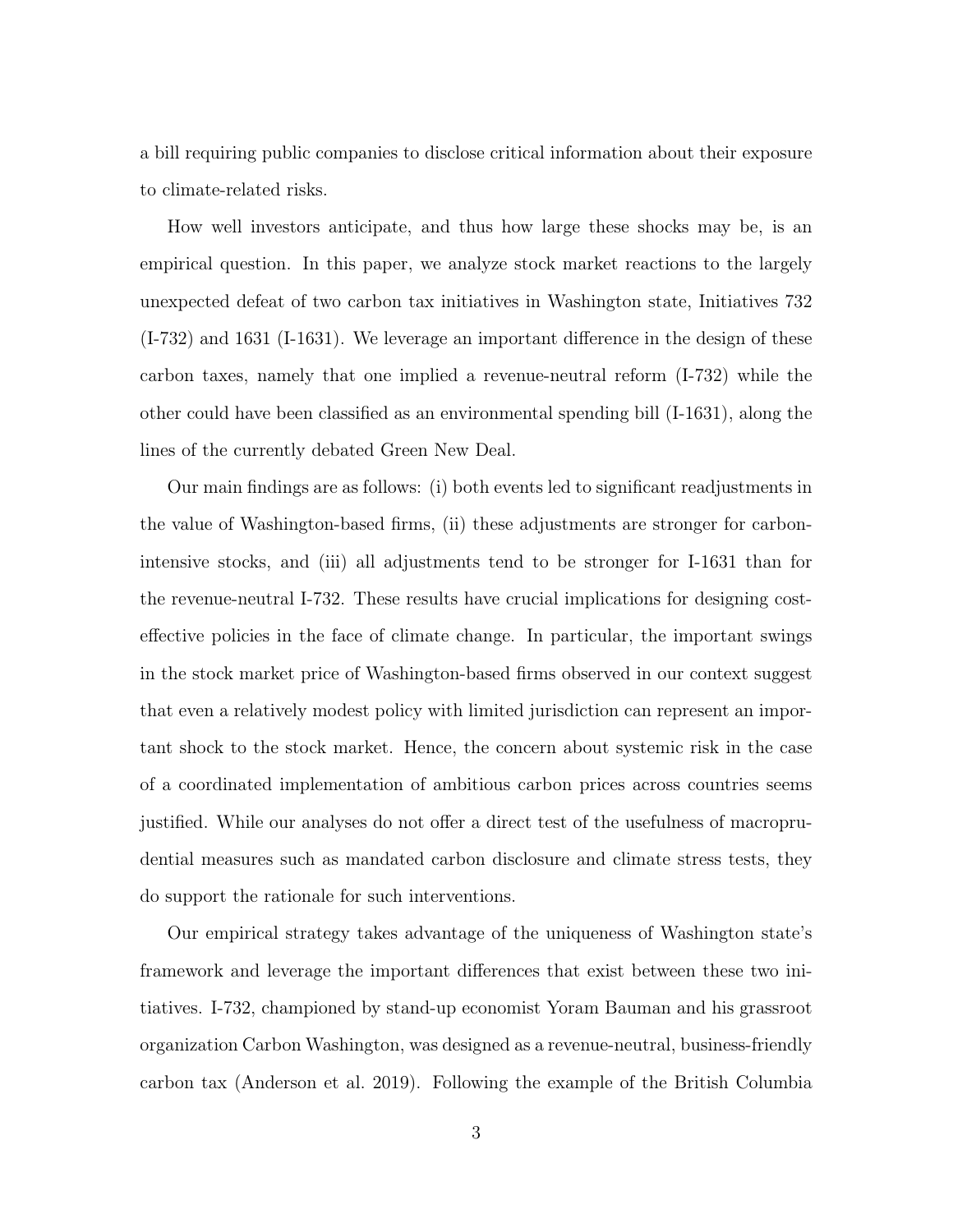carbon tax, implemented in 2008, I-732 had a pre-announced tax escalator and redistributed the money back to the economy. While British Columbia did so mainly through income tax rebates, the absence of an income tax in Washington state led the policy entrepreneurs behind I-732 to opt for a reduction in the sales tax. I-732 was announced in March 2015 and the ballot took place on November 8, 2016. While I-732 was supported by some business lobbies, environmentalists were strongly divided. Very powerful actors in the environmental justice community, such as the Sierra Club, opposed the initiative. Their opposition was not directed at carbon taxes per se, but rather at the specific, revenue-neutral design of I-732. Following the rejection of I-732 by Washington state's voters, environmental justice groups announced I-1631, a new carbon tax initiative, in March 2018. I-1631 also included a tax escalator. It was, however, no longer designed to be revenue neutral. Expected revenues of about 1 billion US dollars would have been distributed among a clean air and clean energy fund (about \$700 million), a clean water and healthy forest fund (about \$250 million), as well as support towards low-income households, communities, and affected workers. Hence, the main difference between the two proposals lies on the different use of revenues. I-1631 was rejected on November 6, 2018.

We access Thomson Reuters database and collect financial data on all Russell 3000 companies, which we combine with firm-level characteristics from Compustat and other data sources from Thomson Reuters. We conduct a short-run event study analysis to estimate the abnormal returns on the event dates. Specifically, we estimate the causal effect of new information about carbon taxes on the returns of Washingtonbased firms. To this end, we estimate proper control portfolios for Washington-based firms, by matching on observable firm characteristics. Our treated sample consists of downstream firms, which use energy as an input to their production function. Our approach addresses potential confounders in both average and heterogeneous effects.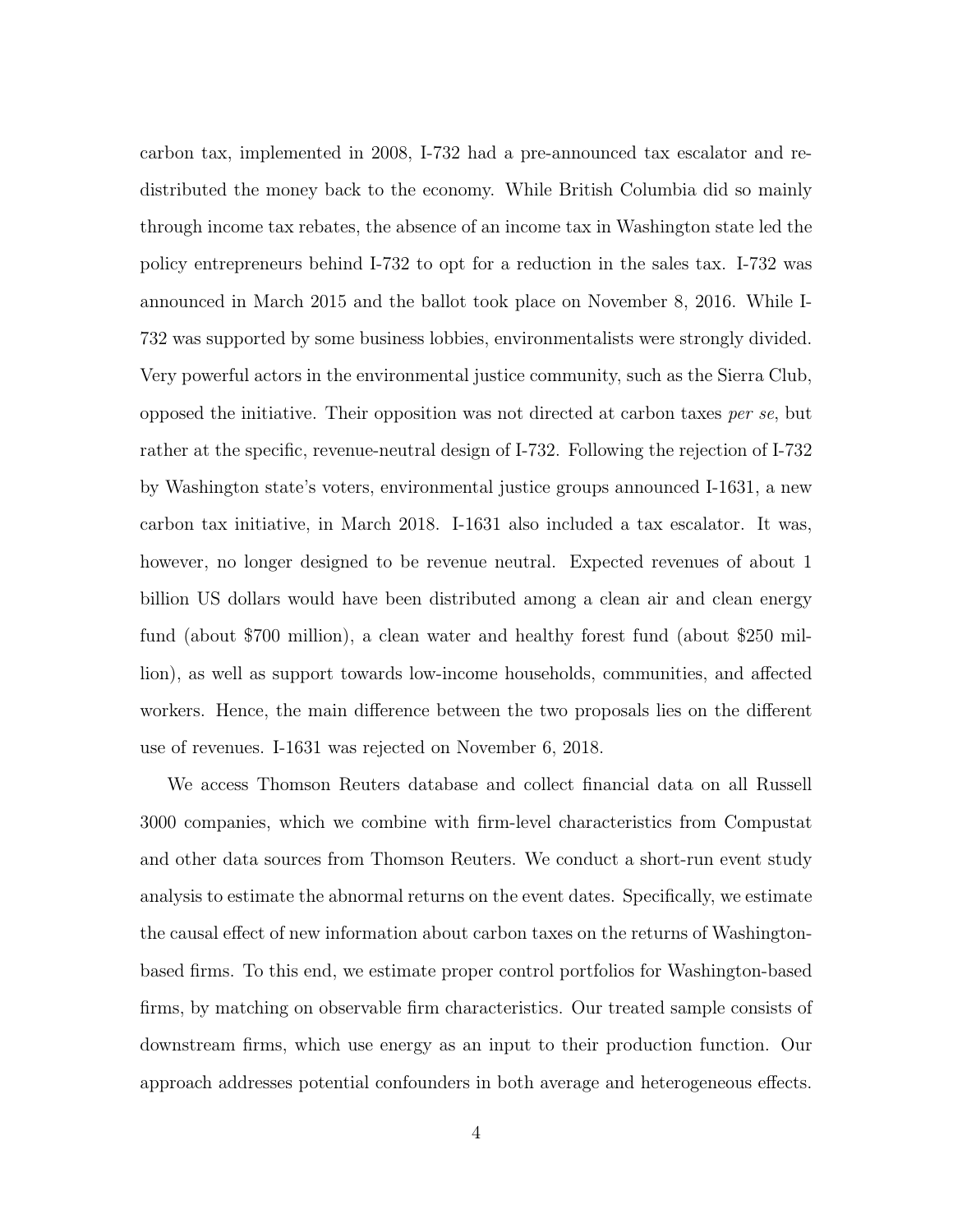We confirm our model's performance by conducting extensive placebo tests at nonevent dates and with false treatment groups, among others.

Our unique approach contributes to the nascent literature on climate policy and systemic risk in several ways. First, we focus on new information released about the most prominent climate policy tool, carbon taxation. Second, we focus on the effect of new information on downstream firms. This approach is crucial to understand the true potential for systemic risk. Indeed, an important climate policy shock would not only affect fossil fuel companies, but the economy as a whole. Including downstream firms can lead to a tenfold increase in the exposure of financial intermediaries to a potential climate policy shock (Battiston et al. 2017). Third, we leverage differences in the design of the same policy tool, a carbon tax, to identify financial implications stemming from the considerably different economic impacts that actual policymaking can bring about. Fourth, we make use of our policy's clear tax base, carbon emissions, to analyze heterogeneous effects along this dimension. Heterogeneity, and in particular how affected are the most affected firms, is crucial for assessing systemic risk. Further, heterogeneous effects allow us to assess whether investors take advantage of available information about carbon intensity and exposure to potential carbon taxes.<sup>1</sup>

Our paper complements a subset of other studies, which analyze either stock market reactions to policy announcements with a focus on upstream energy suppliers, or release of scientific information with potential policy relevance. For instance, Griffin et al. (2015) study the impact on the stock market of two concurrent publications in Nature, calculating the implications for coal, gas, and oil reserves of keeping global temperatures within 2°C above pre-industrial levels (Allen et al. 2009 and Meinshausen et al. 2009). Byrd and Cooperman (2018) analyze the effect of new

<sup>&</sup>lt;sup>1</sup>In this way, we also contribute to this growing strand of literature. See, for instance, Beatty and Shimshack (2010), Kim and Lyon (2011), Oberndorfer et al. (2013), Flammer (2015), Krüger (2015), and Ramelli et al. (2018). Amel-Zadeh (2018) provides an extensive survey.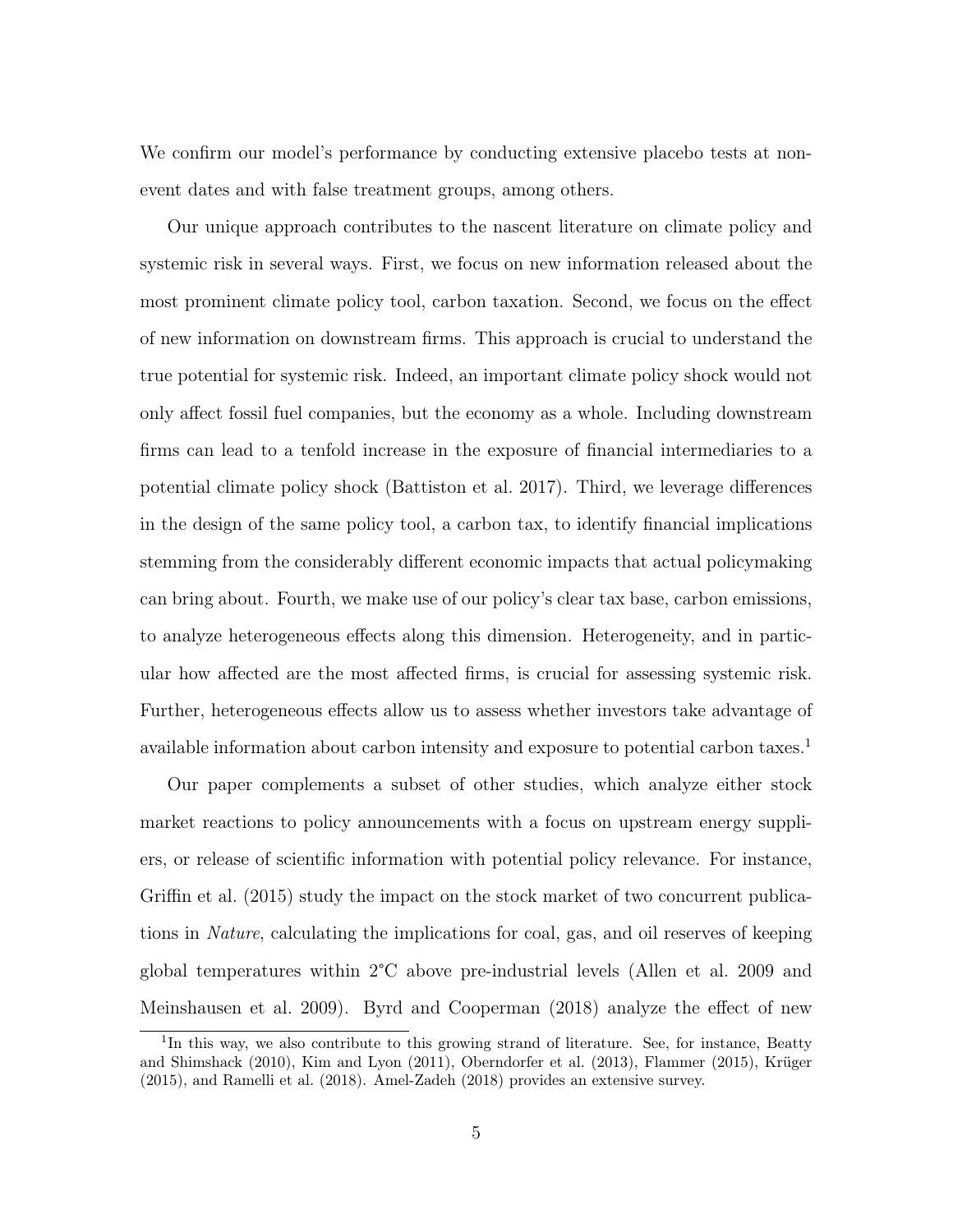information about technological improvements in the capture and storage of carbon on the value of coal companies. Linn (2010) and Sen and Schickfus (2017) focus on energy utilities, and how their market value is affected by plans to implement an emissions trading scheme in the United States or a carbon tax in Germany, respectively. Hence, the existing evidence is either for energy suppliers or based on indirect inference from non-policy events.

The remainder of the paper is organized as follows. We discuss the literature and economic background in Section 2. Section 3 describes the data and empirical approach. Section 4 provides our empirical results. Section 5 concludes.

### 2 Background

#### 2.1 Climate policy and stranded assets

About 20% of global greenhouse gas emissions are currently covered by a carbon price or soon will be. Among the countries currently pricing carbon, most of them have tax rates, or permit prices, around or below \$10 per ton of  $CO<sub>2</sub>$  (World Bank 2019). Tax rates, however, tend to increase over time, in some cases by construction, as many carbon tax schemes have tax escalators embedded in the policy design. Emissions trading schemes operate over phases, allowing the regulator to adjust the cap downward. Recent features such as the Market Stability Reserve in the European Union Emissions Trading System give regulators more power to ensure dynamic incentives (Hepburn et al. 2016). Hence, carbon prices are expected to keep rising over time and to cover an increasing portion of global emissions. Against this background, calls for a global carbon price in the order of \$40 to \$80 dollars per ton of  $CO<sub>2</sub>$  appear increasingly plausible (Stiglitz et al. 2017).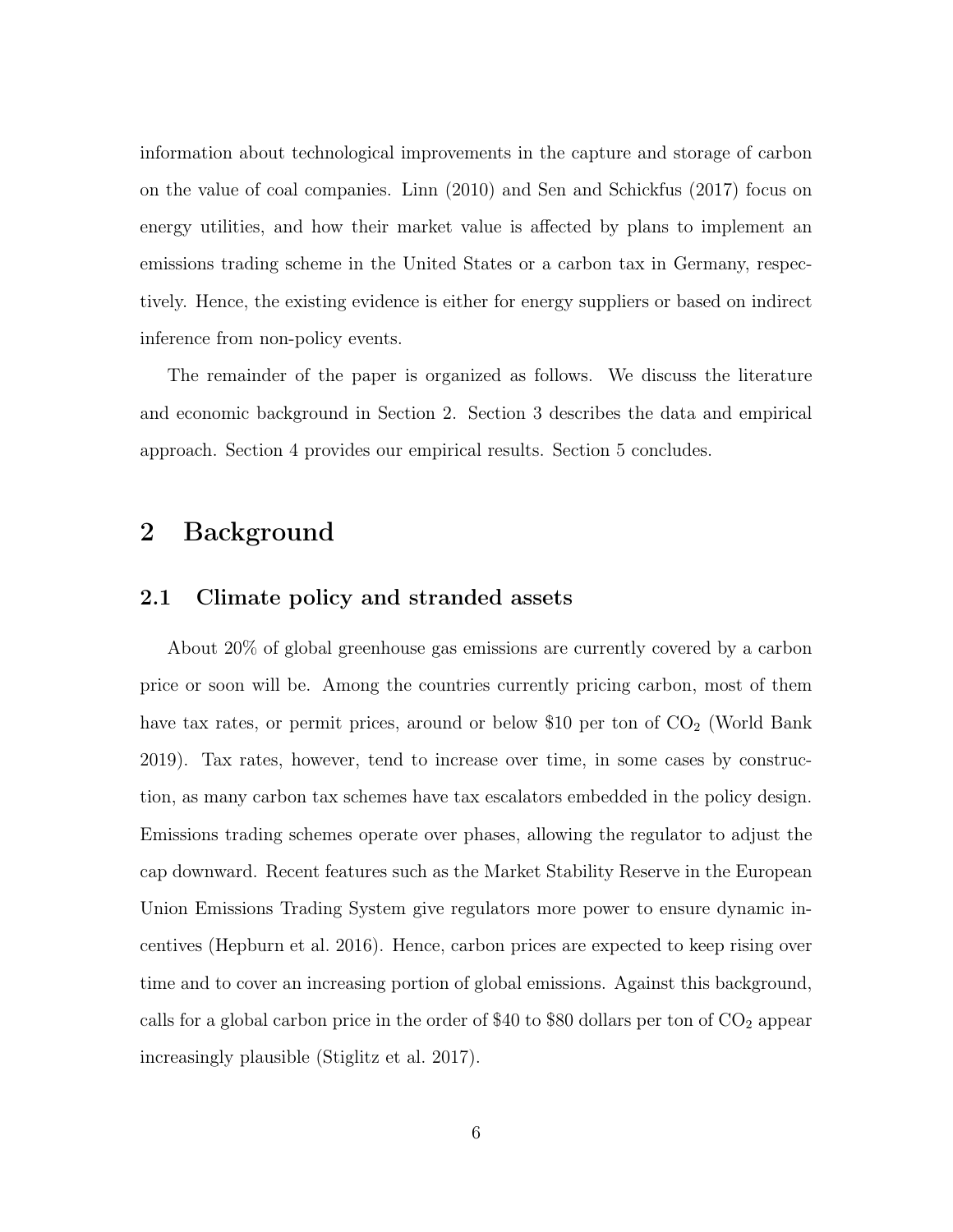Concerns about stranded assets started to receive considerable attention following an influential speech by Bank of England's governor Mark Carney (Carney 2015). In this 2015 speech, Carney highlighted three sources of risk for financial systems related with climate change. Physical risks, related to the impact on financial assets of climate change, in particular through the intensification of natural disasters and extreme events (see Dietz et al. 2016). Second, liability risks, which would emerge if victims of climate change would seek compensation. Third, transition risks, which are the focus of our paper. According to Carney, changes in climate policy, and increases in stringency, could lead investors to reevaluate the value of a broad range of assets, potentially destabilizing the financial system. The term "stranded assets" has been used also more broadly, to define all capital investment that may lose value during the transition to a cleaner economy (see Asheim 2013).

Carney's speech, among other factors, led both to an emerging literature on stranded assets and the design of additional macroprudential policies by central bankers and financial stability boards. Since 2016, for instance, the European Systemic Risk Board (ESRB), an agency of the European Central Bank, considers late and abrupt implementation of climate policy (defined as "hard landing") as part of the systemic risks to the global financial system (ESRB 2016). The main concern is represented by the massive reserves of fossil fuels that would need to remain in the grounds to avoid dangerous interferences with the climate system, but which are currently in the fossil fuel companies' books.<sup>2</sup> If the market value of these companies is readjusted belatedly and suddenly, potentially dangerous feedback loops could emerge. That is, the initial shock that climate policy would create by forcing the obsolescence of large

<sup>&</sup>lt;sup>2</sup>McGlade and Ekins (2015) estimate that about 80  $\%$  of the current coal reserves should remain unused in order to keep global temperatures within 2°C above pre-industrial levels. The same applies to 49 % (33 %) of global gas (oil) reserves. McGlade and Ekins (2015) update the earlier analyses by Allen et al. (2009) and Meinshausen et al. (2009).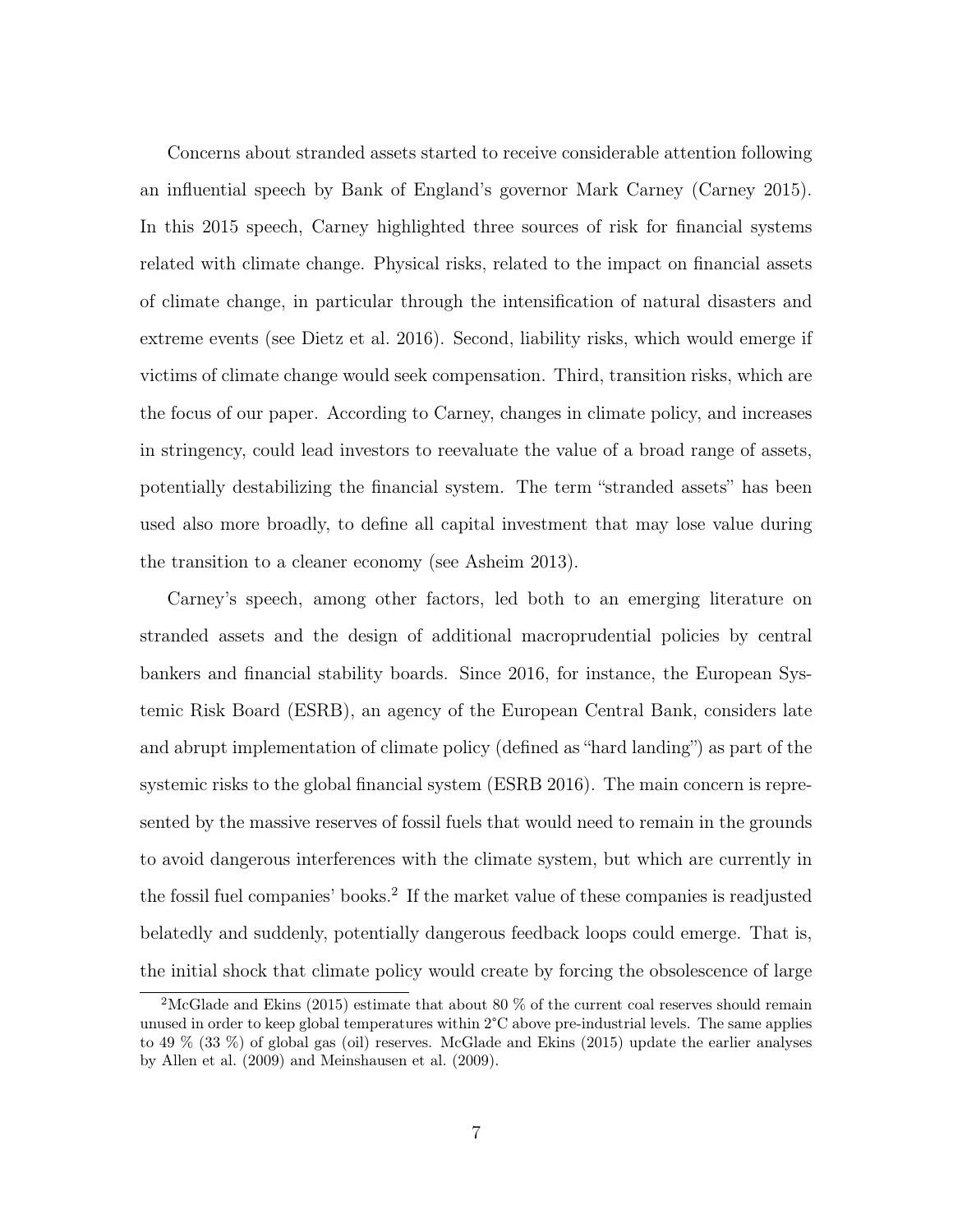fossil fuel assets could trigger systemically-relevant second-round effects. Following its analysis, ESRB's policy recommendations included the mandatory disclosure of carbon intensity by some firms as well as the inclusion of climate-related prudential risks in stress tests (leading to "climate stress tests") and other macroprudential strategies. Several other central banks and institutes in charge of financial stability are currently considering similar macroprudential policies, including in Canada, France, Italy, the Netherlands, Sweden, and the United Kingdom (Caldecott et al. 2016; Campiglio et al. 2017, 2018).

Although not yet mandatory, carbon disclosure has become increasingly common in recent years among publicly-owned firms (Doda et al. 2016). To address investors' concerns, as many as 600 companies have gone one step further and implemented an internal carbon pricing scheme. Internal carbon prices tend to be relatively low but could be easily ramped up, once the scheme is in place. Shadow carbon prices tend to be much larger, sometimes in the order of  $$100$  per ton of  $CO<sub>2</sub>$  (CDP 2017; Gillingham et al. 2017). In terms of climate stress tests, Battiston et al. (2017) provide simulations for the European financial system. The authors use a network approach to account for interlinkages among financial institutions and examine the potential magnitude of second-round effects. They confirm the initial concerns that an abrupt implementation of climate policy could lead to a systemic risk, due to the important presence of carbon-intensive sectors in investors' portfolios. "High-carbon exposure" (i.e. stocks of fossil fuel companies) represent about 5% of pension funds' assets, 4% of insurances', and 1% of banks' (Weyzig et al. 2014). Adding other sectors relevant for climate policy, as done in Battiston et al. (2017), can lead to much higher exposure, in the 36-48 % range. Furthermore, financial actors own equity of other financial actors in the order of 10-20 %, implying substantial indirect exposure as well.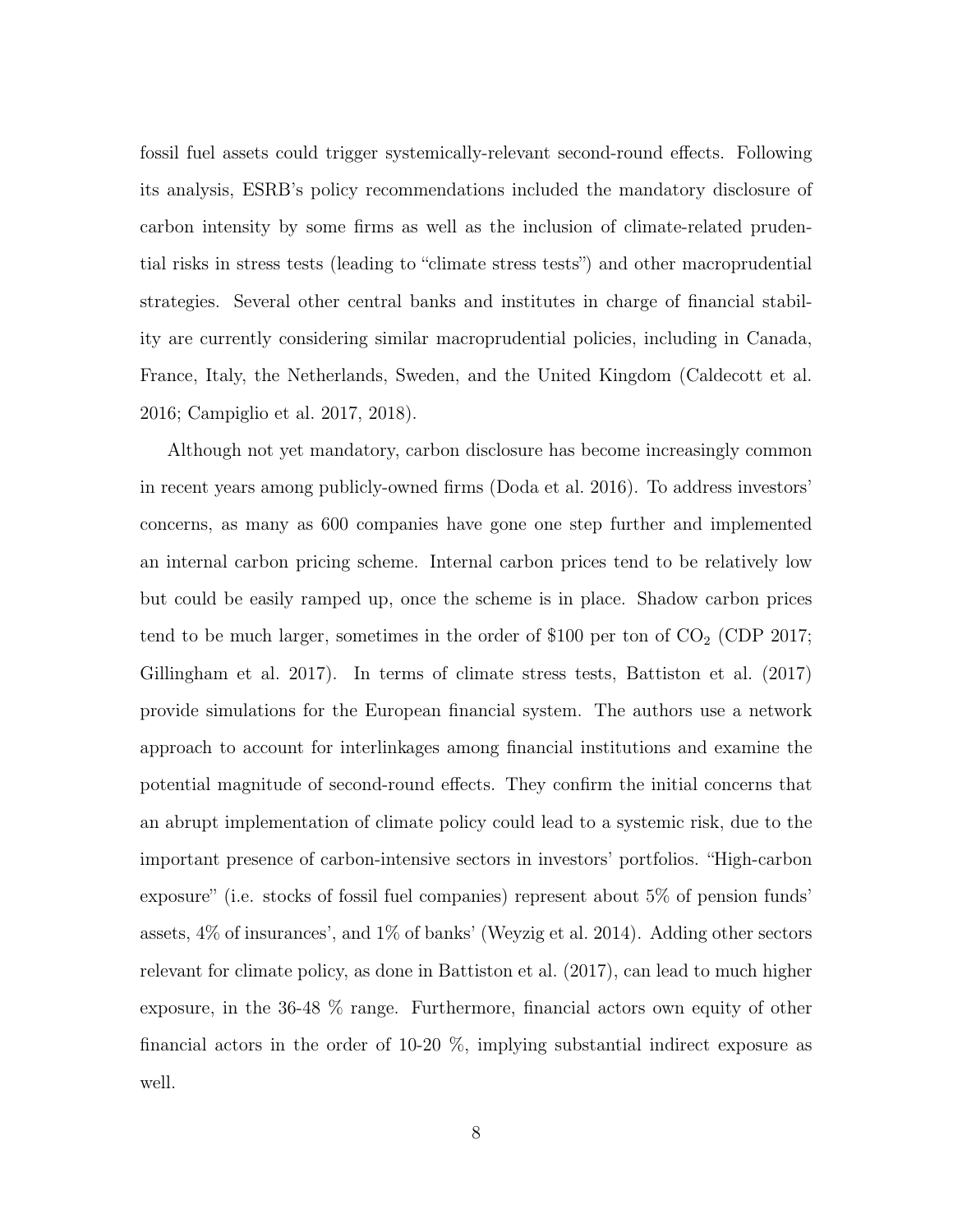From a theoretical perspective, stranded assets could change the ranking of climate policy instruments. According to standard economic theory, carbon pricing dominates the ranking as the "first-best" instrument (Goulder and Parry 2008; Aldy and Stavins 2012). However, political economy issues have limited its adoption (Oates and Portney 2003; Carattini et al. 2018). A recent paper by Rozenberg et al. (2018) takes an Olsonian perspective and compares, with a simple theoretical model, different climate policy instruments in terms of stranded assets, which are considered visible losses of wealth concentrated in a few vested interests. Consistently with economic intuition, carbon pricing minimizes the (discounted) cost of climate policy. However, in the model, carbon pricing leads to stranded assets. This is not the case for "second-best" mandates, feebates, and standards, which in the model only affect new capital (e.g. new coal power plants, new buildings). Hence, the authors identify a trade-off between cost-effectiveness and the generation of stranded assets.<sup>3</sup> At the same time, however, the fact that carbon pricing leads to stranded assets can make climate policy more progressive (Rausch et al. 2010).

We complement the existing literature with a novel angle, looking at the most prominent climate policy, the carbon tax, under different declinations, and how it impacts firms with varying degrees of carbon exposure. By focusing on downstream firms, and assessing heterogeneity along the carbon intensity dimension, we aim at capturing the full extent of systemic risk. As shown in the literature, the exposure of financial firms increases dramatically when sectors other than fossil fuel companies are taken into account. Whether and to what extent substantial market fluctuations affect downstream firms is crucial to understand the potential for systemic risk.

<sup>3</sup>Following Goulder and Schein (2013), a carbon tax with carefully designed exemptions may limit the extent of stranded assets, similarly to emissions trading schemes with some grandfathering (Goulder et al. 2010). Trade-offs, however, remain.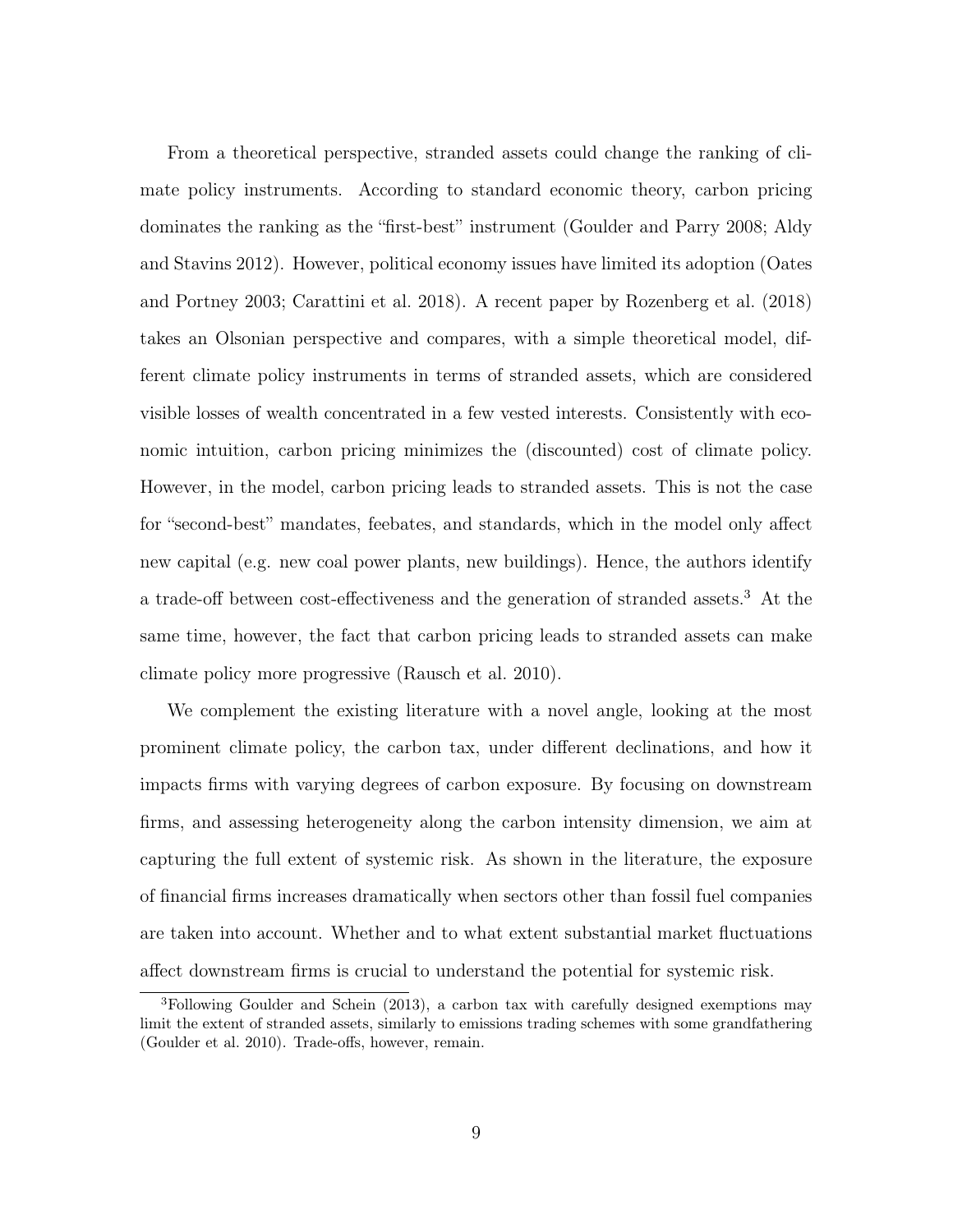#### 2.2 Washington Initiatives 732 and 1631

Carbon taxes have become increasingly common in recent years, especially following the implementation of the Paris Agreement. Opposition from energy-intensive groups and from citizens remain, however, major obstacles. The first examples of carbon taxes date back to the early '90s, when they were implemented in several Nordic countries. These schemes are known for their generous exemptions to energy-intensive industries. Switzerland implemented a carbon tax in 2008, but covering only heating fuels (Conway et al. 2017; Narassimhan et al. 2017). More ambitious designs were rejected on the ballot first in 2000 and then again in 2015. Also in 2008, British Columbia implemented a revenue-neutral carbon tax (Murray and Rivers 2015). More than 20 distinct carbon tax schemes currently exist around the world, to which one can add similar schemes such as the carbon floor and the climate change levy in the United Kingdom (World Bank 2019). None of these schemes was implemented following a public vote.

I-732 was designed as follows.<sup>4</sup> The tax would have started, in 2016, with a tax rate of \$15 per ton of  $CO<sub>2</sub>$ , which would have increased in 2018 to \$25 per ton of  $CO<sub>2</sub>$ . The tax rate would have kept increasing gradually by 3.5 % per year (plus inflation), until reaching the target of  $$100$  per ton of  $CO<sub>2</sub>$  (in constant 2016 dollars). Fossil fuels from all sources would have been taxed upstream, including imports from other states used for electricity generation for the Washington market. I-732 was designed as a revenue-neutral reform, with the objective to appeal to an electorate of moderate Republican voters. Revenue neutrality would have been achieved, in theory, as follows. The state's sales tax would have been reduced from 6.5 % to 5.5 %. By reducing a regressive tax such as the sales tax, Carbon Washington planned to

<sup>4</sup>Please refer to Anderson et al. (2019), on which we largely rely as well, for a thorough analysis of I-732 (and I-1631).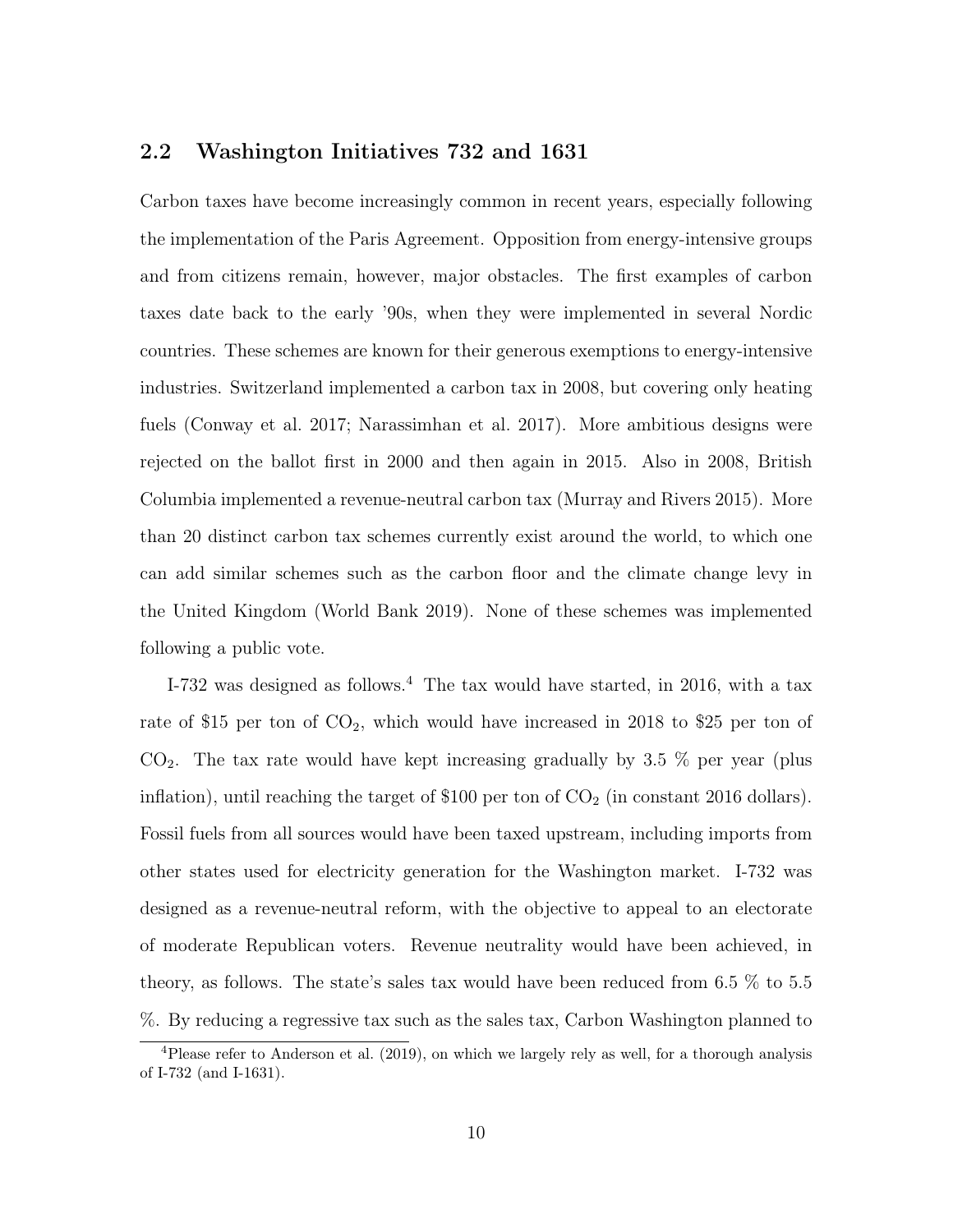address, if partially, concerns related with the distributional effects of carbon taxes. To address the same concerns, some of the revenues would have been used to match the Federal Earning Income Tax Credit at 25 %. Finally, local businesses would have benefitted from the elimination of the state's business and occupation tax for manufacturers (as high as  $0.48\%$ ). In Washington state, the minimum number of valid signatures for an initiative to be successful is slightly above 250,000. The state legislature declined the opportunity to pass I-732 directly, or to suggest an alternative to voters, so that the initiative ended up on the 2016 ballot. I-732 was on the ballot on November 8, 2016, and rejected at 59 %.

Following the rejection of I-732, I-1631 was announced in March, 2018. Its design was as follows. The initial tax rate was set at \$15 per ton of  $CO_2$ , same as I-732, with implementation in 2020. The tax escalator implied an increase by \$2 per ton of  $CO_2$ per year, until reaching statewide emissions goals. The carbon tax was not designed to be revenue neutral. Rather, revenues would have been earmarked to promote several goals, through three funds. First, a fund for clean air and clean energy. Second, a fund promoting water quality and forest health. Third, a fund for community-related investments. The policy was labeled "fee", in line with Washington state's laws. I-1631 was on the ballot on November 6, 2018. The initiative was rejected at 57%.

I-723 and I-1631 have similar designs, in that they start with a relatively low tax rate, includes a tax escalator, and cover most  $CO<sub>2</sub>$  in the economy, upstream. As stressed, the most notable difference relates to the use of revenues. I-732 was designed as revenue neutral, I-1631 as a Green New Deal type of policy. The difference in design also mattered for part of the electorate, although how voters might have split was relatively hard to predict beforehand (see section 3.4). Supporters of I-732 included proponents of carbon taxation such as the Citizens' Climate Lobby, Audubon Washington, and minor environmental groups. Local Democratic party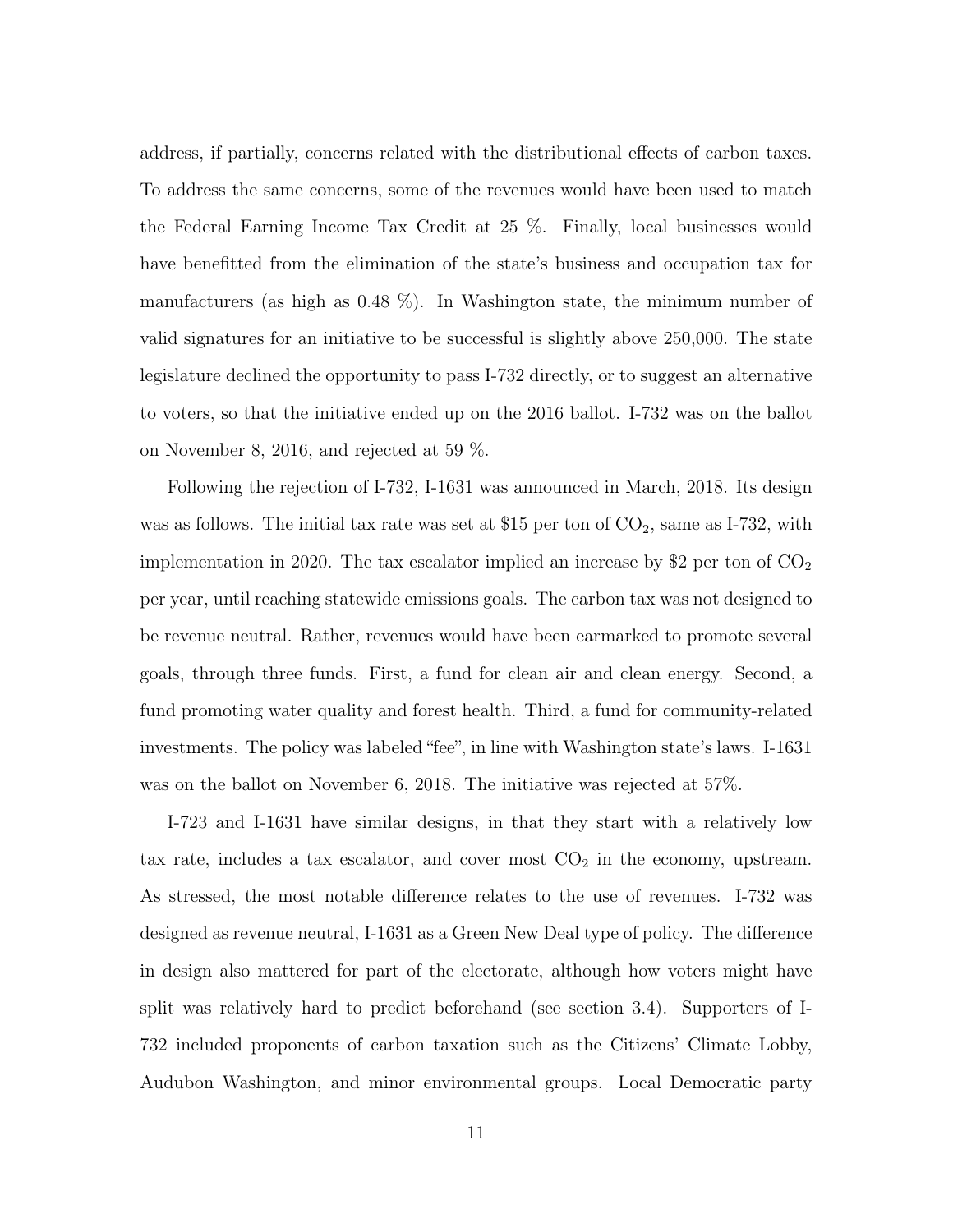chapters and the renewable industry also supported it. Local chambers of commerce and carbon-intensive industries opposed it, but so did also progressive organizations such as labor and social justice groups, the most influential environmental groups (an alliance including the Sierra Club), and the State Democratic party. The split among environmentalists ultimately contributed to its rejection. Supporters of I-1631 included many environmental groups and was championed by those that opposed I-732. Opponents included business associations and carbon-intensive industries. For I-732, the yes-camp spent about \$3 millions, against \$1.4 millions spent by the no-camp. For I-1631, the yes-camp spent about \$15 million, with \$1 million each contributed by billionaires Bloomberg and Gates. The no-camp spent \$32 millions. Overall, the campaign spending for I-1631 was a record in the state's history, according to local medias.

# 3 Data and empirical strategy

In this section we describe our data and empirical strategy. We start by detailing the measure capturing the effects of an event on the stock market, namely cumulative abnormal returns (CARs). Second, we explain our estimation strategy and how we identify such event effects by controlling for confounding countrywide effects. Third, we describe our control set along with the underlying data sources, and provide descriptive statistics. Finally, we discuss the events to be analyzed in relation to our identification strategy.

#### 3.1 Cumulative abnormal returns

We use a standard short-run event study methodology to estimate the abnormal returns associated with a given event. We estimate the normal market performance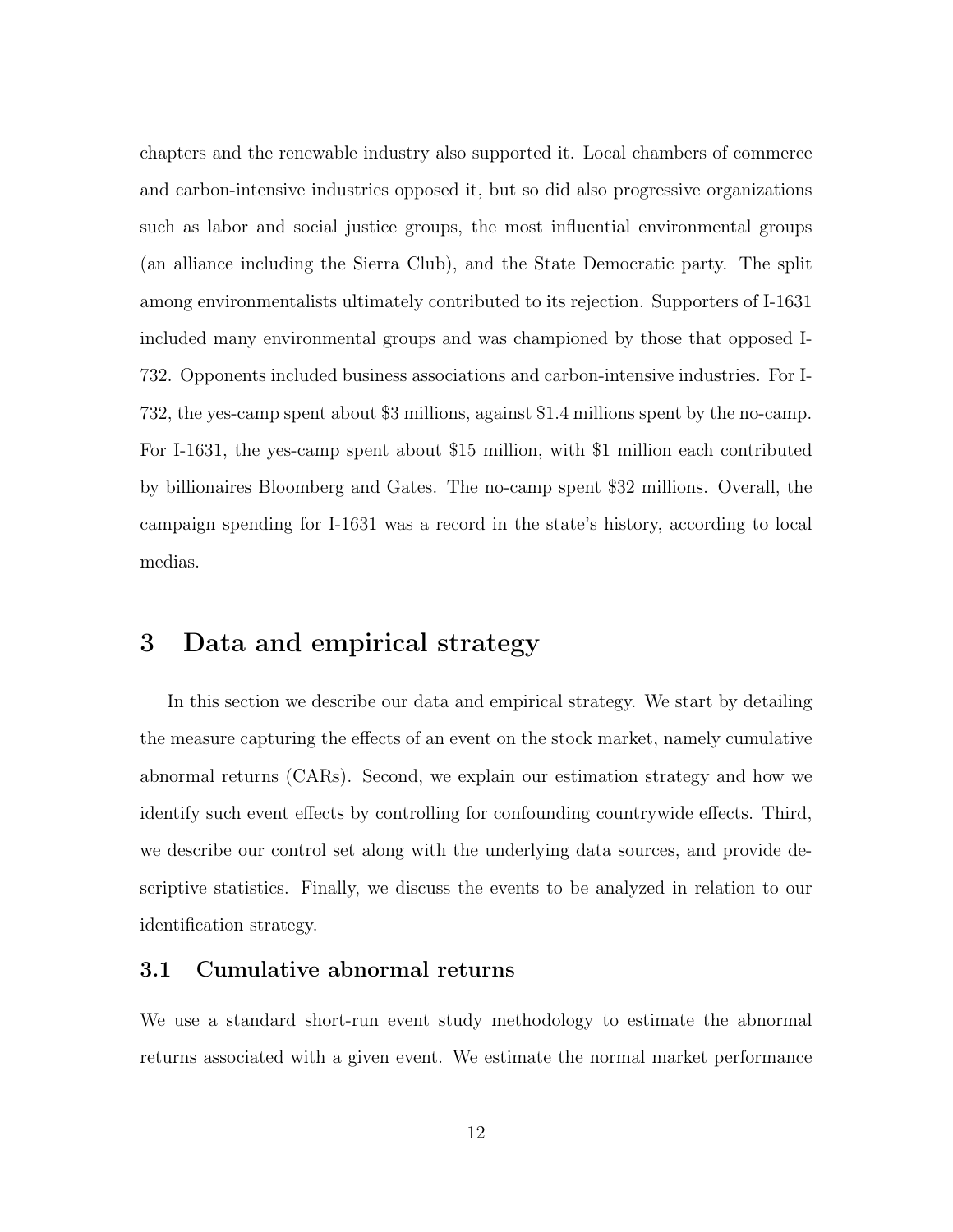by using three standard approaches, which are compared for sensitivity purposes (see Campbell et al. 1997). These are the market model, the Capital Asset Pricing Model (CAPM), and the Fama-French three-factors model (FFM).

The market model is given by  $r_{it} = \beta_i r_{mt} + \epsilon_{it}$ , where  $r_{it}$  is the return of asset i at the trading date t,  $r_{mt}$  represents returns to a market price index m, and  $\epsilon_{it}$  is an error term. The normal return is the predicted return given by  $\hat{r}_{it} = \hat{\beta}_{i} r_{mt}$ . We denote the event date with  $T$ , and specify the event window as a time period around the event date from  $T_0 < T$  to  $T_1 > T$ . To control for potential feedback from the event to the normal market performance, we use an estimation window prior to the event window ending at  $T_0 - 1$ .

We define the relative time index  $\tau = t - T$  to measure the distance to the event date. Then, the abnormal returns are estimated by the difference between realized returns and normal returns, given by the prediction errors  $AR_{T+\tau} = r_{T+\tau} - \hat{r}_{T+\tau}$ . The effect of the event is generally parametrized by cumulative abnormal returns (CARs), which are given by the sum of abnormal returns (ARs) over a number of consecutive days in the event window.

In the CAPM estimations, the returns are calculated in excess of a risk-free rate of return. Formally, the CAPM is given by  $\tilde{r}_{it} = \beta_i \tilde{r}_{mt} + \epsilon_{it}$ , where  $\tilde{r}_{it} = r_{it} - r_{ft}$ ,  $\tilde{r}_{mt} = r_{mt} - r_{ft}$ , and  $r_{ft}$  is a risk-free rate of return. The Fama-French model augments the CAPM with size  $(s_t)$  and value risk factors  $(v_t)$  as additional covariates, such that  $\tilde{r}_{it} = \beta_i \tilde{r}_{mt} + \lambda_{si} s_t + \lambda_{vi} v_t + \epsilon_{it}.$ 

Our sample consists of all firms in the 2018 Russell 3000 constituent list. We obtain their daily stock prices and the Russell 3000 price index from Thomson Reuters Datastream and calculate continuously compounded returns. As per standard procedure, we use one-month Treasury-bill rates as a proxy for the risk-free rate of return.<sup>5</sup>

<sup>5</sup>The data on the risk-free asset and the Fama and French (1993) factors are retrieved from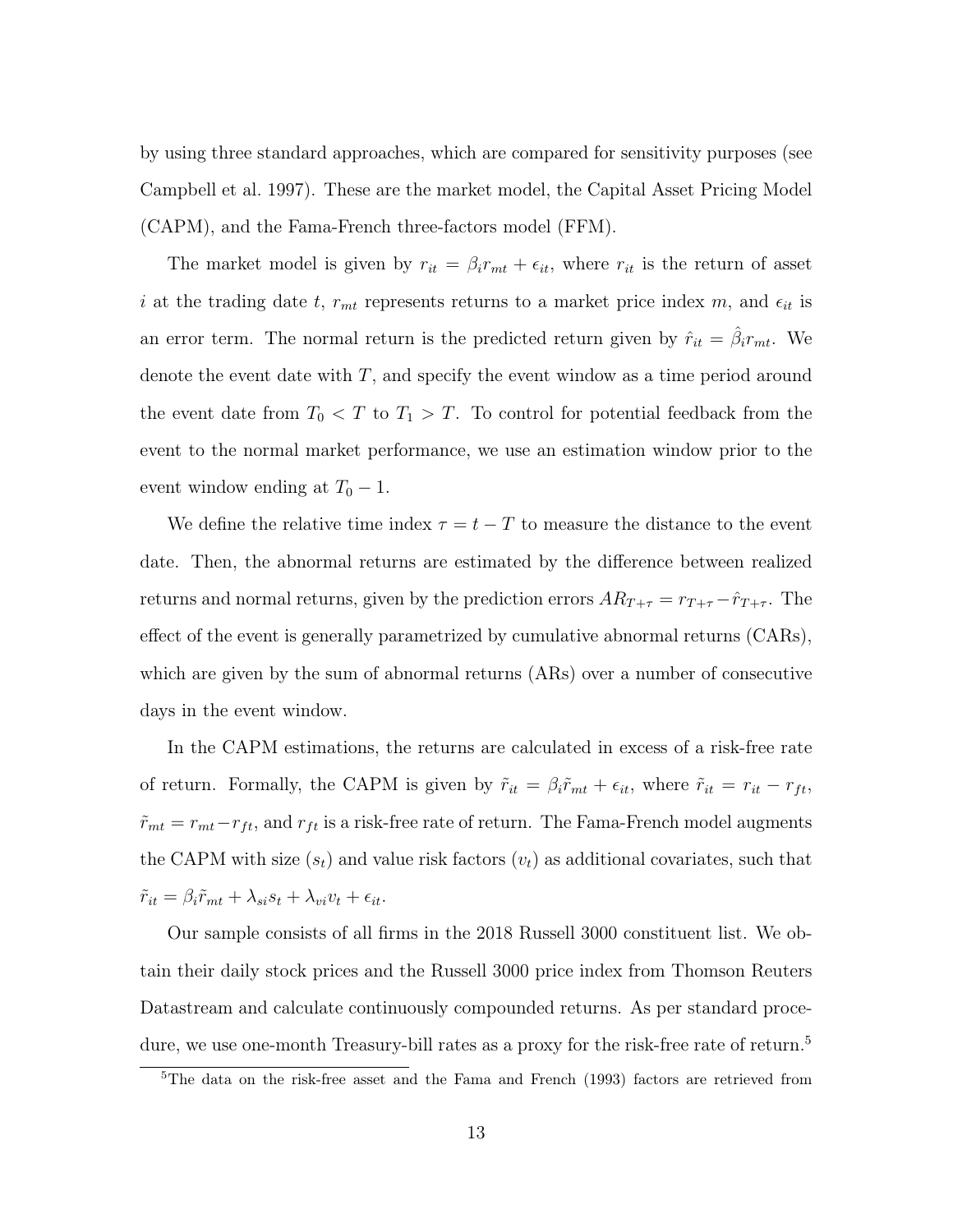

Figure 1: Abnormal returns around the ballot dates

Note: This figure illustrates the median, and upper and lower 25th percentiles of CAPM-adjusted ARs. ARs are truncated at upper and lower fifth percentiles. The horizontal axis indicates the relative distance to the events in terms of trading dates, such that date zero stands for the event date.

In our baseline setting, we estimate the normal market performance by using a window length of 60 trading days ending at 10 days before the event date. Hence, our estimation window covers a sample between dates  $\tau = -71$  and  $\tau = -11.6$ 

Figure 1 illustrates the median, and upper and lower  $25<sup>th</sup>$  percentiles of ARs from the CAPM estimations for all companies in the Russell 3000 constituency list, regardless of their location, around the dates when I-732 and I-1631 were on the ballot in Washington state. We exclude upper and lower fifth percentiles. In the figures,

http://mba.tuck.dartmouth.edu/pages/faculty/ken.french/data\_library.html (last accessed, May 12, 2019).

 $6$ Our results are robust to alternative estimation windows, including 90 or 150 trading days or leaving a 20-day gap between the estimation window and the event date. All additional estimations are available by the authors upon request.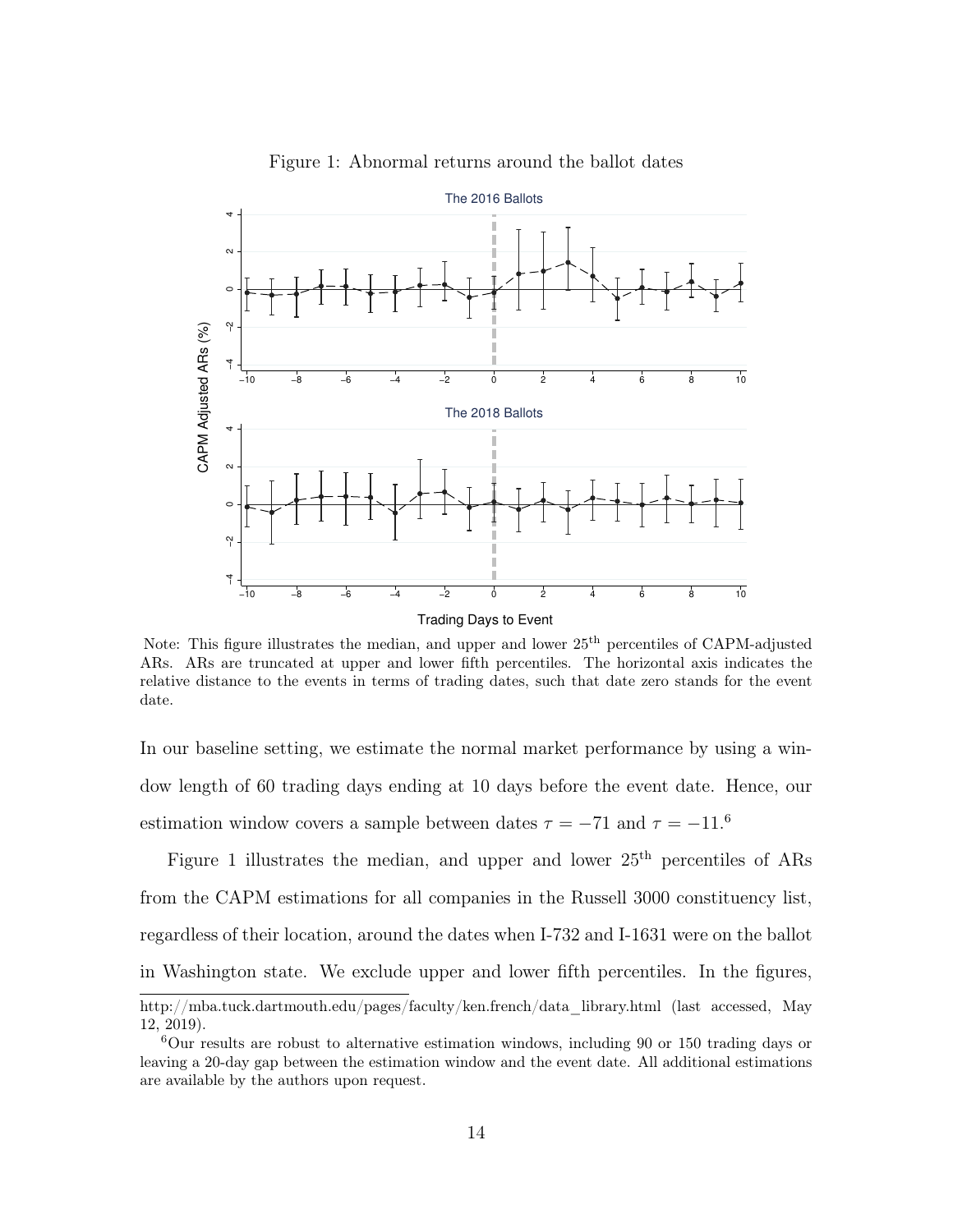the horizontal axis indicates the relative distance to the event in terms of trading dates, such that date zero stands for the event date. The distribution of ARs in the pre-event windows are similar for both events and quite stable. The increase in the spread of ARs following the 2016 ballots is quite intuitive given the surprise election of Donald Trump on this date (see Wagner et al. 2018). On the other hand, the 2018 midterm elections do not seem to have had a major effect, on average. This result is in line with the common view that midterm election results tend to be less surprising. Incumbent presidents generally tend to lose seats in the first midterm, which also occurred in the 2018 election. In the next subsection, we explain how we control for nationwide confounding events to establish causality.

#### 3.2 Estimation strategy

We are interested in identifying the effect of a series of events that are expected to affect firms active in Washington state. A potential threat to identification is the presence of nationwide contemporaneous shocks, which could act as confounders. In this section, we describe our estimation strategy, which explicitly accounts for such potential confounders by using a counterfactual comparison group represented by non-Washington-based firms.

Our empirical approach is as follows. Let the dummy variable  $D_i = \{0, 1\}$  stands for the treatment status. In our application, it takes value one for Washingtonbased firms and zero otherwise, which represents a conservative approach. Using the potential outcome framework, let  $CAR_{1i}$  denote the CAR of firm i on a single event date if it were a Washington-based firm, and by  $CAR_{0i}$  if it were a non-Washingtonbased firm. We are interested in estimating the causal effect of the treatment on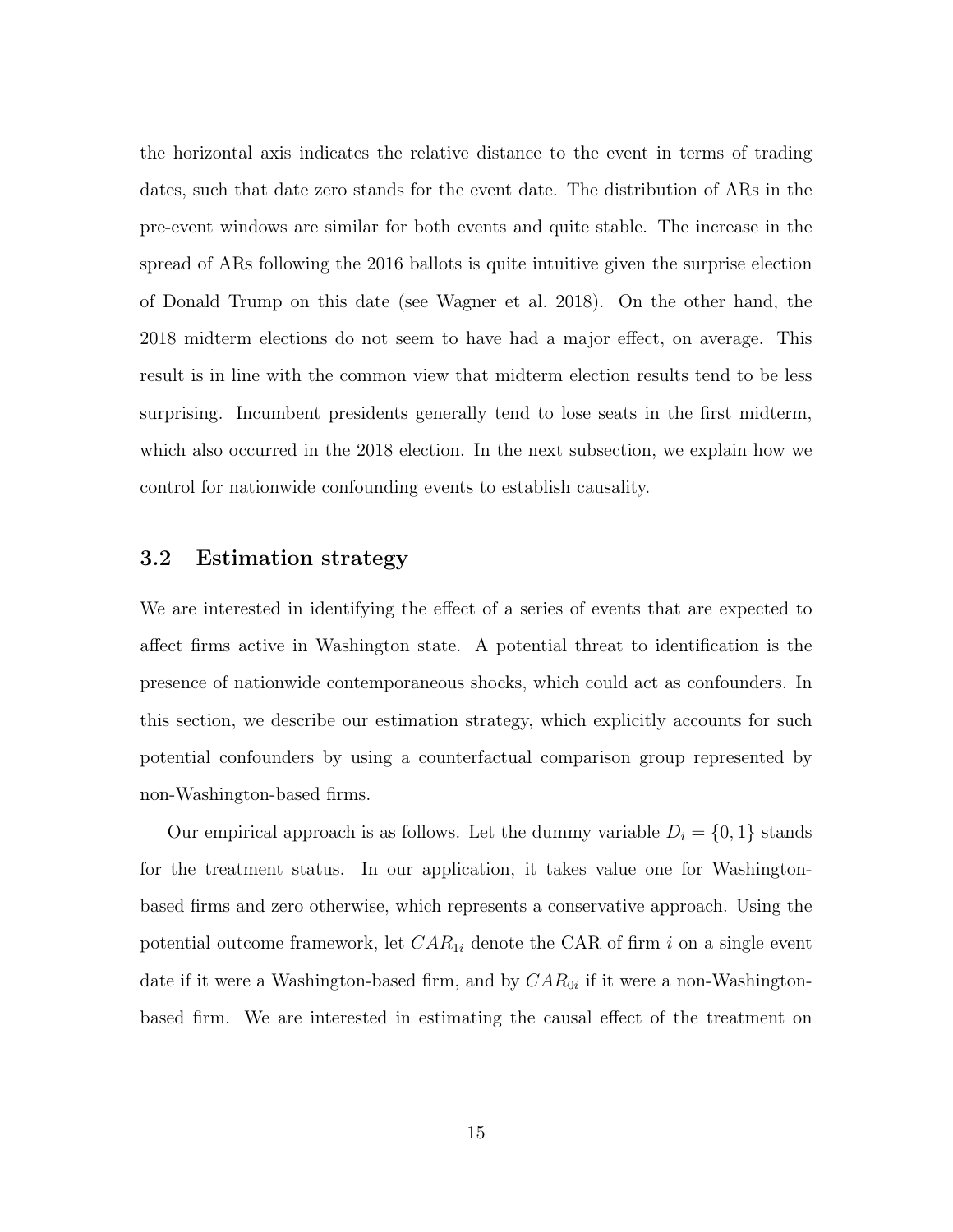CARs given by

$$
\rho = E[CAR_{1i} | D_i = 1, X_i] - E[CAR_{0i} | D_i = 1, X_i],
$$

which is the average treatment effect on the treated (ATET). Here,  $X_i$  is a vector of covariates, which we describe in the following subsection. The fundamental identification problem is that the second term is unobserved, as the CAR of a Washington-based firm  $(D_i = 1)$  in the case it were based elsewhere is never observed  $(CAR_{0i})$ . Consider the following specification to estimate the effect of a single event on the CARs:

$$
CAR_i = \alpha + \rho D_i + X'_i \gamma + \eta_i,
$$

where  $\alpha$  is a constant,  $\eta_i$  is the error term, and  $\gamma$  is a vector of parameters. If the error term and  $D_i$  are uncorrelated conditional on the covariate set, then  $\rho$  captures the ATET, that is, the causal effect of being subject to the treatment on the outcome variable CAR. The uncorrelatedness assumption can be stated as  $E[CAR_{0i}|D_i]$  $[1, X_i] = E[CAR_{0i} | D_i = 0, X_i],$  which means that, conditional on  $X_i$ , the potential CAR when firm i were not in Washington  $(CAR_{0i})$  is independent of whether it is actually based in Washington state or not. Then, the observed difference between a control and a treatment unit, conditional on their observed characteristics  $X$ , reflects the event effect.

Our outcome variable is the estimated CARs. In the absence of any event on this date, the CARs should be equal to zero for both the control and treatment groups, as given by market efficiency. Further, in the absence of nationwide shocks, we could simply analyze the CARs of Washington-based firms. In presence of potential nationwide shocks, we can account for their effect by comparing treatment and control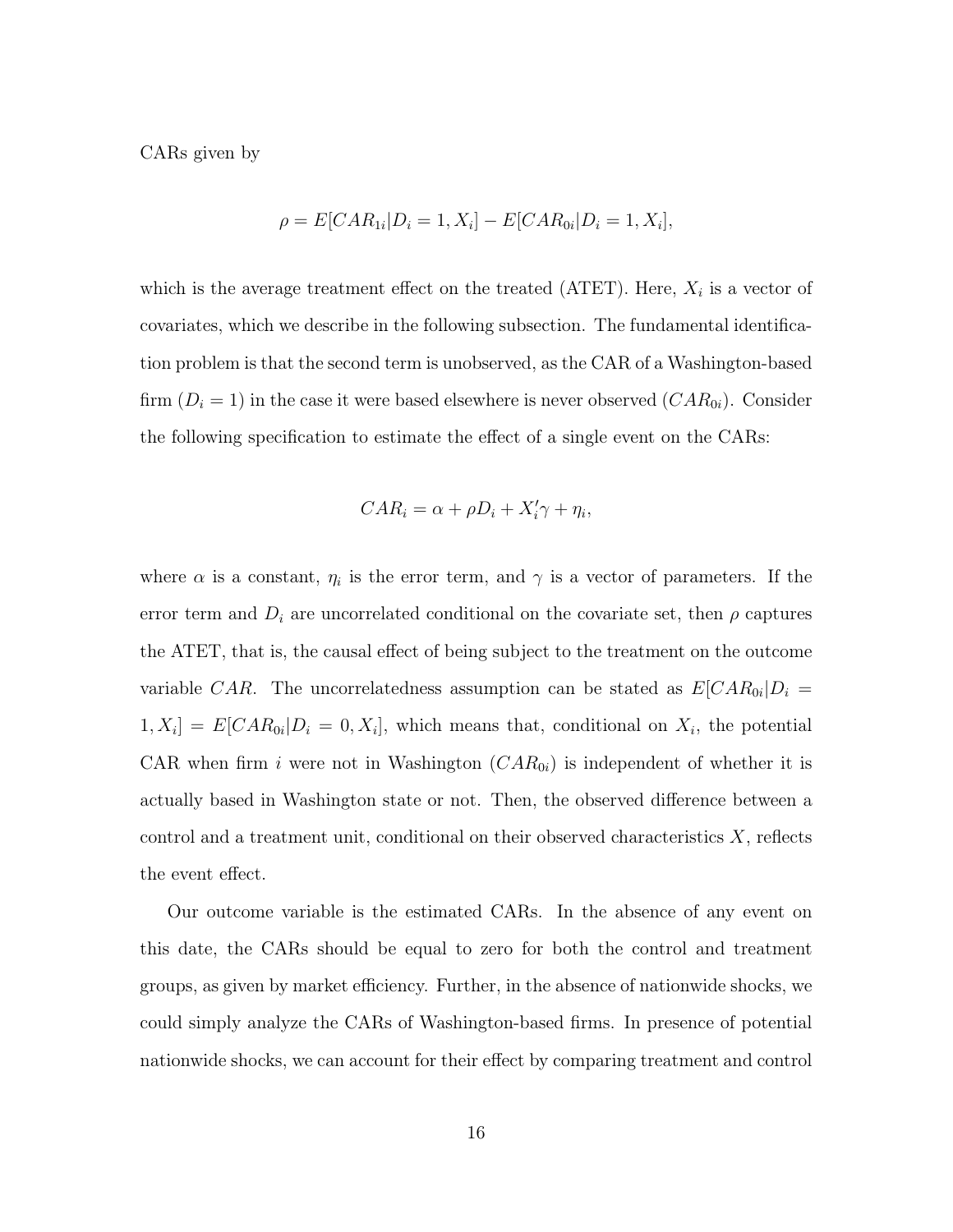groups. Hence, the identification strategy relies on the ability of the covariate set to capture the effects of potential nationwide shocks.

An empirical strategy consistent with this conceptual approach is a matching estimation. A matching estimand constructs a counterfactual unit that best mimics the observed characteristics of a treated unit, such that a control unit is assigned a larger weight if it is closer to the treatment unit in terms of its observed characteristics. The advantage of a matching strategy is that it maximizes balance across compared units in terms of their observed characteristics, such as size and leverage. We estimate the weights by using the propensity score matching (PSM) algorithm. The propensity score represents the probability of receiving the treatment as predicted by observable characteristics  $(X)$ . We estimate these scores by using a logit regression of treatment status on various covariate sets. We present our test results on the balance of covariates and overlap assumption in the Appendix together with the results from additional, standard estimators for treatment effects.

#### 3.3 Covariate set

Our control set includes a rich set of characteristics describing companies in the Russell 3000 index, based on the 2018 list of constituents. All firm characteristics are obtained from Thomson Reuters. For all variables, we use the latest available accounting data prior to an event date. Table 1 presents a set of descriptive statistics with 2017 values for the variables in our baseline control set. We employ standard firm characteristics such as profitability, leverage ratio, market capitalization, and sales growth. We augment this set with additional variables that can further account for potential confounding events. I-732 was on the ballot on November 8, 2016, which was marked with Donald Trump's surprise election. It is reasonable to expect this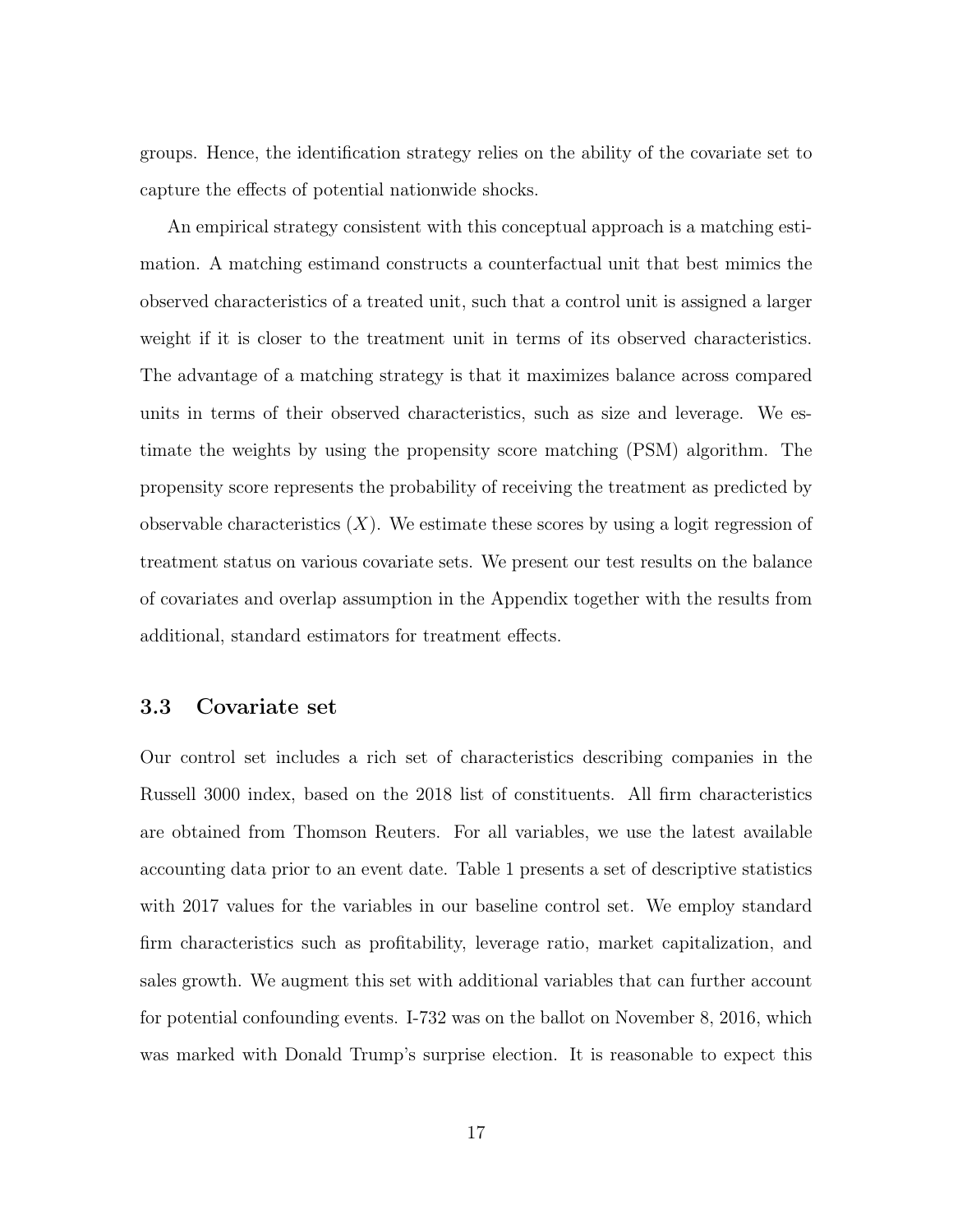|                                                | N    | Mean    | Median | St. Dev. | Min.      | Max.      |
|------------------------------------------------|------|---------|--------|----------|-----------|-----------|
| Leverage ratio $(\%)$                          | 2741 | 26.51   | 24.05  | 20.86    | 0.02      | 106.69    |
| Profitability $(\%)$                           | 2883 | 0.17    | 2.37   | 16.70    | $-94.49$  | 34.73     |
| Annual net sales growth $(\%)$                 | 2819 | 11.34   | 7.68   | 25.55    | $-120.79$ | 195.08    |
| Market cap $(\$~bil.)$                         | 2894 | 10.57   | 1.79   | 41.97    | 0.01      | 867.51    |
| Tax rate (5-year average) $(\%)$               | 2575 | 23.46   | 26.51  | 12.84    | 0.00      | 65.93     |
| Foreign sales ratio $(\%)$                     | 2949 | 18.67   | 0.00   | 26.68    | 0.00      | 100.00    |
| Emissions (tons of $CO2$ -e)                   | 2341 | 1238.30 | 37.66  | 8843.15  | 0.08      | 294950.38 |
| Carbon intensity:                              |      |         |        |          |           |           |
| Emissions to net sales (tons of $CO2-e/\$$ )   | 2328 | 233.39  | 25.63  | 2064.55  | 0.01      | 93754.09  |
| Emissions to physical assets (tons $CO2-e/\$ ) | 2280 | 873.55  | 133.46 | 16859.83 | 0.17      | 782361.75 |

Table 1: Control set: descriptive statistics for 2017

Note: This table presents descriptive statistics for our main control variables. Leverage is the ratio of total debt to total assets. Profitability is the ratio of pre-tax corporate income to total assets. Tax rate is the 5-year averaged ratio of corporate income tax to pre-tax income. Foreign sales ratio is the percentage of foreign sales over total sales. In the calculation of carbon intensity, physical assets consists of the value of plants, properties, and equipments.

surprise election to have nationwide effects on the stock market. For instance, Wagner et al. (2018) find that the victory of the Republican candidate in the 2016 election increased the stock value of firms with a stronger global orientation and a higher tax burden. In a conservative approach, we augment the standard control set by adding variables such as corporate income tax rate and foreign sales ratio.<sup>7</sup>

Given that the tax burden of a carbon tax is proportional to a company's emissions, measured as  $CO_2$  equivalent (or  $CO_2$ -e), we expect both I-732 and I-1631 to have heterogeneous effects depending on how carbon intensive a firm is. In particular, we consider the following two ratios as measures of carbon intensity: emissions to net sales and emissions to physical assets. Firm-level  $CO<sub>2</sub>$  emissions are retrieved from

<sup>7</sup>Our results are robust to using cash-effective tax rates rather than corporate income tax rates.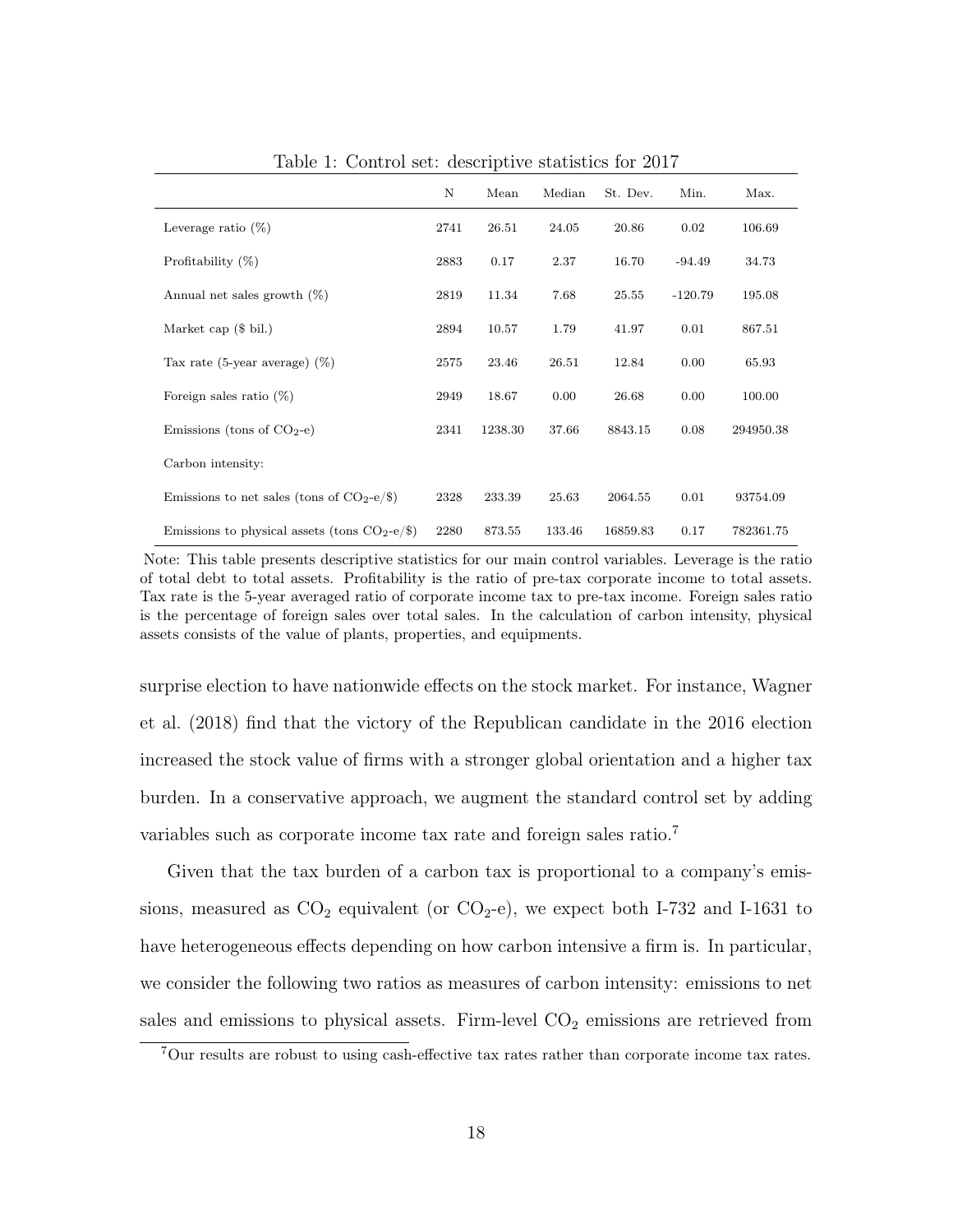the Thomson Reuters ESG Carbon database, which relies on self-reported emissions and imputes missing data based on past emissions, firm size, energy consumption, and industry characteristics. Another dataset measuring  $CO<sub>2</sub>$  emissions, which is commonly employed in the literature, comes from the Carbon Disclosure Project (CDP) database. In our sample of firms, the correlation between our measure of emissions and scope 1 emissions reported in the CDP database is virtually perfect for 2015.

# 3.4 Measurement of events and further considerations for identification

The main focus of our empirical analyses is the outcome of the vote on I-732, on November 8, 2016, and I-1631, on November 6, 2018. While both initiatives were eventually rejected, prior to the ballot day they were both heading in the opinion polls. Hence, the markets can be expected to have readjusted following the release of the actual outcome. Table 2 presents a summary of the opinion polls, which were realized by different organizations in the approach to the ballots. For I-732, the most recent opinion poll indicated 42 % yes-votes against 37 % no-votes. According to the online political encyclopedia Ballotpedia.org, in the final two weeks prior to the ballots, more than \$1 million was spent by the opposition camp, most likely trying to counteract the consistent support observed in the opinion polls. For I-1631, the level of support in the polls was even high enough to exceed the 50 % cutoff. In this case, recall that the opposition spent about \$32 millions.

Further, we consider natural that investors were made aware of the initiatives' outcomes on the ballot day or a few days after. While two emissions trading schemes are operational in California and in the Northeast, no carbon tax exists to date in the United States. If any of these initiatives had passed, it would have been the first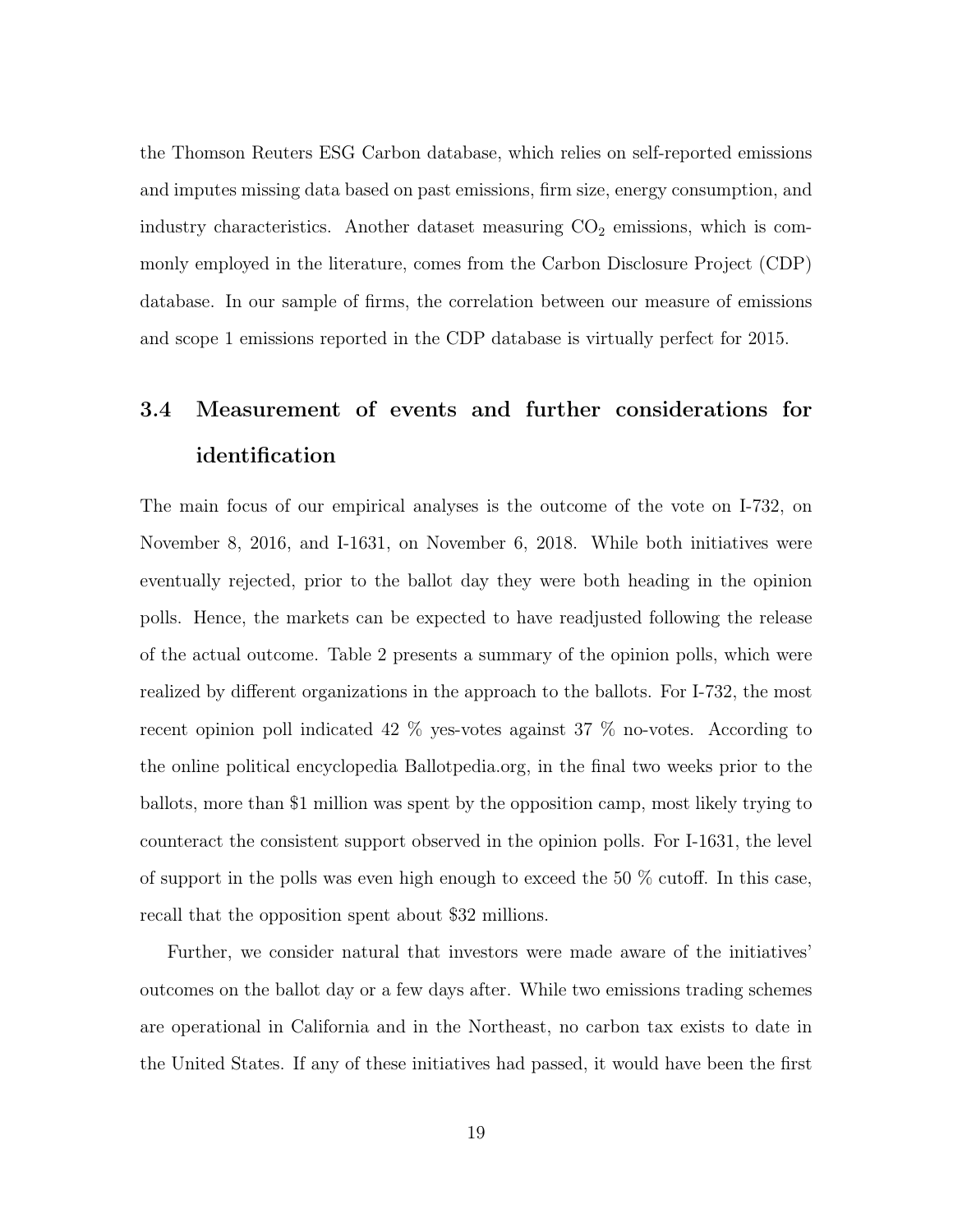| Poll                           | Initiative Date |                | Yes $(\%)$ | No (%) | Undecided $(\%)$ | Sample |
|--------------------------------|-----------------|----------------|------------|--------|------------------|--------|
| Elway                          | I-732           | Aug. 2016      | 34         | 37     | 30               | 500    |
| KOMO News/Strategies 360 I-732 |                 | Sep.-Oct. 2016 | 42         | 37     | 21               | 500    |
| Elway                          | I-732           | Oct. 2016      | 40         | 32     | 28               | 502    |
| YouGov                         | $I-732$         | Oct. 2016      | 51         | 44     | 5                | 750    |
| $C$ rosscut/Elway              | $I-1631$        | Oct. 2018      | 50         | 36     | 14               | 400    |

Table 2: Poll results

Note: The source for all polls is Ballotpedia.org. Margin of error across the polls varies between  $+/- 4.4$  and  $+/- 5.0$ .

carbon tax to be ever implemented statewide. Hence, there was considerable public interest around these initiatives. While considerable public interest is not a necessary element for investors to be informed about political events, it makes it even more plausible that the ballot outcomes rapidly became public knowledge. Illustrating this point, Figure 2 presents the search popularity of three related terms on Google: "carbon tax", "Initiative 732", and "Initiative 1631". As standard with Google search data, as provided by Google Trends, the maximum score during a given period is normalized at 100. Both the search term "Initiative 732" and the term "Initiative 1631" attain the maximum popularity score around the respective ballots. The search terms "Initiative 732" and "Initiative 1631" can partially reflect local interest. On the other hand, the popularity of the term "carbon tax" is more likely to be driven by countrywide interest. The term "carbon tax" attains its maximum popularity in February 2016 when the Supreme Court blocked the enforcement of the Clean Power Plan (CPP). This decision had a global importance, as the CCP was the Obama administration's major policy to curb  $CO<sub>2</sub>$  emissions. Relative to this score, the search popularity of the three terms around the relevant ballot dates is substantial.

Both in 2016 and 2018, there were other state initiatives on the ballot together with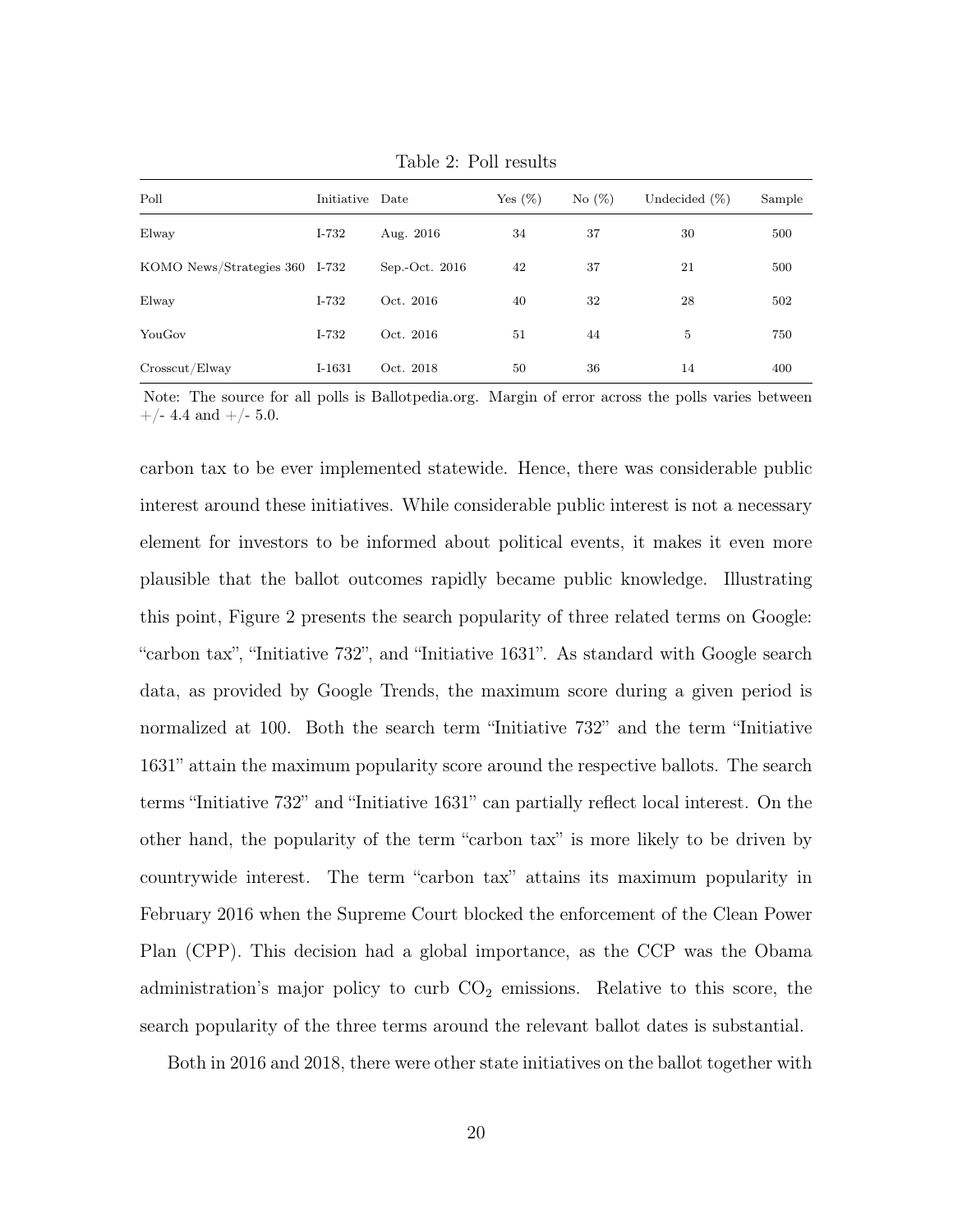Figure 2: Google Trends outcomes for "carbon tax", "Initiative 732", and "Initiative 1631", between 2015 and 2019



Note: This figure presents the weekly search popularity on Google of the following three terms: "carbon tax", "Initiative 732", "Initiative 1631". All series come from Google Trends. All the illustrated scores are relative to the maximum score, which is set by Google at 100.

I-732 and I-1631. We discuss these initiatives in detail in Appendix A. In short, we are not concerned about these other initiatives acting as confounders for the following three reasons. First, some of them are largely irrelevant for the stock market, as only a small fraction of the economy is affected by either approval or rejection. Second, by the ballot date the outcome of most of them was clearly predictable, with polls suggesting a clear outcome and the ballot results matching the polls' forecast very well. Third, none of the initiatives on the ballot relate directly with the carbon intensity of firms in the way that initiatives I-732 and I-1631 do. If the ATETs that we find in the main analyses were driven only by these confounders, then we should not find any heterogeneity along the carbon-intensity dimension.

In the next section, we show empirically that the rejection of the carbon tax initiatives led to positive and significant reactions in the stock market. This result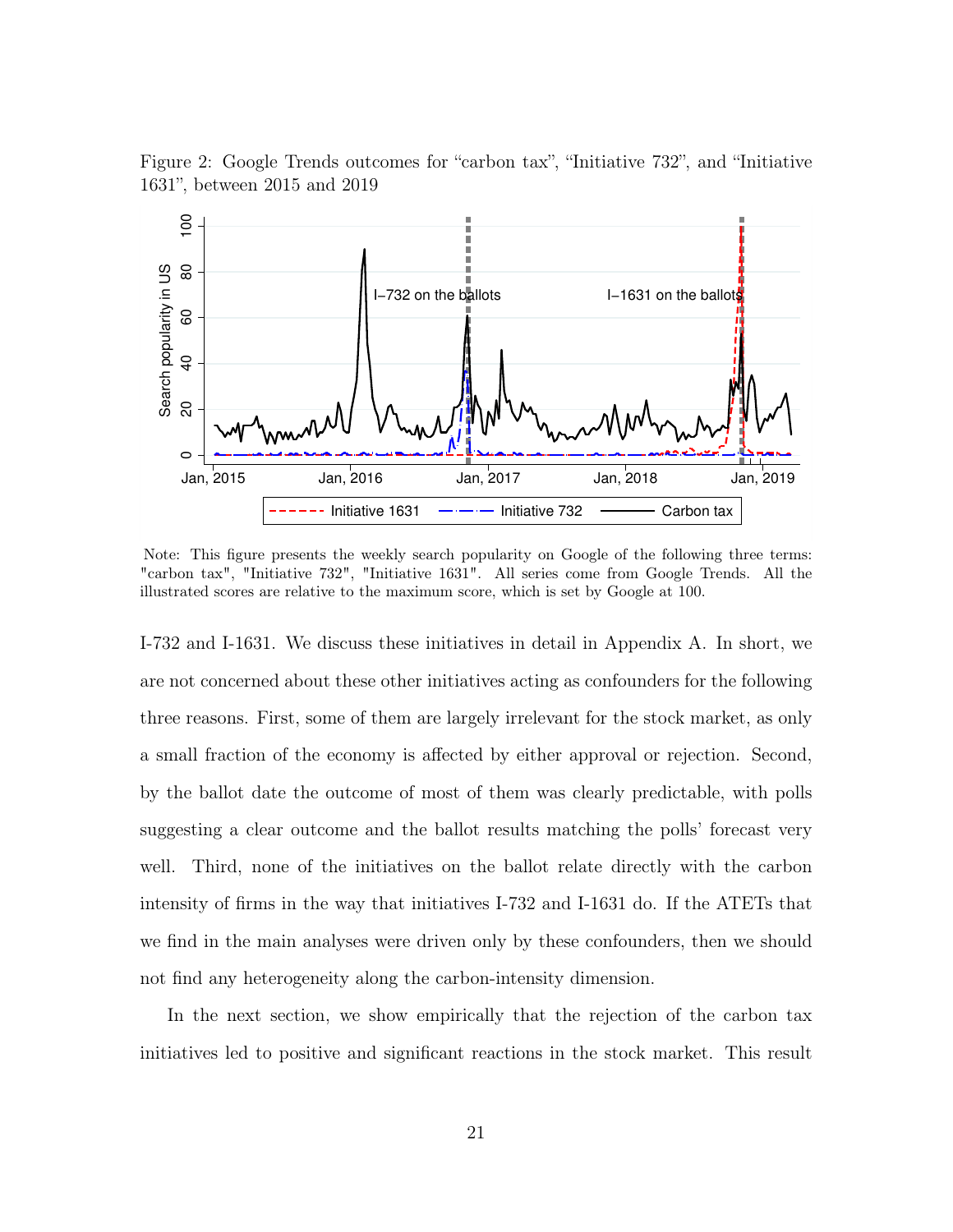implies that the stock markets had already (partially) priced in the effects of a potential approval. In order to validate this intuition, we further analyze the stock market reactions to the dates on which the initiatives were submitted and approved officially.

### 4 Results

In this section, we present our main results. We start by presenting average effects of the initiatives' ballot rejections on Washington-based firms. Next, we present our analysis on heterogeneity in the ATETs. Finally, we present a set of complementary findings leveraging the announcement dates for both initiatives.

# 4.1 Average effects of the ballot results on the valuation of Washington-based firms

This section presents our main results concerning the average effects of ballot results for I-732 and I-1631 on the stock performance of Washington-based firms. Table 3 presents the results from our OLS and PSM estimations. The dependent variables are either the CAPM or Fama-French Model (FFM) adjusted 10-days CARs calculated from a window starting with the next date following the event. Using CARs based on the market model and using CAPM-adjusted CARs yields similar results. We present the corresponding results from using CARs based on the market model in Appendix B.

Table 3 shows that the estimated effect of I-1631's rejection is positive and significant. This result is robust to employing different control sets, using CAPM- or FFM-adjusted CARs, and using OLS or PSM. For I-732, using OLS or PSM and using different control sets do not lead to drastic differences in the estimated ef-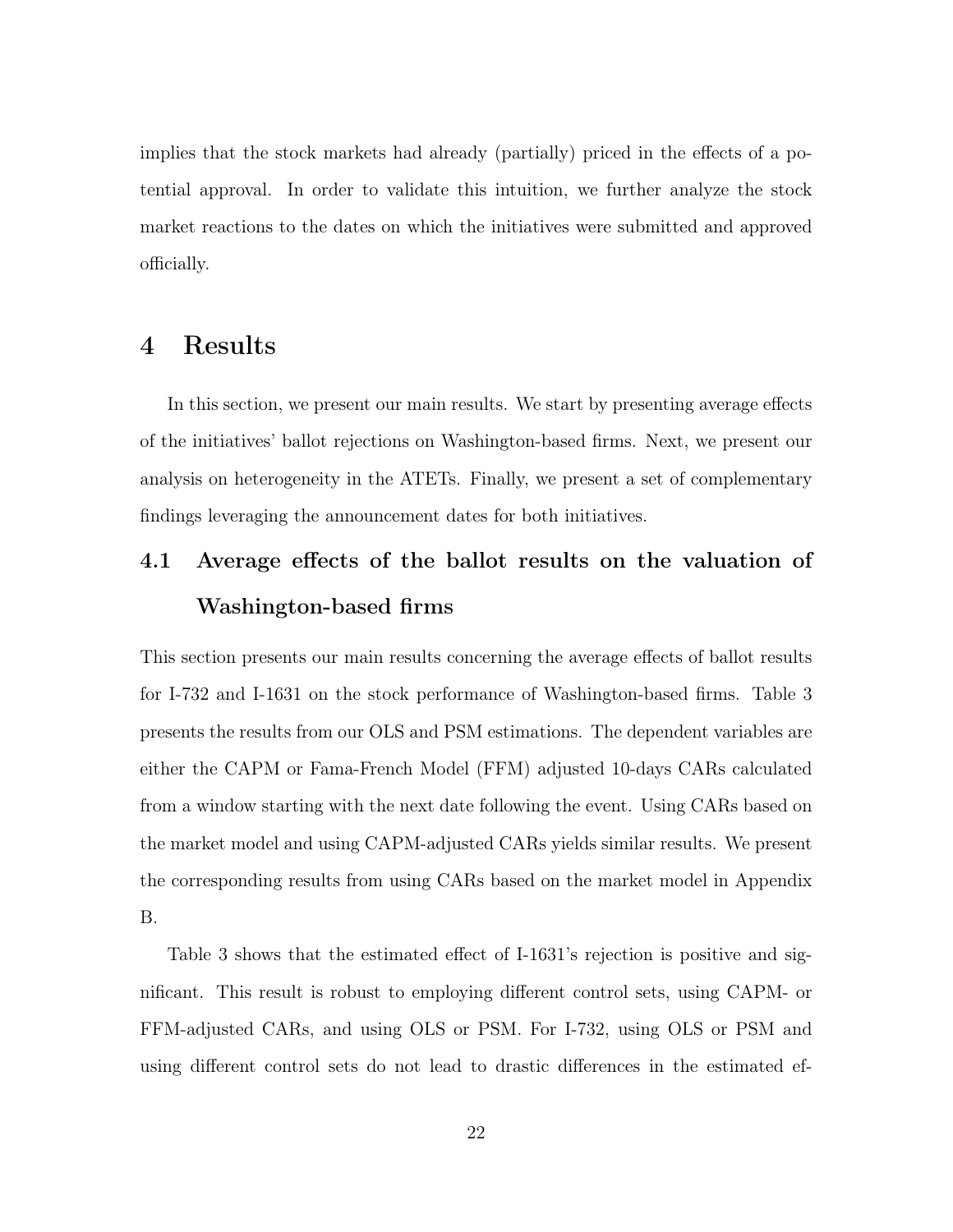|                              | Initiative 732 |            |           | Initiative 1631 |            |           |  |
|------------------------------|----------------|------------|-----------|-----------------|------------|-----------|--|
|                              | (1)            | (2)        | (3)       | (4)             | (5)        | (6)       |  |
| CAPM - OLS                   | 0.076          | 0.731      | 0.175     | $2.013***$      | $2.326***$ | $2.072*$  |  |
|                              | (0.974)        | (0.995)    | (0.910)   | (0.812)         | (1.112)    | (1.061)   |  |
| Treatment                    | 41             | 32         | 32        | 42              | 29         | 29        |  |
| Observations                 | 2511           | 1959       | 1959      | 2658            | 2134       | 2134      |  |
| $\mbox{CAPM}$ - $\mbox{PSM}$ | 0.067          | 1.455      | $-0.278$  | $2.011**$       | 1.807      | 1.984**   |  |
|                              | (0.876)        | (1.168)    | (1.045)   | (0.803)         | (1.156)    | (0.794)   |  |
| Treatment                    | 41             | 32         | 32        | 42              | 29         | 29        |  |
| Observations                 | 2384           | 1959       | 1667      | 2526            | 2133       | 2027      |  |
| FF-OLS                       | $1.950**$      | $2.800***$ | $2.133**$ | $2.171***$      | $2.285***$ | $2.082**$ |  |
|                              | (0.980)        | (0.975)    | (0.965)   | (0.789)         | (1.102)    | (1.053)   |  |
| Treatment                    | 44             | 31         | 31        | 42              | $\,29$     | $\,29$    |  |
| Observations                 | 2517           | 1962       | 1962      | 2659            | 2136       | 2136      |  |
| $FF - PSM$                   | $1.945**$      | $3.294***$ | $2.395**$ | $2.168***$      | 1.598      | 1.988**   |  |
|                              | (0.963)        | (0.850)    | (1.006)   | (0.781)         | (1.201)    | (0.844)   |  |
| Treatment                    | 44             | 31         | 31        | 42              | 29         | 29        |  |
| Observations                 | 2406           | 1962       | 1534      | 2526            | 2135       | 2027      |  |
| Industry fixed effects       | Yes            | No         | Yes       | Yes             | No         | Yes       |  |
| Covariate set                | No             | Yes        | Yes       | No              | Yes        | Yes       |  |

Table 3: Average event effects on Washington-based firms

Note: This table presents the OLS and PSM estimates of ATET where the dependent variables are CAPM-adjusted or Fama-French (FF) adjusted 10-days CARs from date 1 to 9. Robust standard errors are in parenthesis. The covariate set includes profitability ratio, leverage ratio, annual sales growth, market cap, 5-year corporate income tax rate, foreign sales ratio. Industry-specific fixed effects are based on ICB 1-digit industry classification (the Industry Classification Benchmark by FTSE International). Significance levels are indicated as  $*$   $p < 0.10$ ,  $*$   $p < 0.05$ ,  $**$   $p < 0.01$ .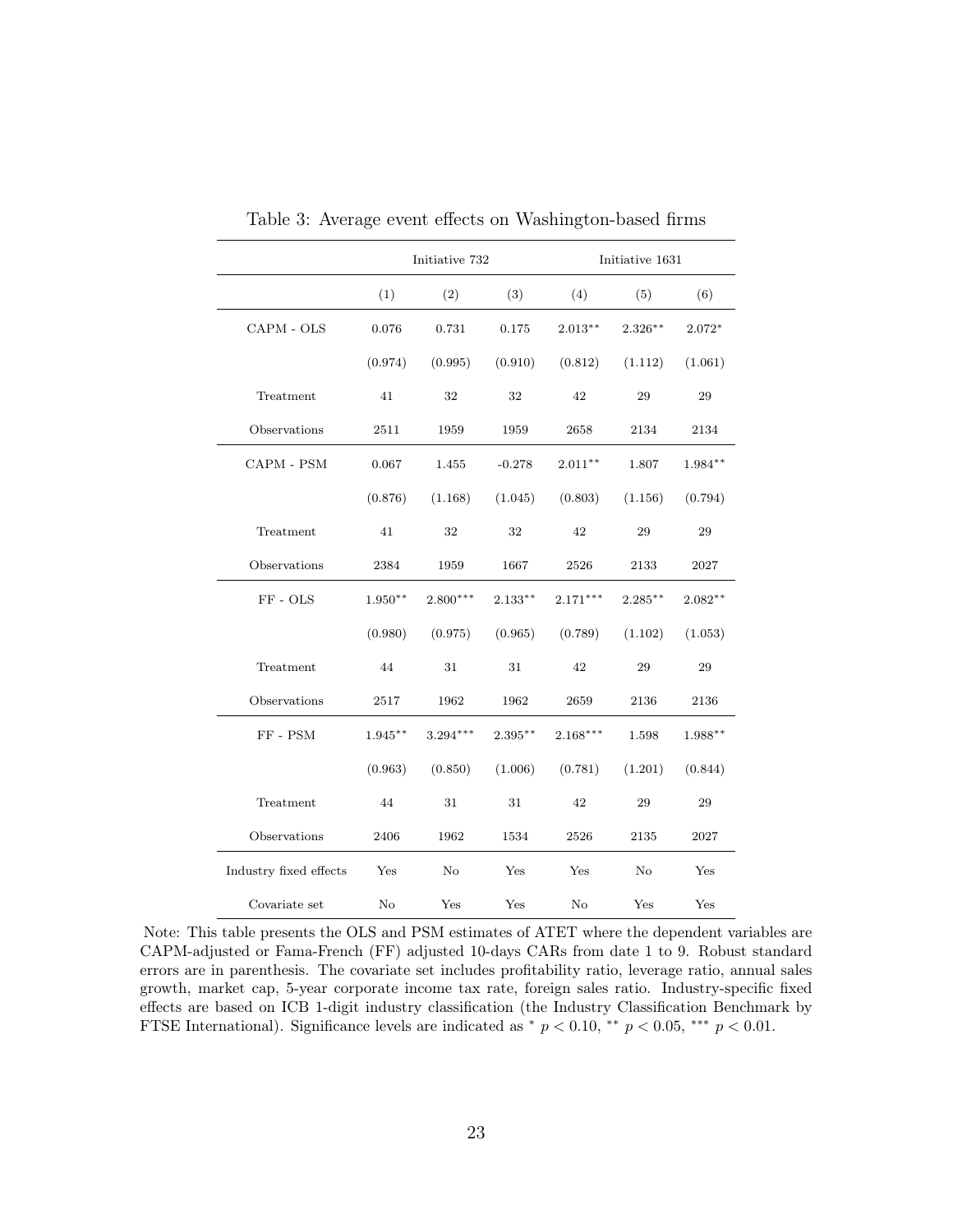

Figure 3: ATETs over the event window with FFM-adjusted CARs

Note: This figure presents the average effects of ballot results for I-732 and I-1631 on Washingtonbased firms, together with in-time placebo tests. The event day (date 0) is denoted by the vertical dashed line. The days prior to the event window are used as placebo-event days. The estimation window is given by the 60-day period prior to the pseudo window. The 95 % confidence intervals, based on robust standard errors, are denoted by the capped vertical lines.

fects. However, the estimations based on FFM-adjusted CARs yield systematically higher estimates compared to those based on CAPM-adjusted CARs. Hence, it seems that controlling for Fama-French risk factors is important to account for the role of confounders and the important noise surrounding the rejection of I-732. Given the predictive power of Fama-French risk factors and the insensitivity of our estimates to OLS or PSM, we present the results from OLS estimations with FFM-adjusted CARs in the rest of the main text. We provide the corresponding results from using CAPMadjusted CARs, as well as PSM for all models, in Appendices B and C, respectively. In the rest of the paper, we use the full specification, which includes industry-specific fixed effects and our covariate set, as our preferred specification.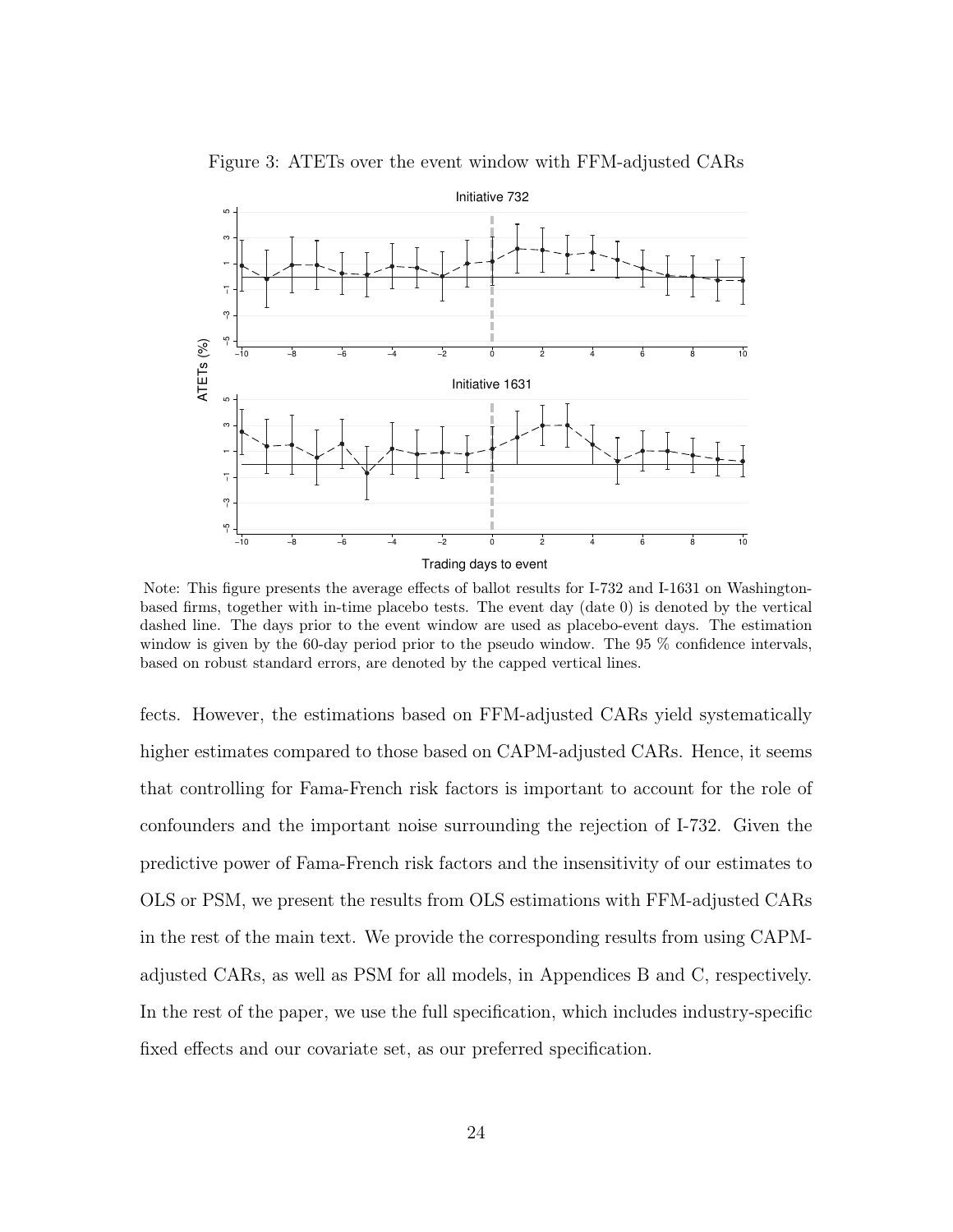In Figure 3, we display graphically, for both ballot dates, the estimated ATETs from OLS regressions based on FFM-adjusted CARs, along with 95% confidence intervals. Here, we conduct in-time placebo tests around the event dates, which provide further insights to the stock market movements around the ballot dates. In these graphs, the horizontal axis measures the relative distance in time to the event date, in terms of trading days. For each date  $\tau$ , we repeat our estimations by using 10-days CARs, calculated as the sum of ARs from date  $\tau$  to  $\tau$ +9. Hence, the ATETs on date 1 correspond to those presented in Table 3. As the events of interest are the announcement of the ballot results, we assume no informational leakage in the preevent window. So, in the absence of other events of relevance, we expect the ATETs prior to the event dates to be generally insignificant, which serves as placebo test for our model's performance. Note, however, that the placebo ATETs can gradually move towards the event effect in the pre-event window, as the 10-days CARs that are closer to the event date pick more ARs from the post-event window. In Figure 3, the ATETs in the placebo windows are stable and virtually always insignificant. Hence, Figure 3 confirms the ability of our model in predicting the normal market performance and establishing a balanced control group. In line with Table 3, the ATETs are significant in date 1. ATETs, actually, remain significant up to date 4, indicating that while the market reactions started immediately, the adjustment process did take a few days to complete. Eventually, the market consumes all arbitrage opportunities, and the ATETs become insignificant again after date 4.

The estimation results in Figure 3 show that the effect of I-1631 tends to be much larger than that of I-732. Observing some difference between I-732 and I-1631 is in line with the initiatives' different designs. Since I-732 was designed as revenue neutral, and its revenues would have been used, mainly, to reduce sales taxes, such a design could have partially alleviated the burden of a carbon tax. On the other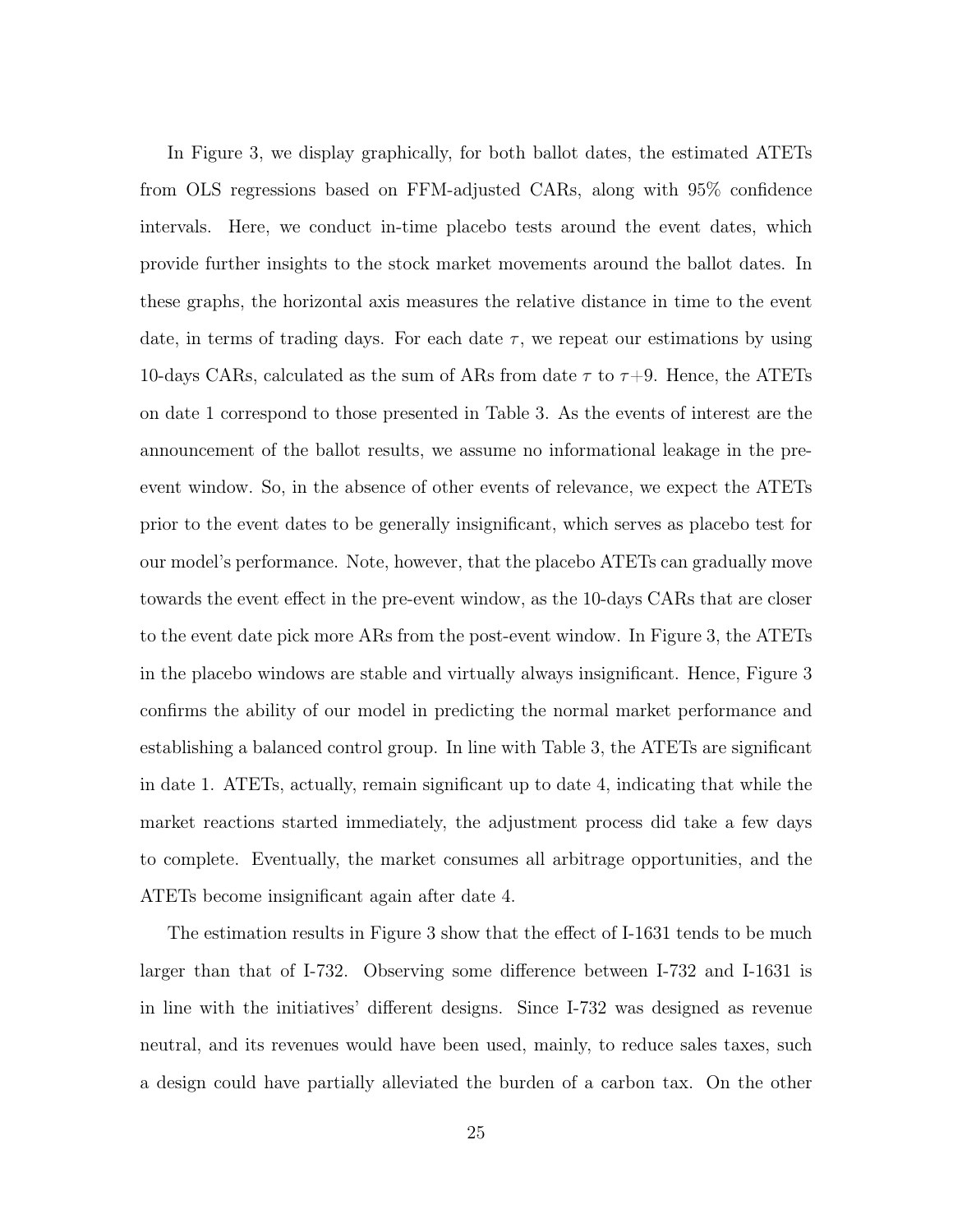hand, I-1631 was not designed as a revenue-neutral reform. Most revenues would have been earmarked for environmental purposes, benefitting a relatively small group of firms active in the green economy but leading to higher net costs for virtually all other firms. These results seem to indicate that investors may pay attention to the design of policies in evaluating their effects on firms' profitability. We provide further evidence on this aspect in the following section.<sup>8</sup>

Both Table 3 and Figure 3 show substantial reactions to the rejection of the carbon tax initiatives. On average over the entire sample, the estimated effect is as high as 3 %. It follows that the stock market had already priced in, at least to some extent, the possibility of a positive outcome in both 2016 and 2018. Consequently, the realization of an uncertain outcome required a market adjustment, which in this case affected the performance of Washington-based firms positively. Given our conservative approach, and the limited jurisdiction and ambition of the policy proposals that we investigate, our first set of results already point to a potential for large readjustments in the stock market value of a broad range of firms in the case of a more abrupt increase in carbon prices. To fully gauge the extent that the market reacted to our events, and assess the potential for systemic risk, we analyze in the following section heterogeneous treatment effects along the carbon intensity dimension.

Note that our empirical approach is robust to a set of sensitivity tests, which are presented in the Appendix. In particular, in Appendix B we conduct our analysis by using CARs from the market model and the CAPM. Next, we present the results from various alternative estimators, such as doubly robust regressions (DRR), in Appendix

<sup>&</sup>lt;sup>8</sup>In both this section and the following, we use the Hausman (1978) specification test with robust variance-covariance matrices to test the difference in estimates between I-1631 and I-732. While we determine that these differences are not sufficiently large to reach statistical significance with the full sample, they are statistically significant, and economically very meaningful, with high carbonintensity firms (see Figure 6). This is consistent with the main finding in the next section, which is that average treatment effects for both initiatives are mainly driven by high carbon-intensity firms.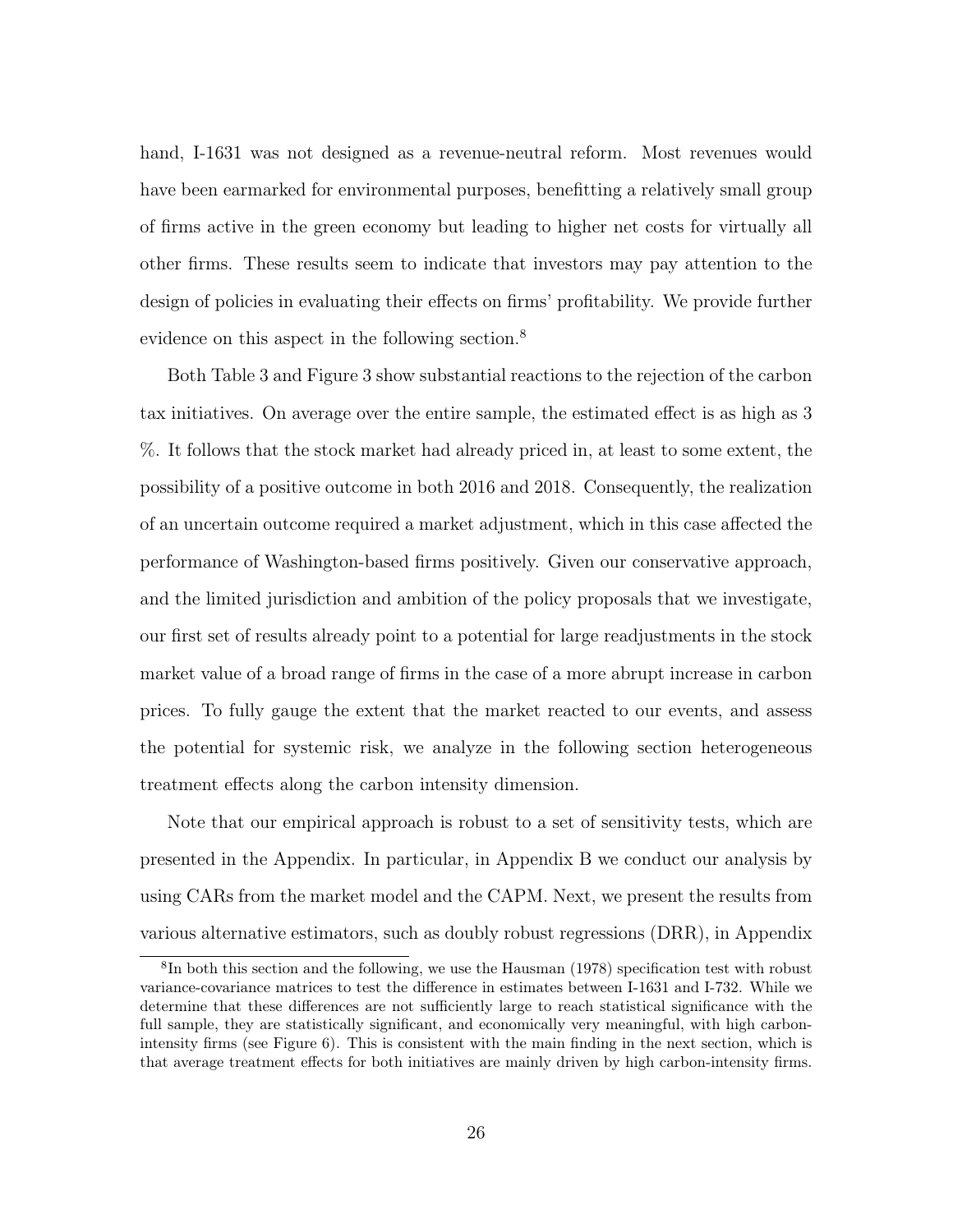C. In the same Appendix section, we also describe in detail the results from PSM estimations. For both DRR and PSM, we also show that the propensity scores and the individual covariates are balanced across treatment levels. Further, in Appendix D, we conduct in-space placebo tests by assuming false treatment groups. Specifically, we assume in turn that a state other than Washington is treated, and estimate in-space placebo ATETs. These in-space placebo tests rely on non-parametric permutation tests, which do not require imposing any distributional assumption on the error term (MacKinnon and Webb 2019). In the same way, we also realize placebo tests by randomly assigning the treatment among all firms in the Russell 3000 index, regardless of their location. Results from this exercise are also presented in Appendix D. In this Appendix section, we show that our results are robust also to non-parametric inference. Such an approach is used in the literature also to pacify concerns about generated dependent variables, small-sample issues, cross-sectional correlation due to clustered assignment, and the absence of random assignment. In the following sections, we provide further insights into our results by analyzing heterogeneity along the carbon intensity dimension and by examining stock market reactions to the announcement of both initiatives.

#### 4.2 Heterogeneity in stock market reactions

In this section, we investigate heterogeneity around the event effects. An obvious dimension on which to analyze stock market adjustments following the rejection of a carbon tax is carbon intensity. We follow the standard split-sample approach, so that we repeat our estimations by splitting the treatment and control groups into two sub-samples at the median carbon intensity of the treatment group.

The results for I-732 are illustrated in Figure 4. Here, we calculate the carbon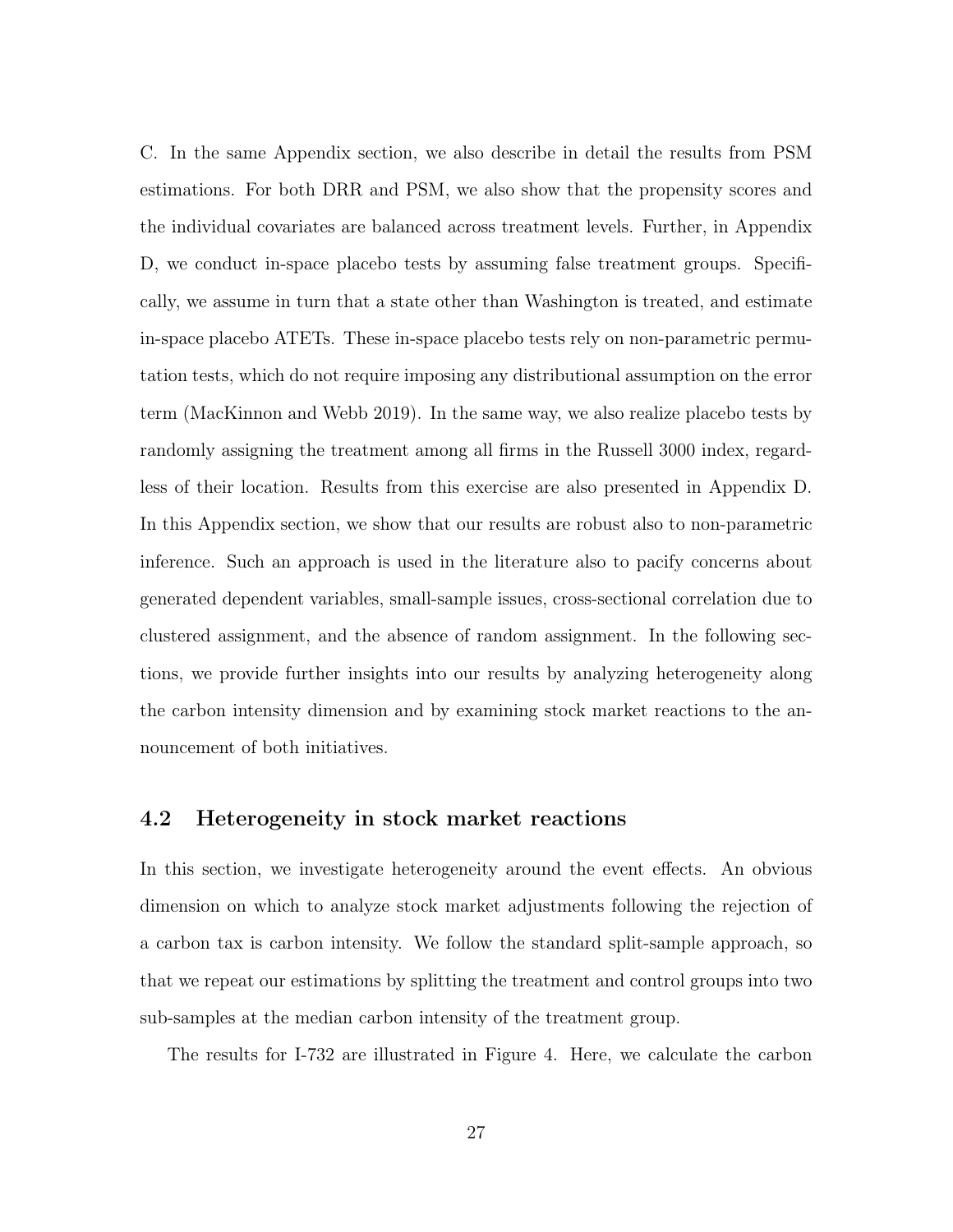Figure 4: Heterogeneity in the ATETs of I-732 over the event window along the carbon intensity dimension with FFM-adjusted CARs



Note: This figure presents the average effect of ballot result for I-732 on above and below median carbon intensity firms in Washington state, together with in-time placebo tests. The event day (date 0) is denoted by the dashed vertical line. The days prior to the event window are used as placeboevent days. The estimation window is given by the 60-day period prior to the pseudo window. The 95 % confidence intervals, based on robust standard errors, are denoted by the capped vertical lines.

intensity of firms by normalizing the carbon emissions variable with net sales. The emissions-to-sales ratio is particularly interesting for I-732, as this policy would have redistributed carbon-tax revenues by reducing the sales tax. In line with economic intuition, Figure 4 suggests that the effect of I-732's rejection, as detailed above, is mainly driven by the adjustments on the stock value of high-intensity firms. The effect of I-732 on high-intensity firms is considerably larger than that on low-intensity firms. We now turn to I-1631. For this initiative, we investigate heterogeneity by normalizing emissions with the value of tangible assets such as plants, properties, and equipment. The results, presented in Figure 5, are consistent with Figure 4. Indeed, Figure 5 shows that, also for I-1631's rejection, the stock market adjustments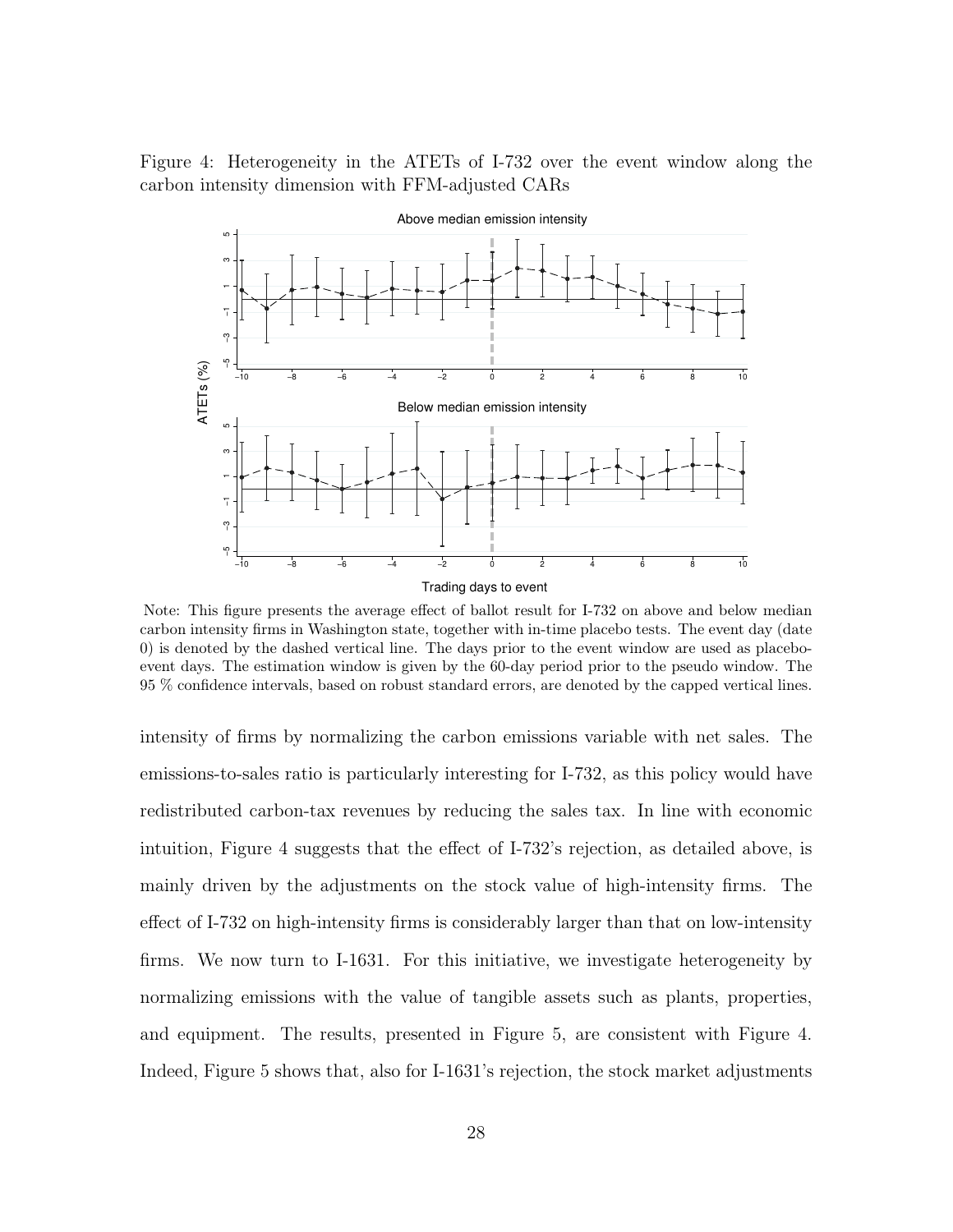

Figure 5: Heterogeneity in the ATETs of I-1631 over the event window with FFMadjusted CARs

Note: This figure presents the average effect of ballot result for I-1631 on above and below median carbon intensity firms in Washington state, together with in-time placebo tests. The event day (date 0) is denoted by the dashed vertical line. The days prior to the event window are used as placeboevent days. The estimation window is given by the 60-day period prior to the pseudo window. The 95 % confidence intervals, based on robust standard errors, are denoted by the capped vertical lines.

are mainly driven by high-intensity firms.<sup>9</sup>

The results in Figure 5 show that the estimated average effect of I-1631 in the high carbon intensity sample tends to be as high as 5 %. This estimate needs to be put into perspective. First, it refers to an average over 50 % of the universe of Washington-based firms, namely what we define as carbon-intensive firms. Second, it is the result of a very conservative approach, in the way the treatment is attributed. Third, it follows from the rejection of a proposal for which the odds of a defeat were not at 0 %, despite the overall surprise with respect to the opinion polls. Fourth,

<sup>9</sup>Our findings are robust to alternative specifications of the carbon intensity ratio. Using sales as denominator leads to only slightly lower (higher) estimates for high-intensity (low-intensity) firms for I-1631. Using physical capital as denominator leads to a somewhat smaller difference between high- and low-intensity firms for I-732.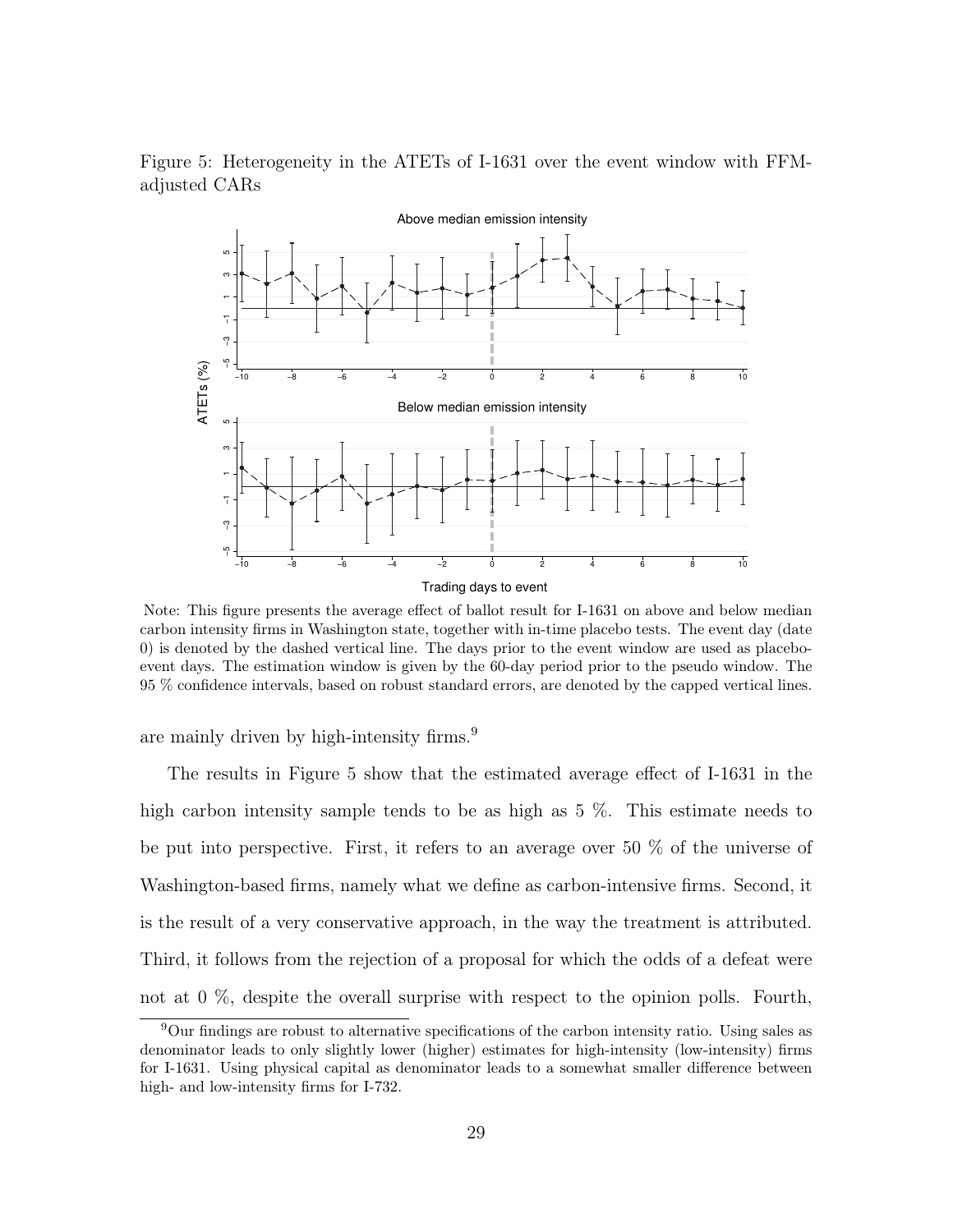Figure 6: Differences between the ATETs of I-732 and I-1631 over the event window for high carbon intensity firms with FFM-adjusted CARs



Note: This figure presents the differences between the average effects of ballot results for I-732 and I-1631 on Washington-based firms with above median carbon intensity. The event day (date 0) is denoted by the vertical dashed line. The days prior to the event window are used as placebo-event days. The estimation window is given by the 60-day period prior to the pseudo window. The 90 % confidence intervals, based on robust standard errors, are denoted by the capped vertical lines.

both I-732 and I-1631 are policies with moderate ambition and limited jurisdiction. In this light, our results, which already suggest substantial readjustments in the value of 50 % of the traded stocks, need to be interpreted as a lower bound for a potential national policy, or a regional policy with higher ambition.

Revenue neutrality, however, may mitigate, if partially, the potential for systemic risk. In Figure 5, the estimated effects for high-intensity firms are considerably larger compared to I-732. We provide statistical tests on these differences in Figure 6, where we test the null of zero difference between the ATETs of each initiative, by using the standard specification test by Hausman (1978) with robust variance-covariance matrices. The results show that the estimated effect of I-1631 on high-intensity firms is significantly higher than that of I-732. These results are consistent with the different designs between the two carbon tax initiatives.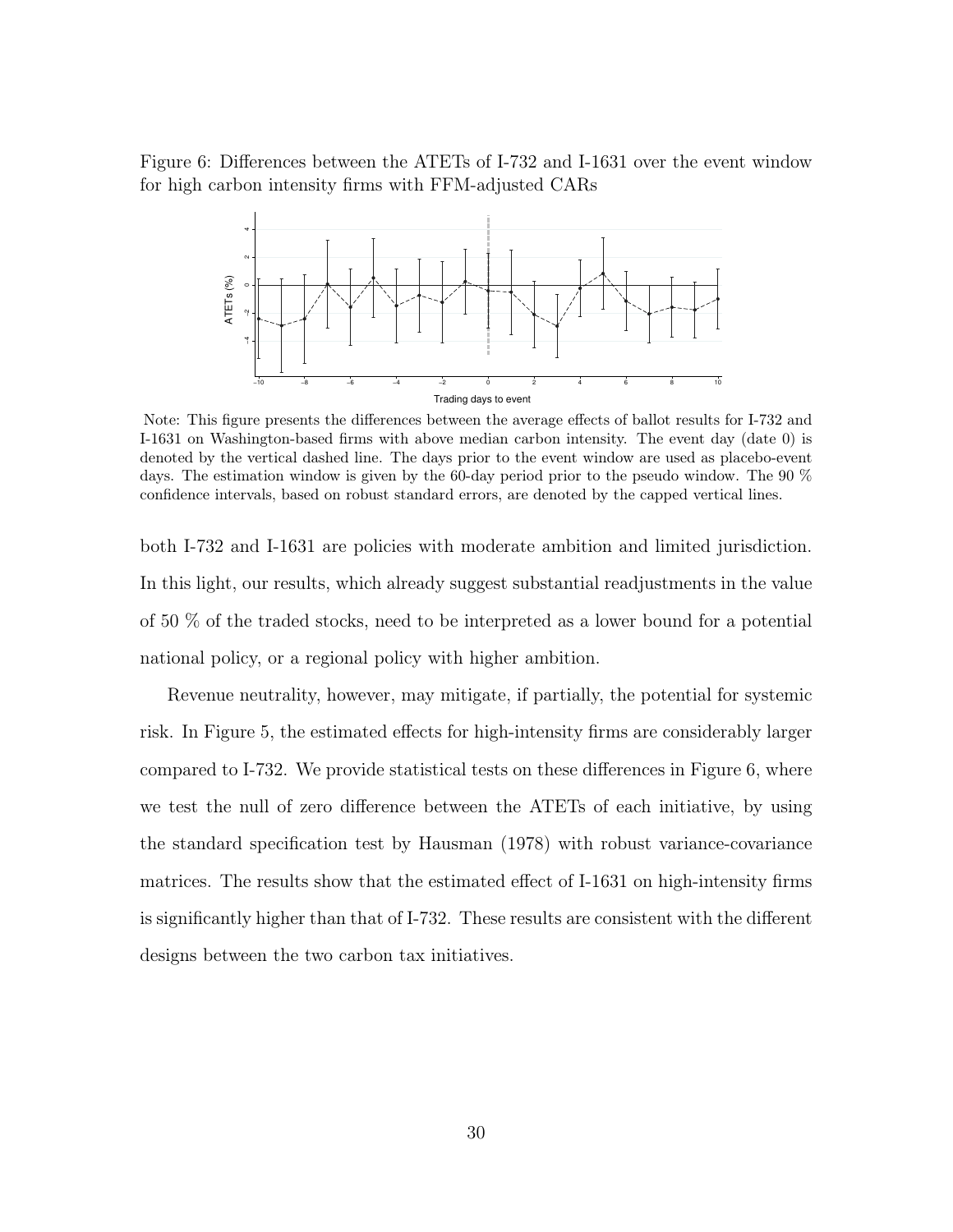#### 4.3 Stock market reactions on the path to the ballots

The positive stock market reactions that we observe following the rejection of both initiatives on the respective ballot days and shortly after suggest that investors had already priced in, if only partially, the potential implications of a successful vote. In order to validate this intuition, we further investigate the reactions to the announcements of both initiatives. With respect to ballot days, announcements have one advantage. Since ballots take place on the same day of major elections, the presence of noise may make precise estimation of the ATETs harder to achieve. Such issue may not be present for announcements. With respect to ballot days, announcements, however, also have disadvantages. Information about the plans to launch a new initiative may already circulate before its formal announcement. Hence, the adjustments that one may observe following a formal announcement may mainly capture the effect of investors readjusting their beliefs and upgrading carbon tax proposals from rumors to actual initiatives with potential to become policy. Further, announcements represent only the first of several steps before an initiative reaches the ballot box.

We start with the early days of I-732. On March 11, 2015, stand-up economist Yoram Bauman formally submitted the initiative to Washington's Secretary of State. The results for this date are presented in Figure 7. First, the estimated ATETs are negative for high-intensity firms and positive for low-intensity firms. The size of these reactions are comparable in absolute terms. As a result, the average reaction is close to zero. This pattern is similar, albeit not entirely symmetric, to what observed in Figure 4 for the ballot day. Note that the information set available to investors is different across the two dates. First, media coverage was relatively limited around the submission date. Second, the arguments of the opposition campaign may be absent, or less salient, at the time of the announcement. Hence, at the time of the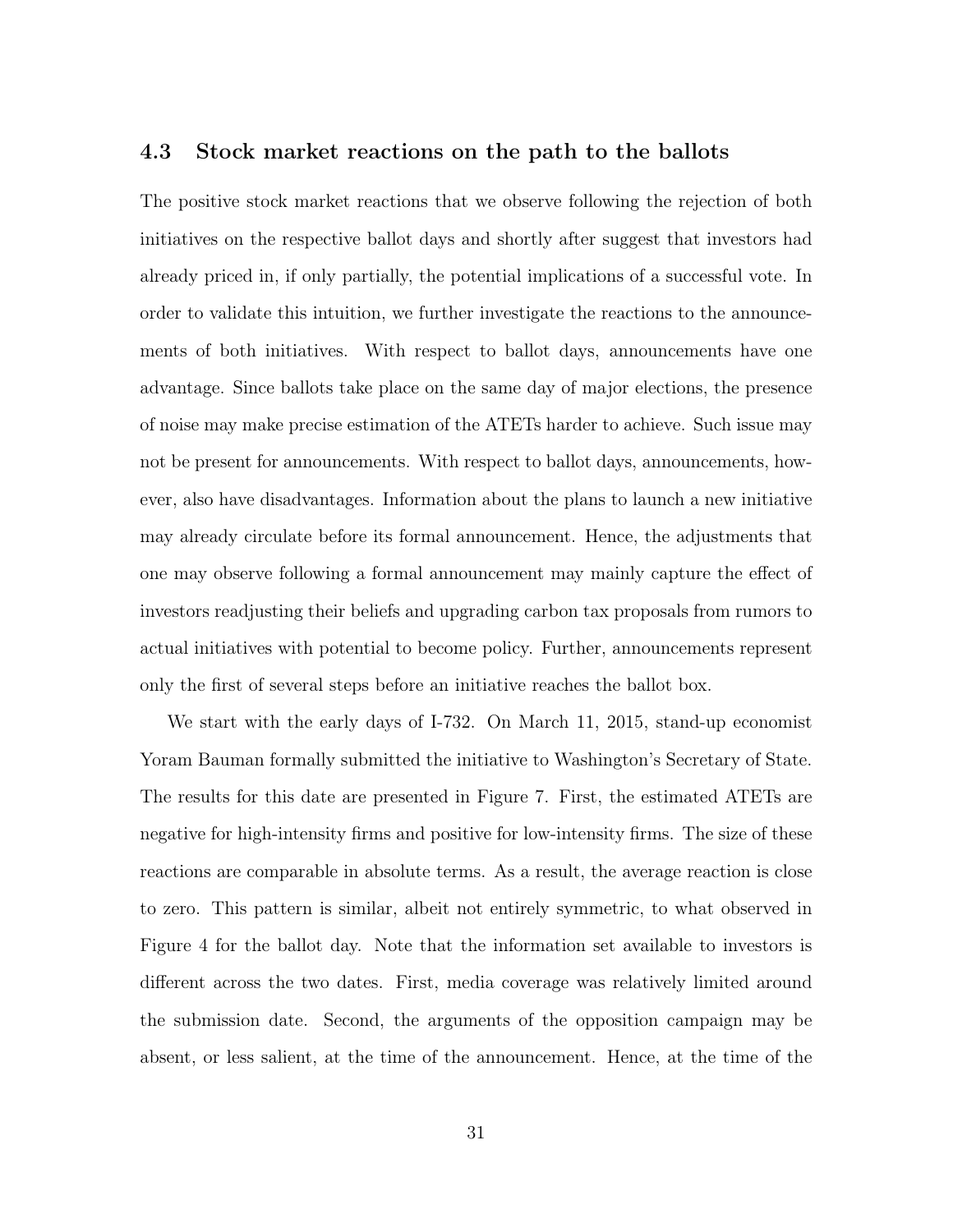

Figure 7: ATETs over the event window for submission of I-732 with FFM-adjusted CARs

Note: This figure presents the average effect of I-732's submission on all Washington-based firms, as well as above and below median carbon intensity firms in Washington, together with in-time placebo tests. The event day (date 0) is indicated with the dashed line. The days prior to the event window are the placebo-event days. The estimation window is the 60 days just prior to the pseudo window. The 95% confidence intervals, based on robust standard errors, are indicated with capped-vertical lines.

announcement, investors might have rewarded low-intensity firms. Recall that I-732 was designed on the model of British Columbia's carbon tax. Empirical evidence has been circulating for some time suggesting that the British Columbia revenueneutral carbon tax might have led to employment losses in energy-intensive firms, but employment gains in clean firms, especially small firms active in the local service sector (Azevedo et al. 2017; Yamazaki 2017). These findings have been considered evidence in favor of the "job-shifting hypothesis" of revenue-neutral carbon taxes, with which the evidence in Figure 7 is consistent. In this light, the more subdued effects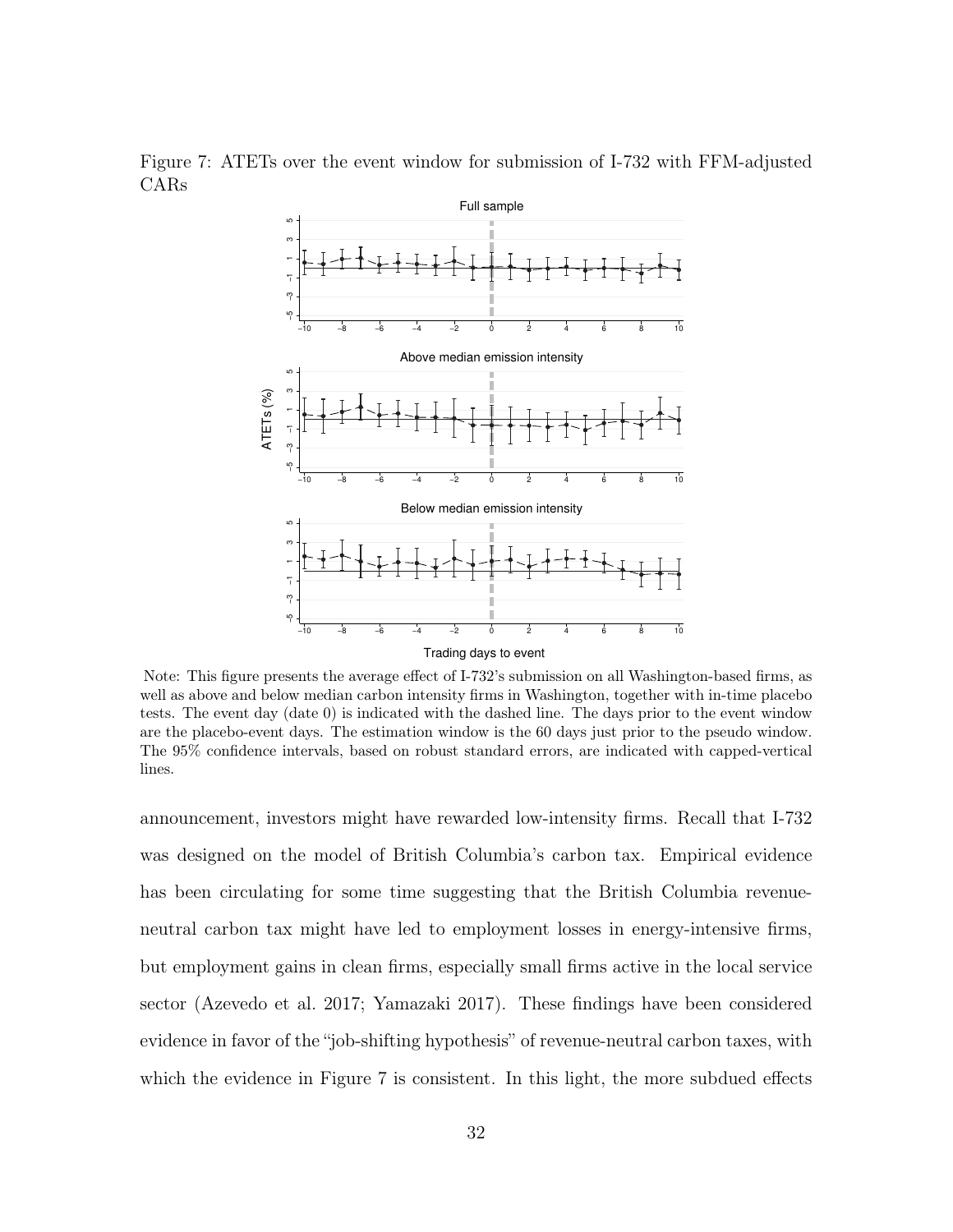Figure 8: ATETs over the event window for submission of I-1631 (and rejection of SB 6203) with FFM-adjusted CARs



Note: This figure presents the average effect of SB-6203's rejection on all Washington-based firms, as well as above and below median carbon intensity firms in Washington, together with in-time placebo tests. The event day (date 0) is indicated with the dashed line. The days prior to the event window are the placebo-event days. The estimation window is the 60 days just prior to the pseudo window. The 95% confidence intervals, based on robust standard errors, are indicated with capped-vertical lines.

on the ballot day may reflect a more conservative approach by investors, whose beliefs might have been influenced, over the course of about two years, by both campaigns as well as other stakeholders.

We now turn to the early days of I-1631. As before, we start with the formal announcement, which took place on March 2, 2018. However, this announcement took place, intentionally, on the same date that Senate Bill 6203 (SB-6203), a carbon tax proposal championed by Governor Jay Inslee, failed to gather sufficient support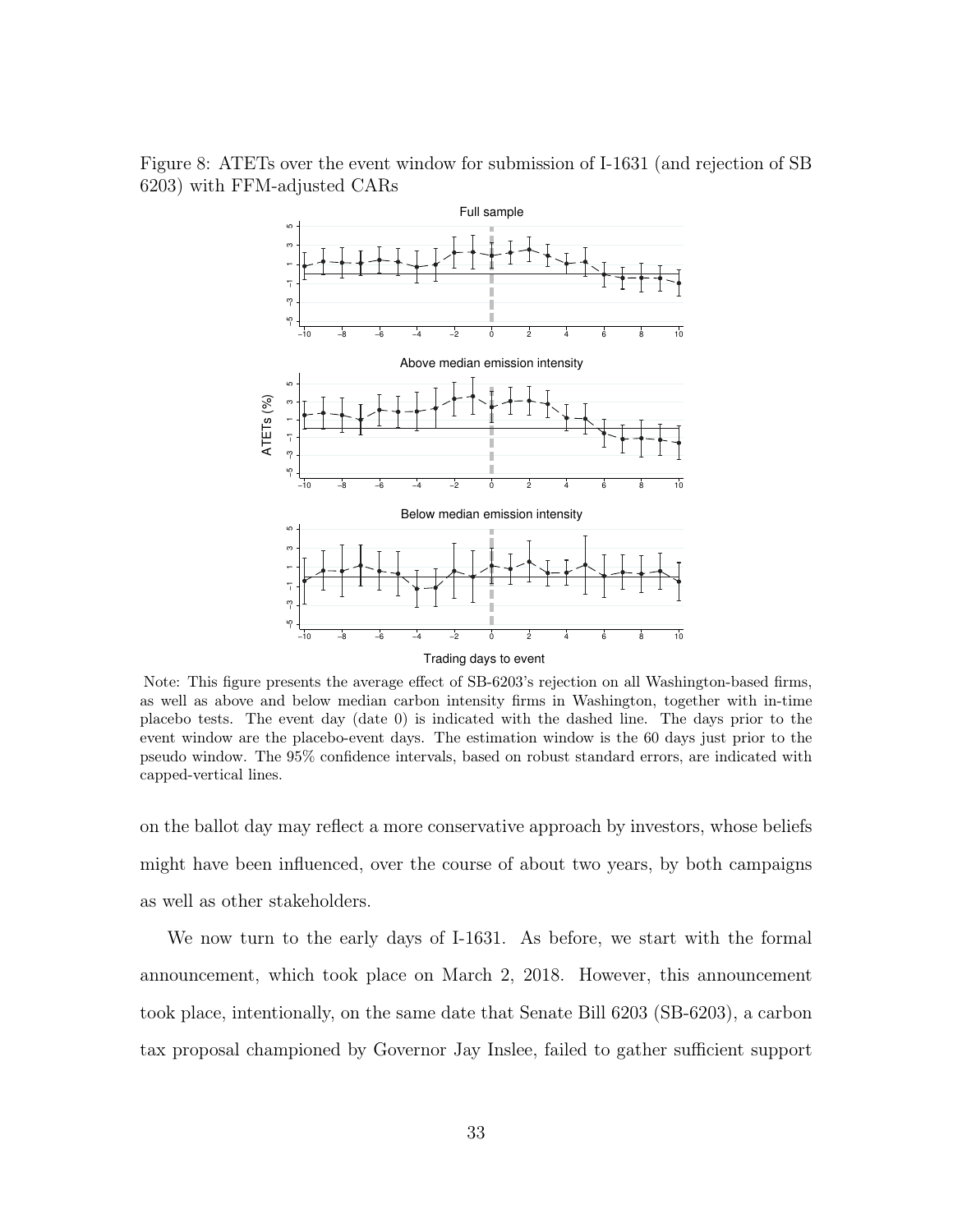

Figure 9: ATETs over the event window for the clearance for circulation of I-1631 with FFM-adjusted CARs

Note: This figure presents the average effect of I-1631's clearance for circulation on all Washingtonbased firms, as well as above and below median carbon intensity firms in the state, together with in-time placebo tests. The event day (date 0) is denoted by the dashed vertical line. The days prior to the event window are used as placebo-event days. The estimation window is given by the 60-day period prior to the pseudo window. The 95 % confidence intervals, based on robust standard errors, are denoted by the capped vertical lines.

among state legislators. The design of SB-6203 and I-1631 are similar, and these two overlapping events are linked. Immediately after the rejection of SB-6203, proponents of a carbon tax with earmarked revenues switched to the initiative toolbox to promote their policy design.

Figure 8 presents the estimation results for this date. The estimated reactions are very similar to those observed in Figure 5 following the rejection of I-1631: a positive market reaction driven mainly by high carbon intensity firms. Hence, we may assume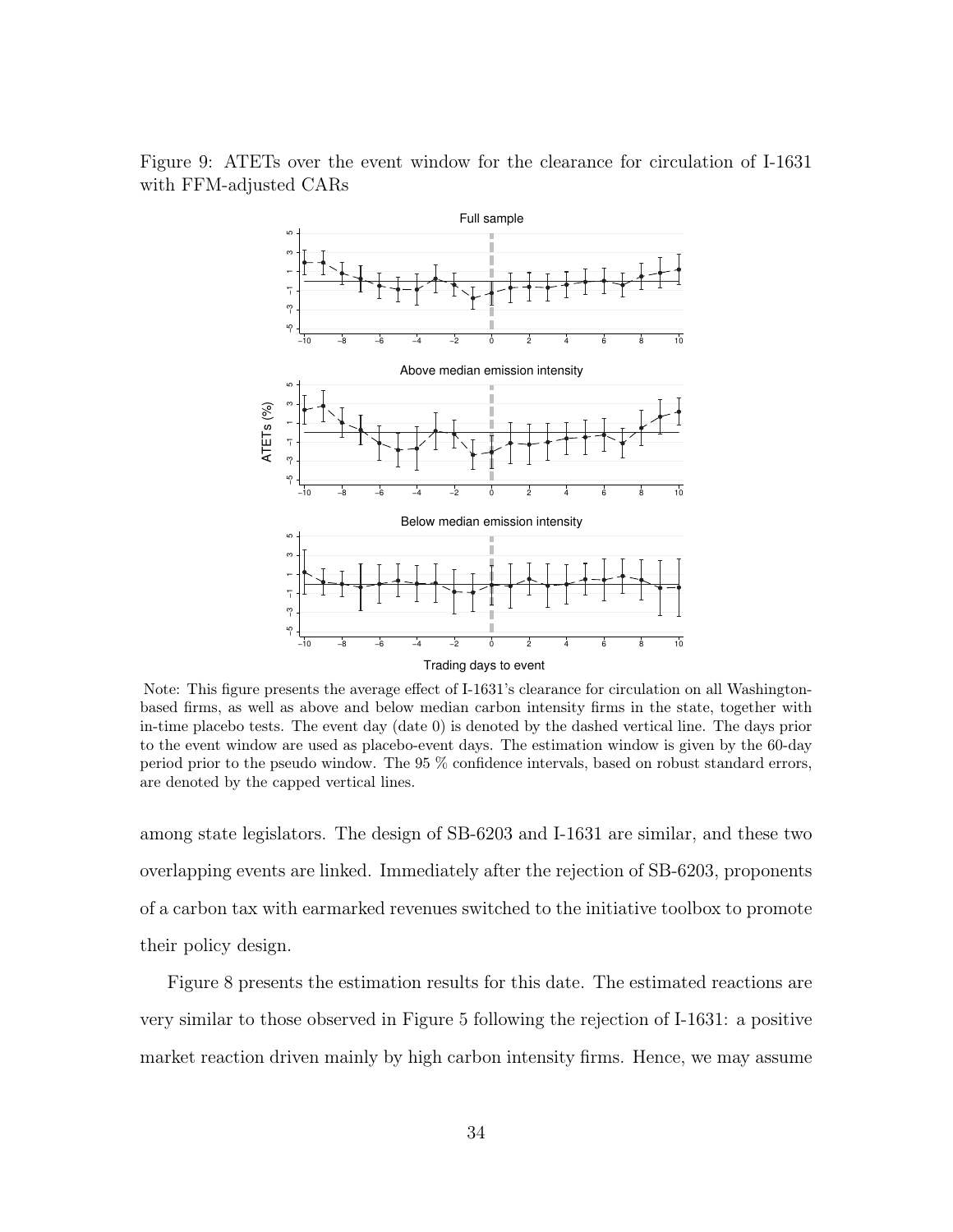that the rejection of SB-6203, a carbon tax proposal that could have immediately become policy, dominated the effect of I-1631's announcement.

About two weeks after the submission date, on March 20, 2018, I-1631 was cleared for circulation by the state's Secretary of State. Figure 9 illustrates the results for the clearance date. Figure 9 shows that when I-1631 received formal clearance, the stock market reacted negatively, on average. Again, this reaction was driven mainly by highintensity stocks. Note that, given the short time window between formal submission and formal clearance, the significant ATETs in the pre-event window are related to the rejection of SB-6203. The pattern that we observe for the date of clearance mirrors the effects found for the ballot date, when I-1631 was ultimately rejected. The fact that the market reacted when I-1631 received clearance also supports the idea that before the ballot date the market had partly priced in a potential success on the ballot.

### 5 Conclusions

About 20 % of global greenhouse gas emissions are subject to carbon pricing. Many jurisdictions are considering implementing a carbon price while others are constantly increasing the stringency of their carbon pricing schemes. Following the Paris Agreement, a first acceleration in the implementation of carbon pricing schemes has been observed. A further acceleration may follow over the next few years, as countries are expected to ratchet up their climate goals, or Nationally Determined Contributions. Slowly but steadily, the world is moving forward towards a state in which coverage of greenhouse gas emissions by carbon pricing is much higher. Consistently, economists are increasingly vocal about the prospects of harmonizing carbon prices with the ultimate goal of achieving a global carbon price (Weitzman 2014; Stiglitz et al. 2017;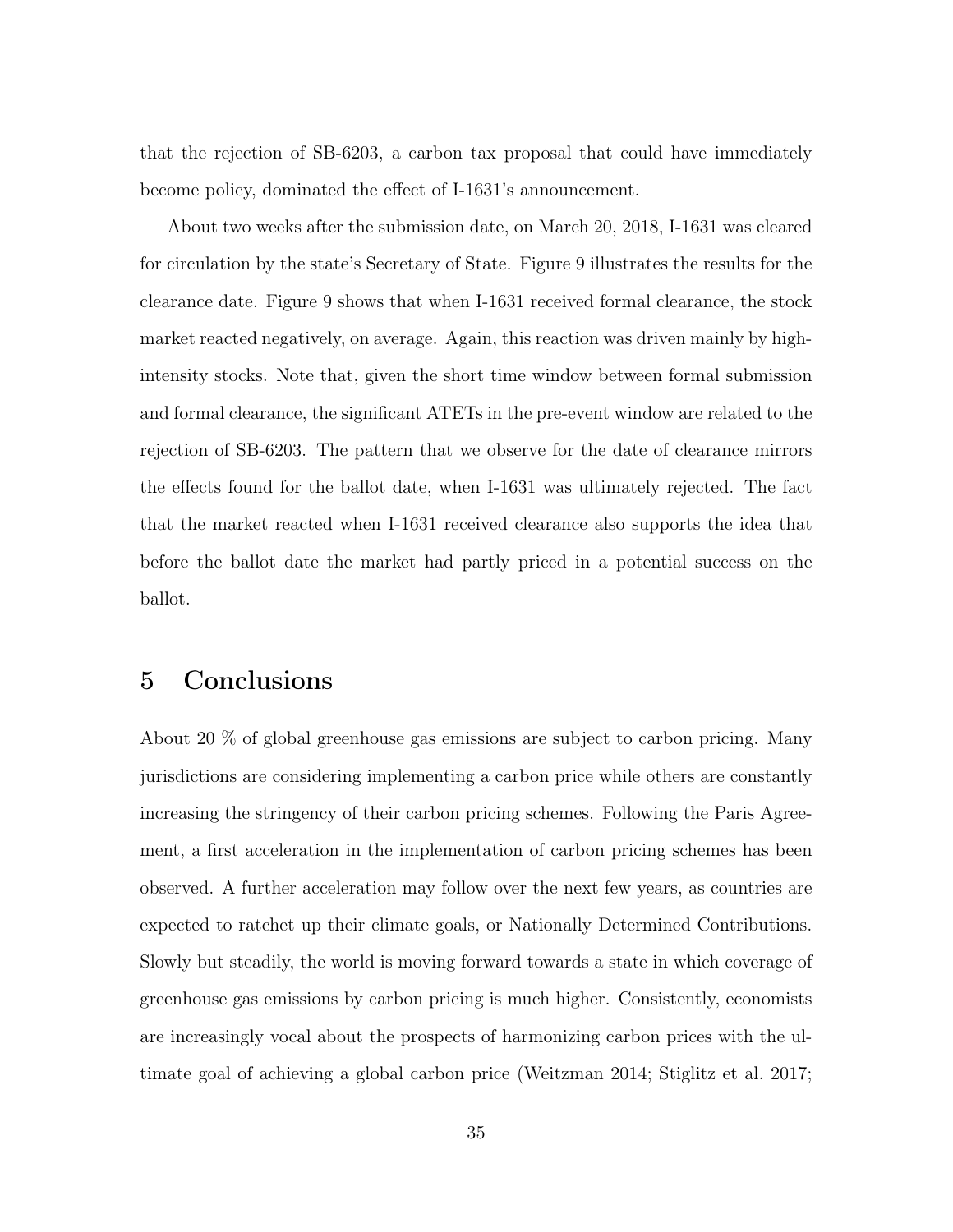Carattini et al. 2019).

A sudden convergence towards relatively high carbon prices, while justified from a climate perspective, may pose a threat to the stability of the financial system. As a result, central bankers have expressed deep concerns about the risk of financial contagion, driven by climate policy. Carbon pricing could lead investors to reevaluate a broad range of assets, of which many could become "stranded". Given the considerable exposure of financial actors to carbon-intensive firms, beyond fossil fuel industries, and the strong interlinkages among such actors, there is high potential for a systemic risk. While central banks and other institutions in charge of financial stability have been investing important resources to refine their models of systemic risk and consider climate stress tests in their portfolio of macroprudential strategies, there is a need for empirical analyses, measuring whether and by how much investors reevaluate the value of stocks following a change in the probability of carbon pricing being implemented.

In this paper, we analyze the unique case of Washington state, where two carbon tax proposals were brought, two years apart, to the ballot box by two bottom-up initiatives. Furthermore, we leverage the different designs of these carbon tax proposals. I-732, rejected on the ballot in 2016, was designed as revenue neutral, with carbon tax revenues being compensated by lower sales taxes. I-1631, rejected in 2018, would have expanded the government's budget. In particular, the carbon tax revenues would have been earmarked for environmental and social purposes.

We analyze the stock performance of Washington-based firms against their counterfactual and find important swings in the value of Washington-based firms following investors' reassessment of the risks of a carbon price being implemented in the state. We identify significant reactions for both initiatives, suggesting that, if accepted, they would have led to a significant loss of market value for Washington-based firms. Con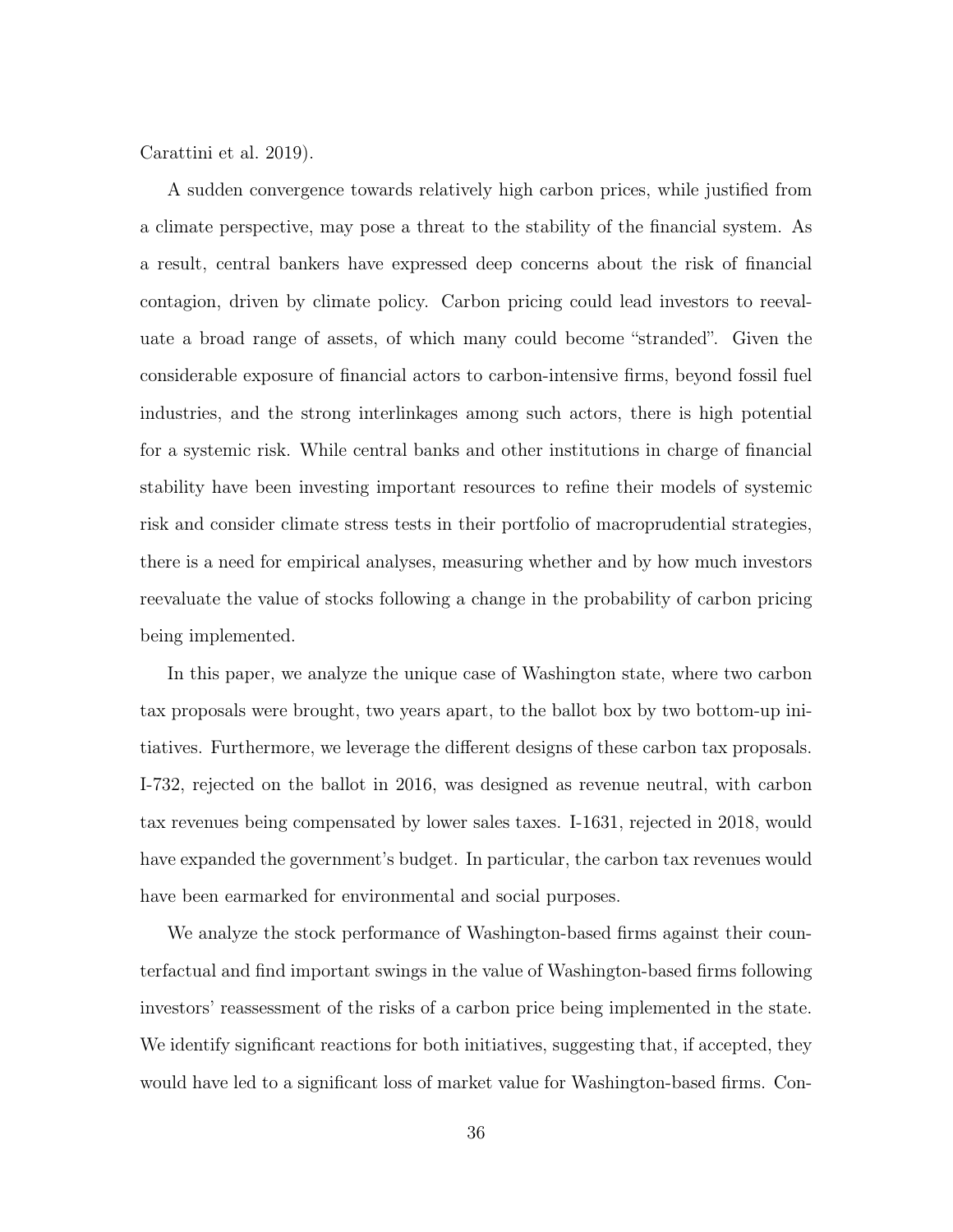sistent with its revenue-neutral design, we observe relatively smaller effects for I-732. Further, in both cases we observe important heterogeneity along the carbon-intensity dimension.

Hence, our findings support central banks' calls for macroprudential policies to anticipate the implementation of carbon pricing, which remains the most cost-effective policy even in the presence of stranded assets. While our results do not provide a direct test for the effectiveness of such macroprudential policies, they suggest that even a moderate carbon tax, with limited jurisdiction, can lead to important readjustments to the stock market, especially for carbon-intensive firms. Hence, the implementation of carbon pricing at the scale required to deal effectively with climate change, and potential global coordination on carbon taxes, could lead to important shocks to the financial sectors, if preemptive measures are not implemented.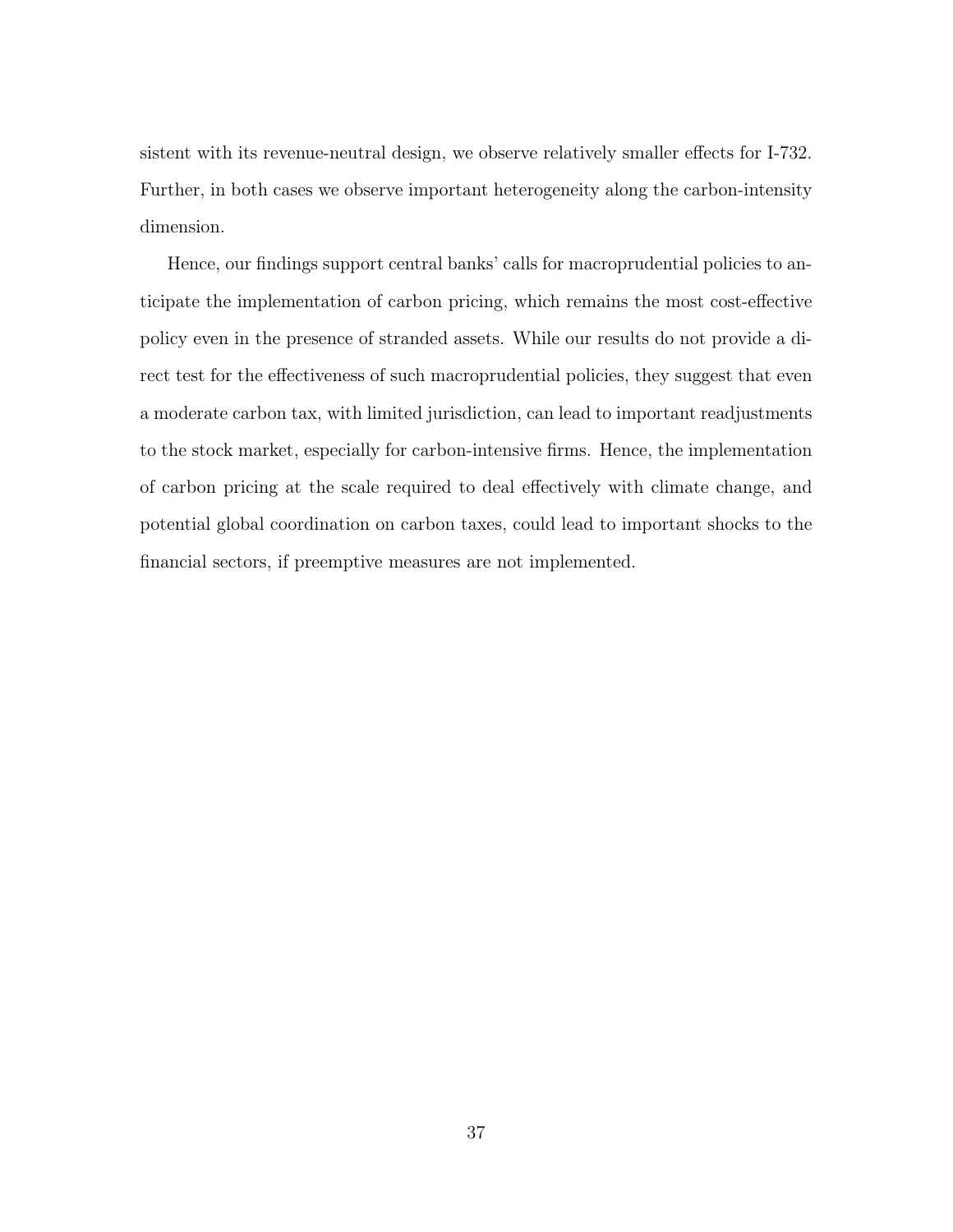# References

- Aldy, J. E. and Stavins, R. N. (2012). The promise and problems of pricing carbon: Theory and experience. The Journal of Environment & Development,  $21(2):152-$ 180.
- Allen, M. R., Frame, D. J., Huntingford, C., Jones, C. D., Lowe, J. A., Meinshausen, M., and Meinshausen, N. (2009). Warming caused by cumulative carbon emissions towards the trillionth tonne. Nature, 458(7242):1163–1166.
- Amel-Zadeh, A. (2018). Social responsibility in capital markets: A review and framework of theory and empirical evidence. SSRN Scholarly Paper ID 2664547, Social Science Research Network, Rochester, NY.
- Anderson, S., Marinescu, I. E., and Shor, B. (2019). Can Pigou at the Polls Stop Us Melting the Poles? SSRN Scholarly Paper ID 3400772, Social Science Research Network, Rochester, NY.
- Angrist, J. D. and Pischke, J.-S. (2009). *Mostly harmless econometrics: an empiri*cist's companion. Princeton University Press, Princeton.
- Asheim, G. B. (2013). A distributional argument for supply-side climate policies. Environmental and Resource Economics, 56(2):239–254.
- Azevedo, D., Wolff, H. L., and Yamazaki, A. (2017). Do carbon taxes kill jobs? Evidence of heterogeneous impacts from British Columbia.
- Battiston, S., Mandel, A., Monasterolo, I., Schütze, F., and Visentin, G. (2017). A climate stress-test of the financial system. Nature Climate Change, 7(4):283–288.
- Beatty, T. and Shimshack, J. P. (2010). The impact of climate change information: New evidence from the stock market. The B.E. Journal of Economic Analysis  $\mathcal{B}$ Policy,  $10(1)$ .
- Byrd, J. and Cooperman, E. S. (2018). Investors and stranded asset risk: Evidence from shareholder responses to carbon capture and sequestration (ccs) events. Journal of Sustainable Finance  $\mathcal C$  Investment, 8(2):185-202.
- Caldecott, B., Harnett, E., Cojoianu, T., Kok, I., and Pfeiffer, A. (2016). Stranded assets: A climate risk challenge. Technical report, Inter-American Development Bank.
- Campbell, J. Y., Lo, A. W., and MacKinlay, A. (1997). The Econometrics of Financial Markets. Princeton University Press.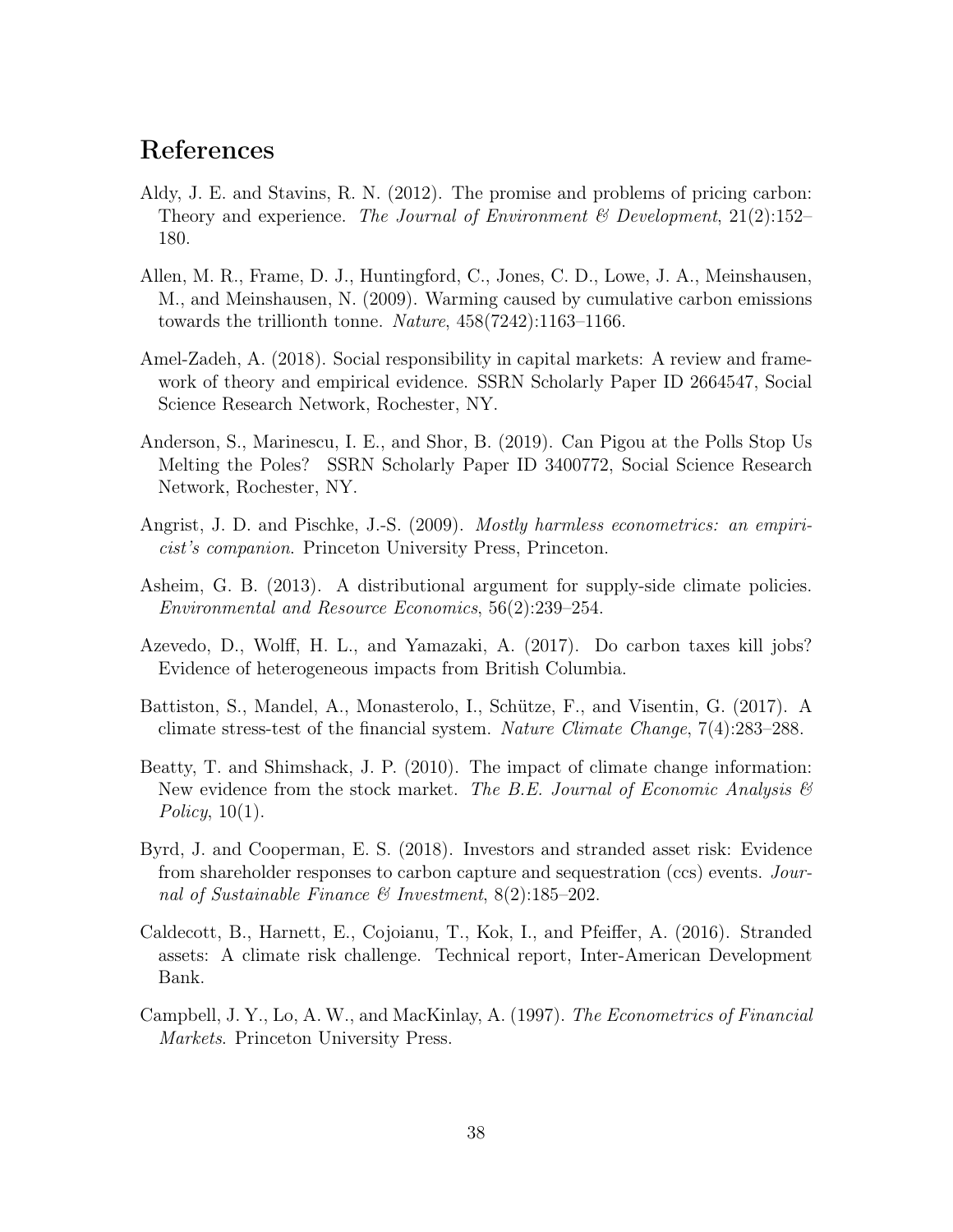- Campiglio, E., Dafermos, Y., Monnin, P., Ryan-Collins, J., Schotten, G., and Tanaka, M. (2018). Climate change challenges for central banks and financial regulators. Nature Climate Change, 8(6):462.
- Campiglio, E., Godin, A., Kemp-Benedict, E., and Matikainen, S. (2017). The tightening links between financial systems and the low-carbon transition. In Arestis, P. and Sawyer, M., editors, Economic Policies since the Global Financial Crisis, International Papers in Political Economy, pages 313–356. Springer International Publishing, Cham.
- Carattini, S., Carvalho, M., and Fankhauser, S. (2018). Overcoming public resistance to carbon taxes. Wiley Interdisciplinary Reviews: Climate Change, 9(5):e531.
- Carattini, S., Kallbekken, S., and Orlov, A. (2019). How to win public support for a global carbon tax. Nature, 565(7739):289.
- Carney, M. (2015). Breaking the tragedy of the horizon Climate change and financial stability. Technical report, Bank of England, London.
- CDP (2017). Putting a price on carbon: Integrating climate risk into business planning. Technical report, Carbon Disclosure Project.
- Conway, D., Richards, K., Keenlyside, P., Mikolajczyk, S., Streck, C., Ross, J., Liu, A. A., and Tran, A. (2017). Carbon tax case studies. Technical Report 129668, The World Bank.
- Dietz, S., Bowen, A., Dixon, C., and Gradwell, P. (2016). 'Climate value at risk' of global financial assets. Nature Climate Change, 6(7):676–679.
- Doda, B., Gennaioli, C., Gouldson, A., Grover, D., and Sullivan, R. (2016). Are corporate carbon management practices reducing corporate carbon emissions? Corporate Social Responsibility and Environmental Management, 23(5):257–270.
- ESRB (2016). Too late, too sudden: Transition to a low-carbon economy and systemic risk. Technical Report No 6/February 2016, European Systemic Risk Board, Frankfurt am Main.
- Fama, E. F. and French, K. R. (1993). Common risk factors in the returns on stocks and bonds. Journal of Financial Economics, 33(1):3–56.
- Flammer, C. (2015). Does corporate social responsibility lead to superior financial performance? A regression discontinuity approach. Management Science, 61(11):2549– 2568.
- Gillingham, K., Carattini, S., and Esty, D. (2017). Lessons from first campus carbonpricing scheme. Nature, 551(7678):27.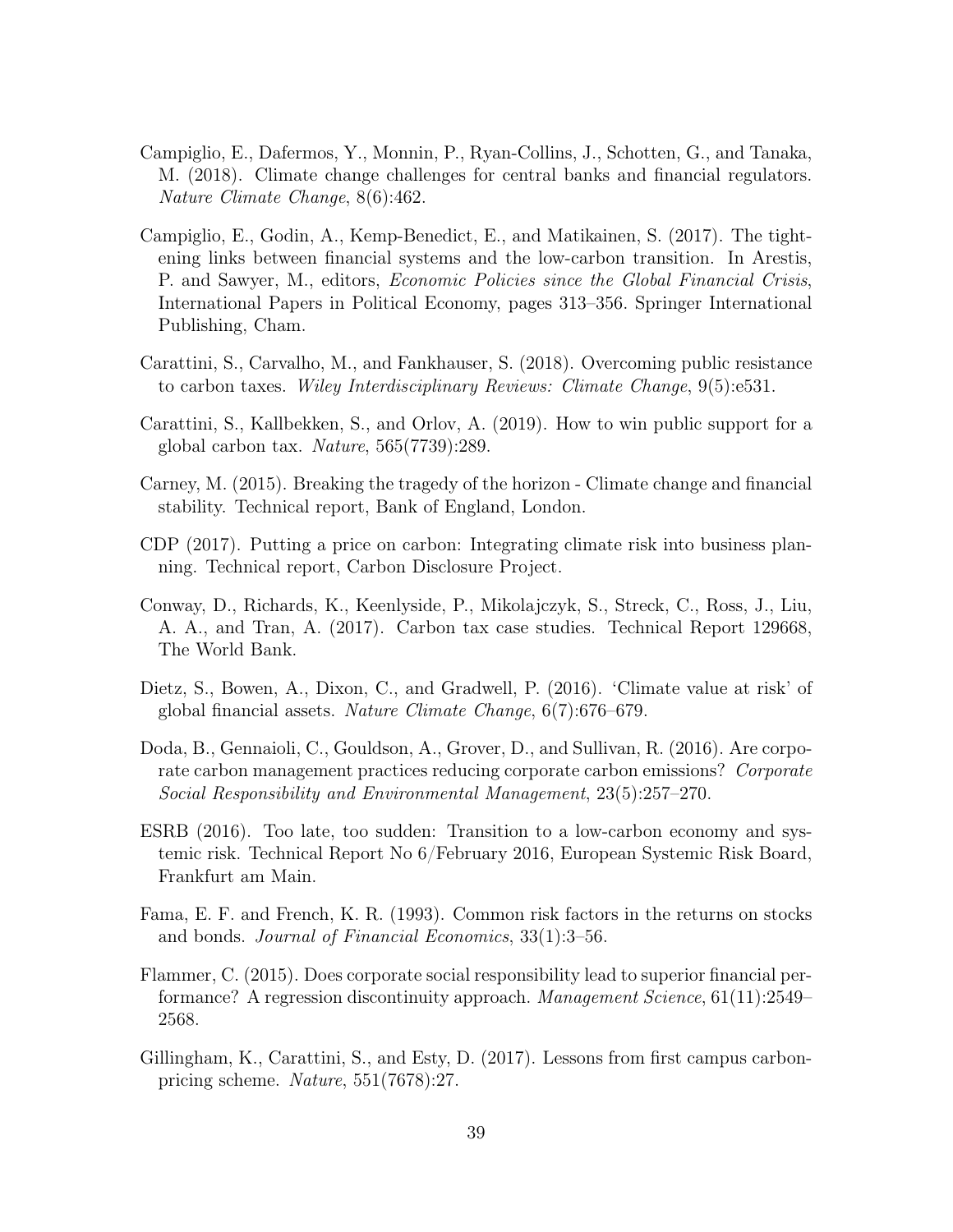- Goulder, L. H., Hafstead, M. A. C., and Dworsky, M. (2010). Impacts of alternative emissions allowance allocation methods under a federal cap-and-trade program. Journal of Environmental Economics and Management, 60(3):161–181.
- Goulder, L. H. and Parry, I. W. H. (2008). Instrument choice in environmental policy. Review of Environmental Economics and Policy, 2(2):152–174.
- Goulder, L. H. and Schein, A. R. (2013). Carbon taxes versus cap and trade: A critical review. Climate Change Economics, 04(03):1350010.
- Griffin, P. A., Jaffe, A. M., Lont, D. H., and Dominguez-Faus, R. (2015). Science and the stock market: Investors' recognition of unburnable carbon. *Energy Economics*, 52:1–12.
- Hausman, J. A. (1978). Specification tests in econometrics. *Econometrica*, 46(6):1251– 1271.
- Hepburn, C., Neuhoff, K., Acworth, W., Burtraw, D., and Jotzo, F. (2016). The economics of the EU ETS market stability reserve. Journal of Environmental Economics and Management, 80:1–5.
- Imai, K. and Ratkovic, M. (2014). Covariate balancing propensity score. *Journal of* the Royal Statistical Society: Series B (Statistical Methodology), 76(1):243–263.
- Imbens, G. W. and Rubin, D. B. (2015). Causal Inference in Statistics, Social, and Biomedical Sciences. Cambridge University Press.
- Kim, E.-H. and Lyon, T. (2011). When does institutional investor activism increase shareholder value?: The Carbon Disclosure Project. The B.E. Journal of Economic Analysis & Policy,  $11(1):1-29$ .
- Krüger, P. (2015). Corporate goodness and shareholder wealth. *Journal of Financial* Economics, 115(2):304–329.
- Linn, J. (2010). The effect of cap-and-trade programs on firms' profits: Evidence from the Nitrogen Oxides Budget Trading Program. Journal of Environmental Economics and Management, 59(1):1–14.
- MacKinnon, J. G. and Webb, M. D. (2019). Randomization inference for differencein-differences with few treated clusters. Technical Report 1355, Economics Department, Queen's University.
- McGlade, C. and Ekins, P. (2015). The geographical distribution of fossil fuels unused when limiting global warming to  $2 °C$ . Nature,  $517(7533):187-190$ .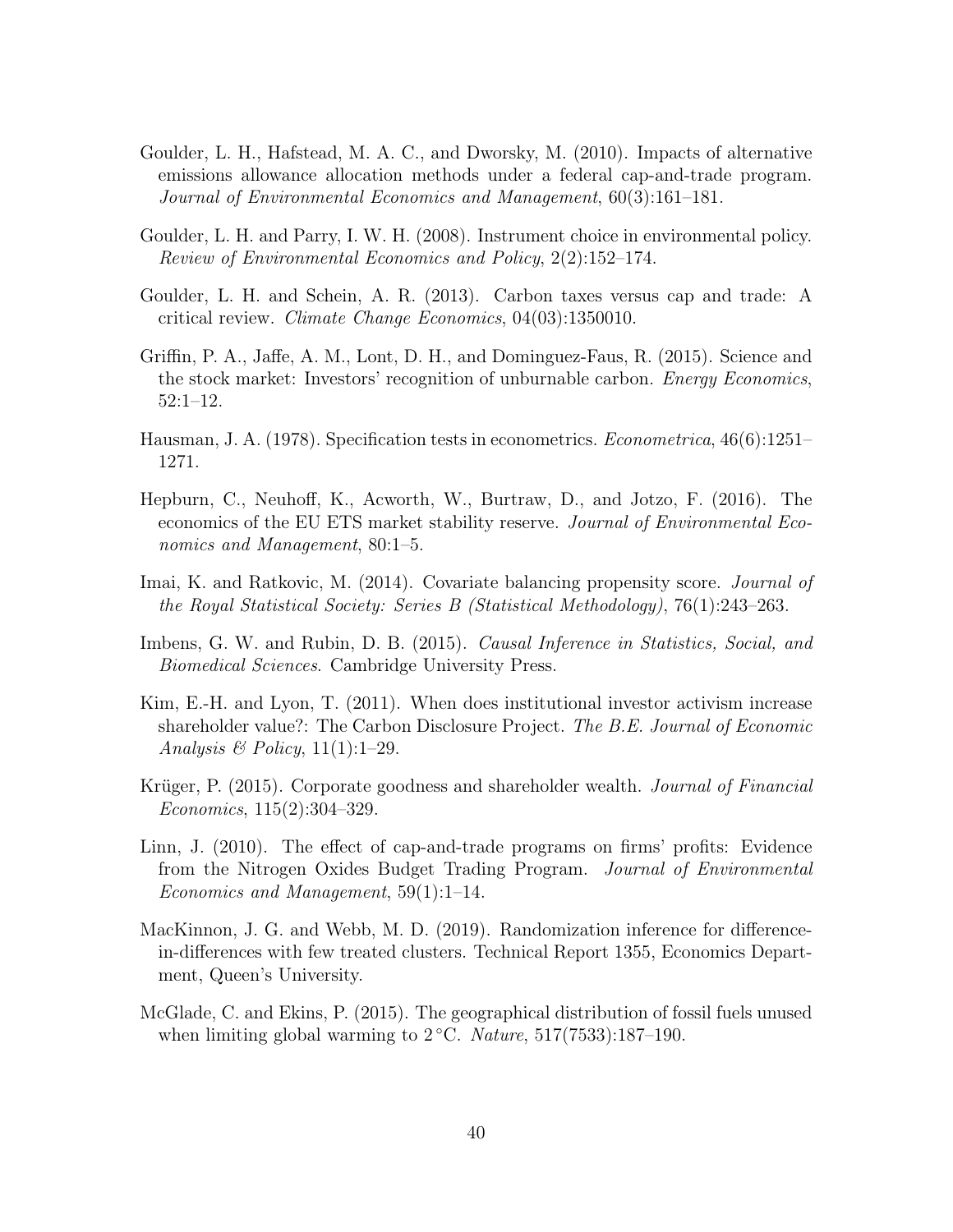- Meinshausen, M., Meinshausen, N., Hare, W., Raper, S. C. B., Frieler, K., Knutti, R., Frame, D. J., and Allen, M. R. (2009). Greenhouse-gas emission targets for limiting global warming to 2  $°C.$  Nature, 458(7242):1158–1162.
- Murray, B. and Rivers, N. (2015). British Columbia's revenue-neutral carbon tax: A review of the latest "grand experiment" in environmental policy. *Energy Policy*, 86:674–683.
- Narassimhan, E., Gallagher, K. S., Koester, S., and Rivera Alejo, J. (2017). Carbon pricing in practice: A review of the evidence. Technical report, Climate Policy Lab, Medford, MA.
- Oates, W. E. and Portney, P. R. (2003). The political economy of environmental policy. In Mäler, K.-G. and Vincent, J. R., editors, Handbook of Environmental Economics, volume 1 of Environmental Degradation and Institutional Responses, pages 325–354. Elsevier.
- Oberndorfer, U., Schmidt, P., Wagner, M., and Ziegler, A. (2013). Does the stock market value the inclusion in a sustainability stock index? An event study analysis for German firms. Journal of Environmental Economics and Management, 66(3):497–509.
- Ramelli, S., Wagner, A. F., Zeckhauser, R. J., and Ziegler, A. (2018). Investor rewards to climate responsibility: Evidence from the 2016 climate policy shock. Working Paper 25310, National Bureau of Economic Research.
- Rausch, S., Metcalf, G. E., Reilly, J. M., and Paltsev, S. (2010). Distributional implications of alternative U.S. greenhouse gas control measures. The B.E. Journal of Economic Analysis  $\mathcal B$  Policy, 10(2).
- Rozenberg, J., Vogt-Schilb, A., and Hallegatte, S. (2018). Instrument choice and stranded assets in the transition to clean capital. Journal of Environmental Economics and Management.
- Sen, S. and Schickfus, M.-T. v. (2017). Will assets be stranded or bailed out? Expectations of investors in the face of climate policy. Technical Report 238, ifo Working Paper, No: 238.
- Stiglitz, J. E., Stern, N., Duan, M., Edenhofer, O., Giraud, G., Heal, G., la Rovere, E. L., Morris, A., Moyer, E., Pangestu, M., Sokona, Y., Shukla, P. R., and Winkler (2017). Report of the High-Level Commission on Carbon Prices. Technical report, Carbon Pricing Leadership Coalition.
- Wagner, A. F., Zeckhauser, R. J., and Ziegler, A. (2018). Company stock price reactions to the 2016 election shock: Trump, taxes, and trade. Journal of Financial Economics, 130(2):428–451.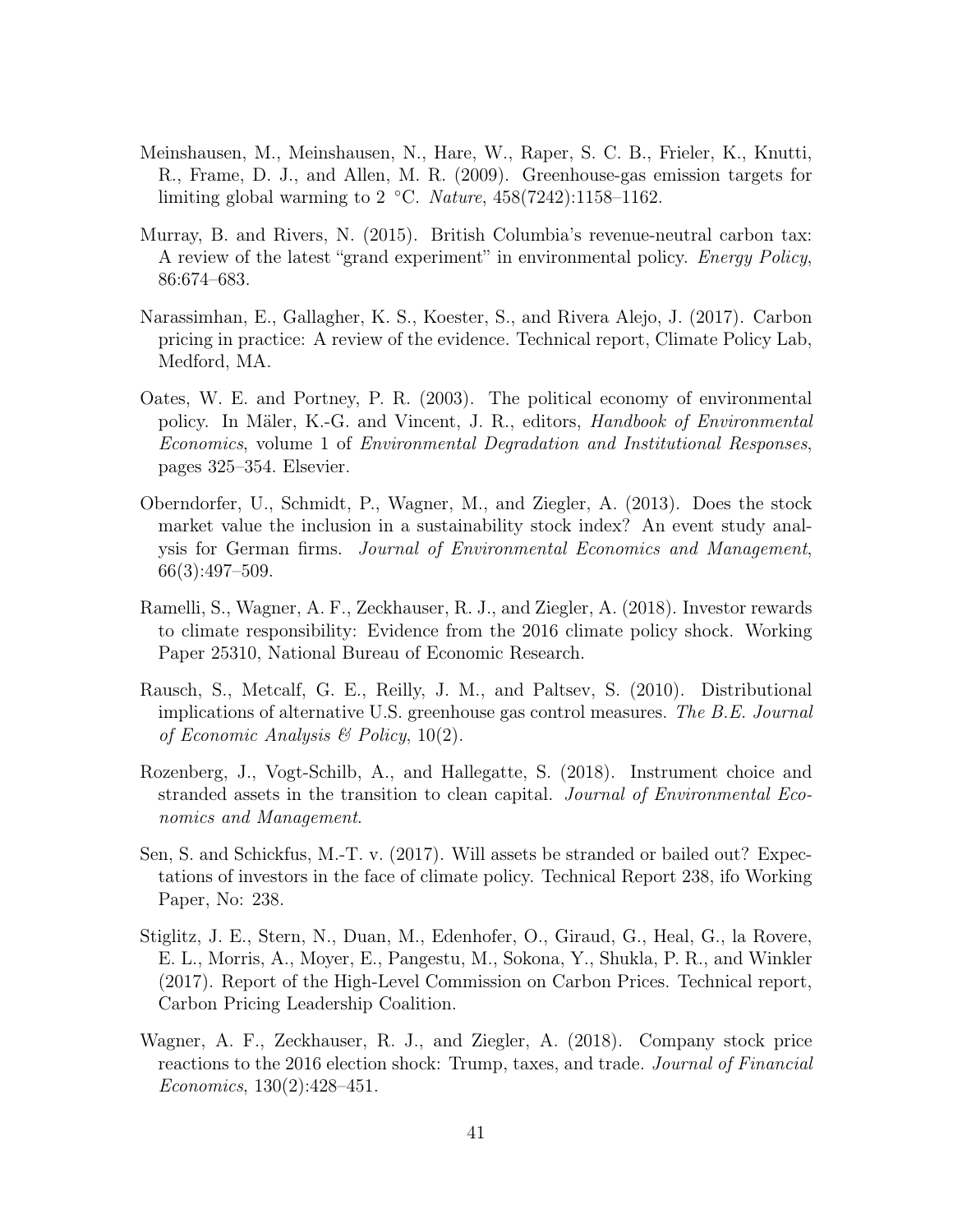- Weitzman, M. L. (2014). Can negotiating a uniform carbon price help to internalize the global warming externality? Journal of the Association of Environmental and Resource Economists,  $1(1/2)$ :29-49.
- Weyzig, F., Kuepper, B., van Gelder, J. W., and van Tilburg, R. (2014). The price of doing too little too late. Technical report, Green European Foundation.
- World Bank (2019). State and trends of carbon pricing 2019. Technical report, World Bank, Washington, DC.
- Yamazaki, A. (2017). Jobs and climate policy: Evidence from British Columbia's revenue-neutral carbon tax. Journal of Environmental Economics and Management, 83:197–216.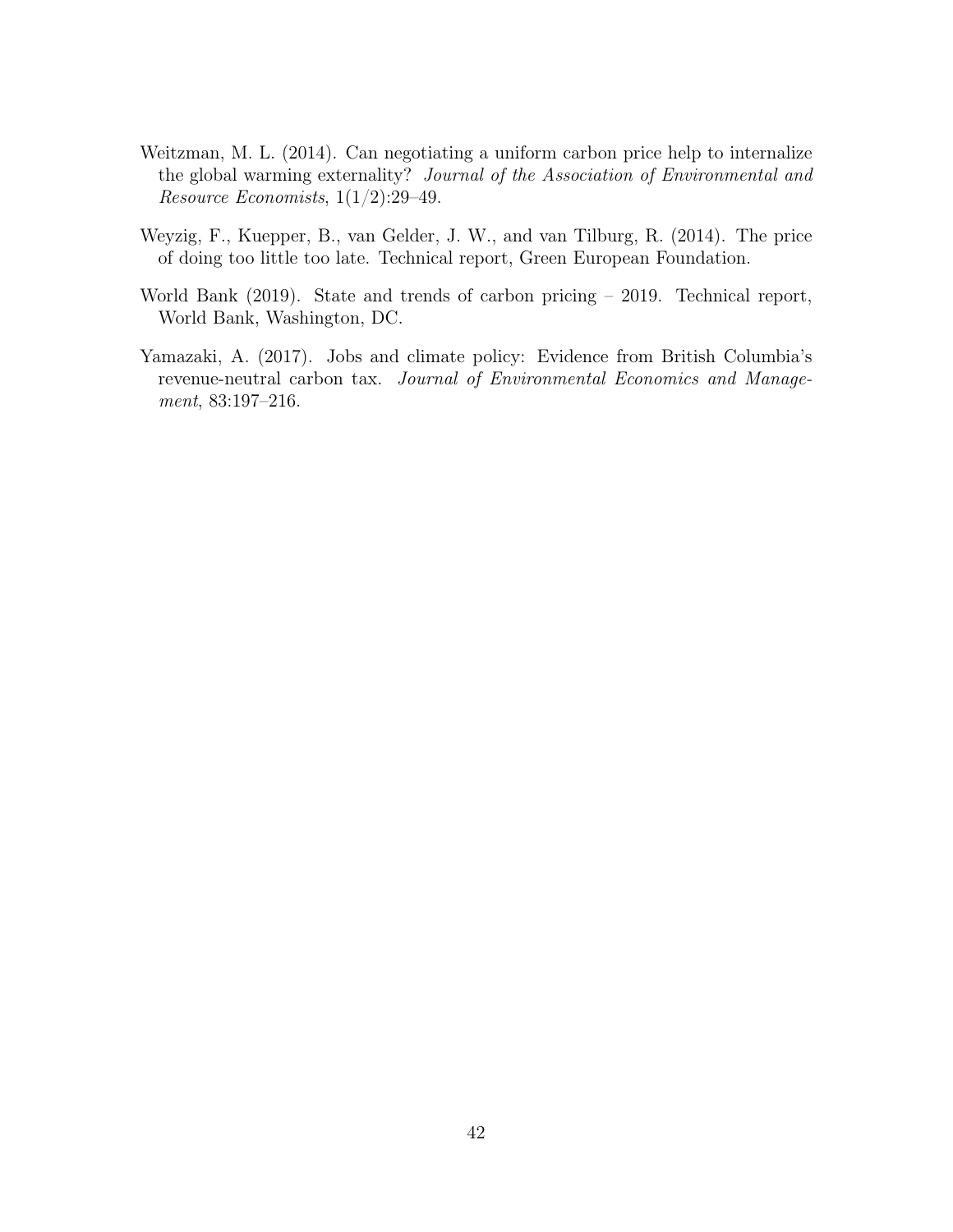# Appendix

#### A Other Washington state initiatives on the ballot

In this section, we discuss other state initiatives that were on the ballot together with I-732 and I-1631. In 2016, Washington state voters were asked to vote on the following additional initiatives: Initiative 735 (I-735), Initiative 1433 (I-1433), and Initiative 735 (I-735). I-735 aimed at regulating political contributions, urging the Washington state congressional delegation to propose a federal constitutional amendment that reserves constitutional rights for people and not corporations, in response to *Citizens*' United. In the last month before the vote, opinion polls had  $48\%$  of the electorate in favor and 18 % against. With no surprise, I-735 was accepted at 63 %. I-1433 aimed at incrementally raising the state's minimum wage from \$9.47 to \$13.50 by 2020 and mandating employers to offer paid sick leave. In the last month before the vote, opinion polls had 57-62 % of the electorate in favor and 27-31 % against. With no surprise, I-1433 was accepted at 57 %. I-1464 aimed at revise campaign finance laws and implement "democracy credits" with which residents could have redirected state funds towards qualifying candidates. In the last month before the vote, opinion polls had the largest share of voters as undecided. I-1464 was rejected at 54 %.

In 2018, Washington state voters were asked to vote on the following additional initiatives: Initiative 940 (I-940), Initiative 1634 (I-1634), and Initiative 1639 (I-1639). I-940 aimed at limiting the use of deadly force by police. The most recent opinion polls had 68-69 % of the electorate in favor and 21-18 % against. With no surprise, I-1940 was accepted at 60 %. I-1634 aimed at prohibiting local governments from enacting taxes on groceries. I-1634 was accepted at 56 %. I-1639 aimed at restricting the purchase and ownership of firearms. In the last month before the vote, opinion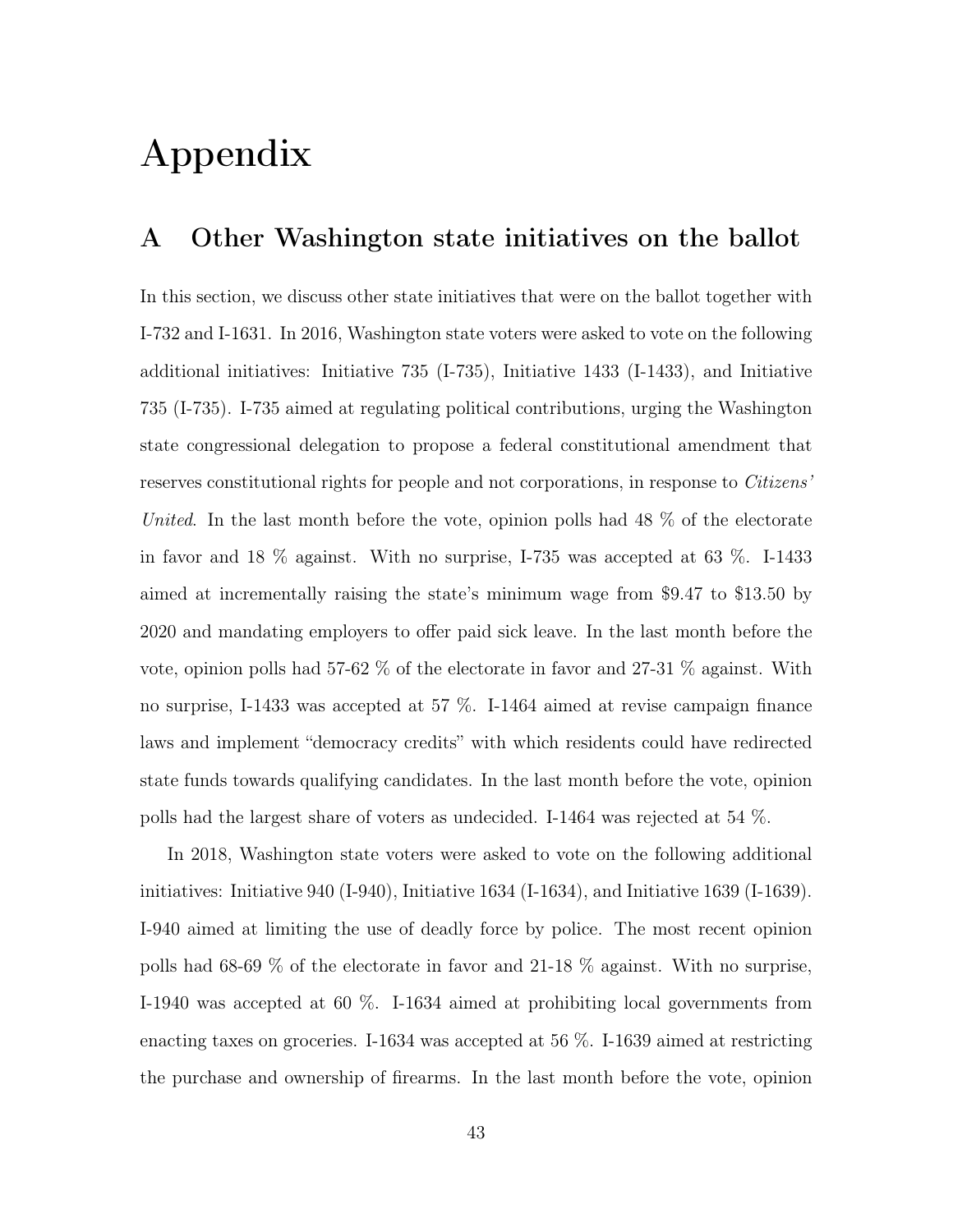polls had 59 % of the electorate in favor and 34 % against. With no surprise, I-1639 was accepted at 59 %.

Both in 2016 and 2018, there were also advisory votes on the ballot. Advisory votes allow voters to share with legislators a preference about policies that are already enacted. Advisory votes are non-binding. In 2016, Advisory Vote 15 (AV-15) was on the ballot. It aimed at repealing House Bill 2778 (HB 2778), which itself aimed at limiting sales tax exemptions to alternative fuel vehicles. Such tax exemptions started in July 2016 and were supposed to run for three years or until one month after the state would have reached the goal of 7,500 electric vehicles sold. The proposal was approved at 60 %, suggesting to have HB 2778 repealed. In 2018, Advisory Vote 19 (AV19) was also on the ballot. It aimed at maintaining Senate Bill 6269 (SB 6269), which itself aimed at expanding the oil response and administration taxes to include pipelines. SB-6269 was designed as an overall tax of 6 cents per barrel of oil transported via pipelines, estimated to yield on average around \$1.3 million of annual revenues over 10 years. The effect of the price of oil, let alone the price of gas, would have been in the order of cents of cents. The total revenues collected by SB 6269 would have been a fraction of what was spent to promote and oppose I-1631, which, recall, was in the order of about \$50 million dollars. The proposal was rejected at 54 %, suggesting to have SB 6269 repealed.

As mentioned above, we are not concerned about these other initiatives acting as confounders for the following three reasons. First, some of them are largely irrelevant for the stock market, as only a small fraction of the economy is affected by either approval or rejection. Second, by the ballot date the outcome of most of them was clearly predictable, with polls suggesting a clear outcome and the ballot results matching the polls' forecast very well. Third, none of the initiatives on the ballot relate directly with the carbon intensity of firms in the way that initiatives I-732 and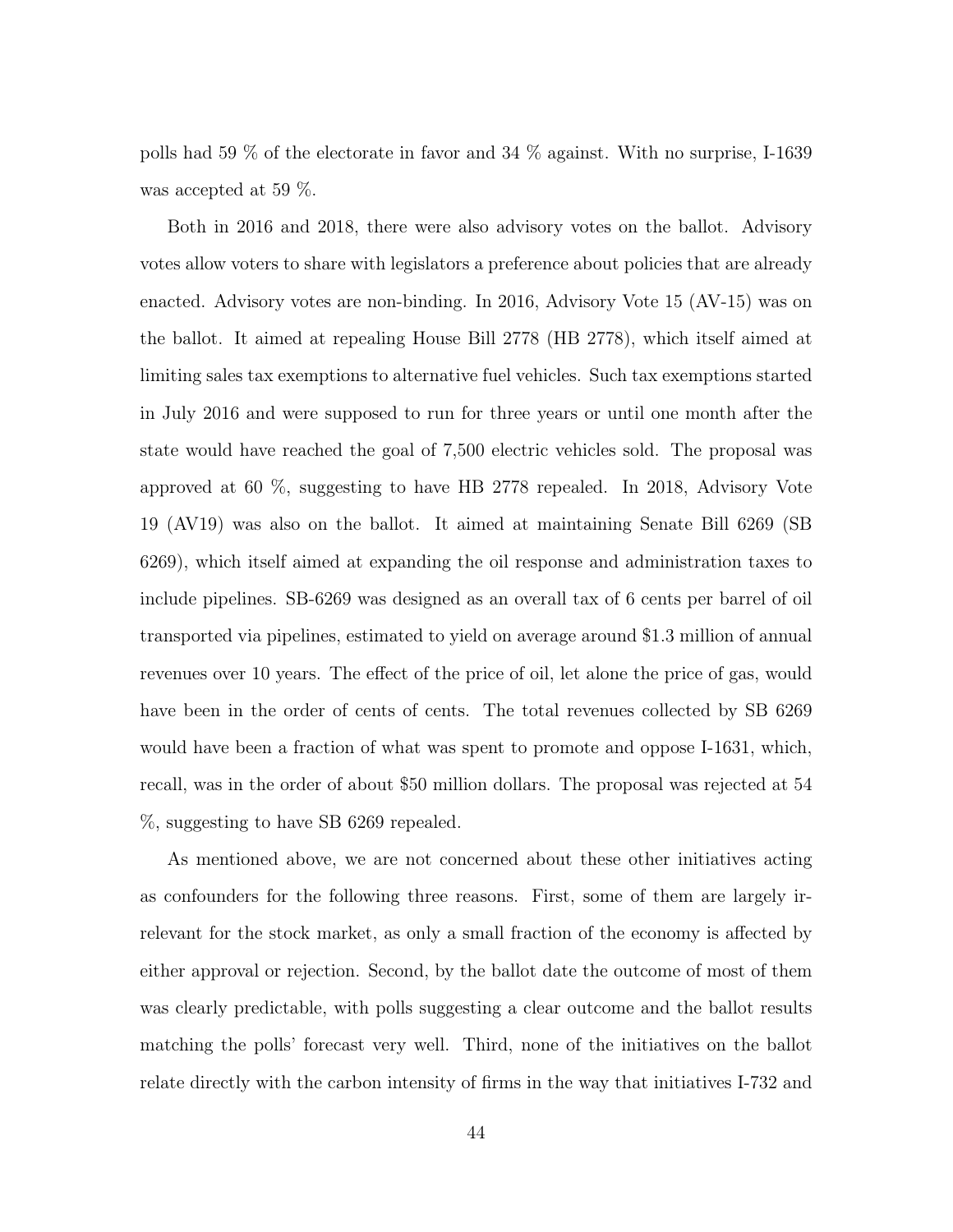|                        | Initiative 732 |            |            | Initiative 1631 |           |          |  |
|------------------------|----------------|------------|------------|-----------------|-----------|----------|--|
|                        | (1)            | (2)        | (3)        | (4)             | (5)       | (6)      |  |
| <b>OLS</b>             | 0.076          | 0.731      | 0.175      | $2.012**$       | $2.326**$ | $2.072*$ |  |
|                        | (0.974)        | (0.995)    | (0.910)    | (0.811)         | (1.112)   | (1.061)  |  |
| Treatment              | 41             | 32         | 32         | 42              | 29        | 29       |  |
| Observations           | 2511           | 1959       | 1959       | 2658            | 2134      | 2134     |  |
| <b>PSM</b>             | $1.945***$     | $3.294***$ | $2.395***$ | $2.168***$      | 1.598     | 1.988**  |  |
|                        | (0.963)        | (0.850)    | (1.006)    | (0.781)         | (1.201)   | (0.844)  |  |
| Treatment              | 44             | 31         | 31         | 42              | 29        | 29       |  |
| Observations           | 2406           | 1962       | 1534       | 2526            | 2135      | 2027     |  |
| Industry fixed effects | Yes            | $\rm No$   | Yes        | Yes             | No        | Yes      |  |
| Covariate set          | $\rm No$       | Yes        | Yes        | No              | Yes       | Yes      |  |

Table A.1: Average event effects on Washington-based firms using the market model

Note: This table presents the OLS and PSM estimates for the ATETs where the dependent variables are 10-days CARs from date 1 to 9 based on market model estimations. Robust standard errors are in parenthesis. The covariate set includes profitability ratio, leverage ratio, annual sales growth, market cap, 5-year corporate income tax rate, foreign sales ratio. Industry-specific fixed effects are based on ICB (the Industry Classification Benchmark by FTSE International) 1-digit industry classification. Significance levels are indicated as  $*$   $p < 0.10$ ,  $**$   $p < 0.05$ ,  $**$   $p < 0.01$ .

I-1631 do. If the ATETs that we find in the main analyses were driven only by these confounders, then we should not find any heterogeneity along the carbon-intensity dimension.

# B Results with CAPM-adjusted CARs

In this section, we illustrate the robustness of our main results to using CARs based on the market model and the CAPM. Recall that our main results, presented in the main body of text, rely on FFM-adjusted CARs. The results from using the market model are presented in Table A.1. The estimated effects for I-732 are small and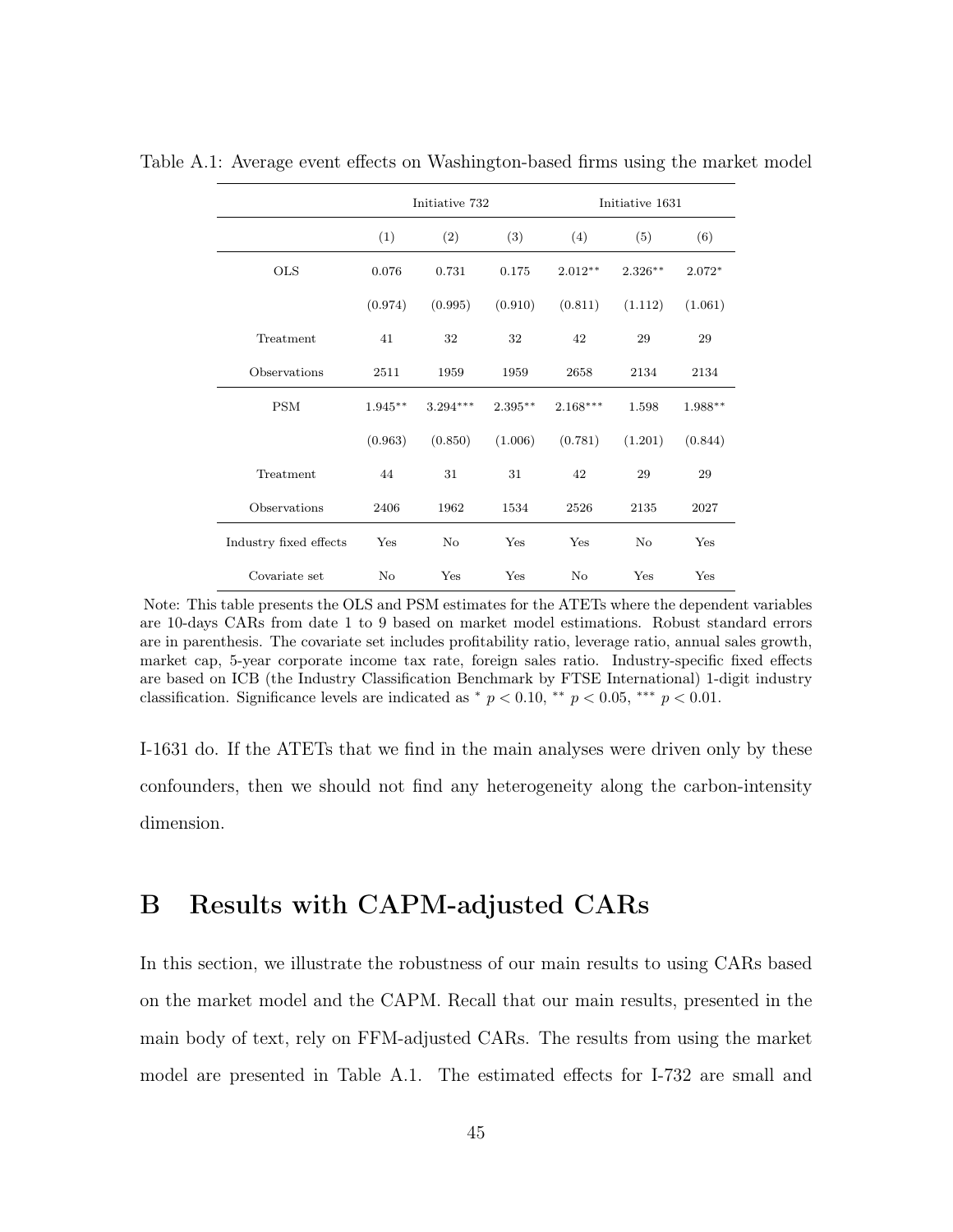

Figure A.1: ATETs over the event window with CAPM-adjusted CARs

Note: This figure presents the average effects of ballot results for I-732 and I-1631 on Washingtonbased firms, together with in-time placebo tests. The event day (date 0) is denoted by the vertical dashed line. The days prior to the event window are the placebo-event days. The estimation window is the 60 days just prior to the pseudo window. The 95% confidence intervals, based on robust standard errors, are indicated with capped vertical lines.

insignificant, while those for I-1631 are around  $2\%$  and statistically significant. Both in terms of size and significance, the results are close to the estimation results based on the CAPM presented in Table 3 in the main text. The results from the market model and the CAPM based estimations over time are also similar. In the rest of the section, we then only present CAPM based estimations.

In Figure A.1, we present placebo and ATETs tests by using CAPM-adjusted CARs. The estimated pattern for I-1631 is very similar to that obtained with FFMbased estimations (see Figure 3 in the main body of text). For I-732, the ATET on the first date is insignificant and small, which corresponds to the results presented in Table 3. However, over the entire time window the estimated pattern for I-732 with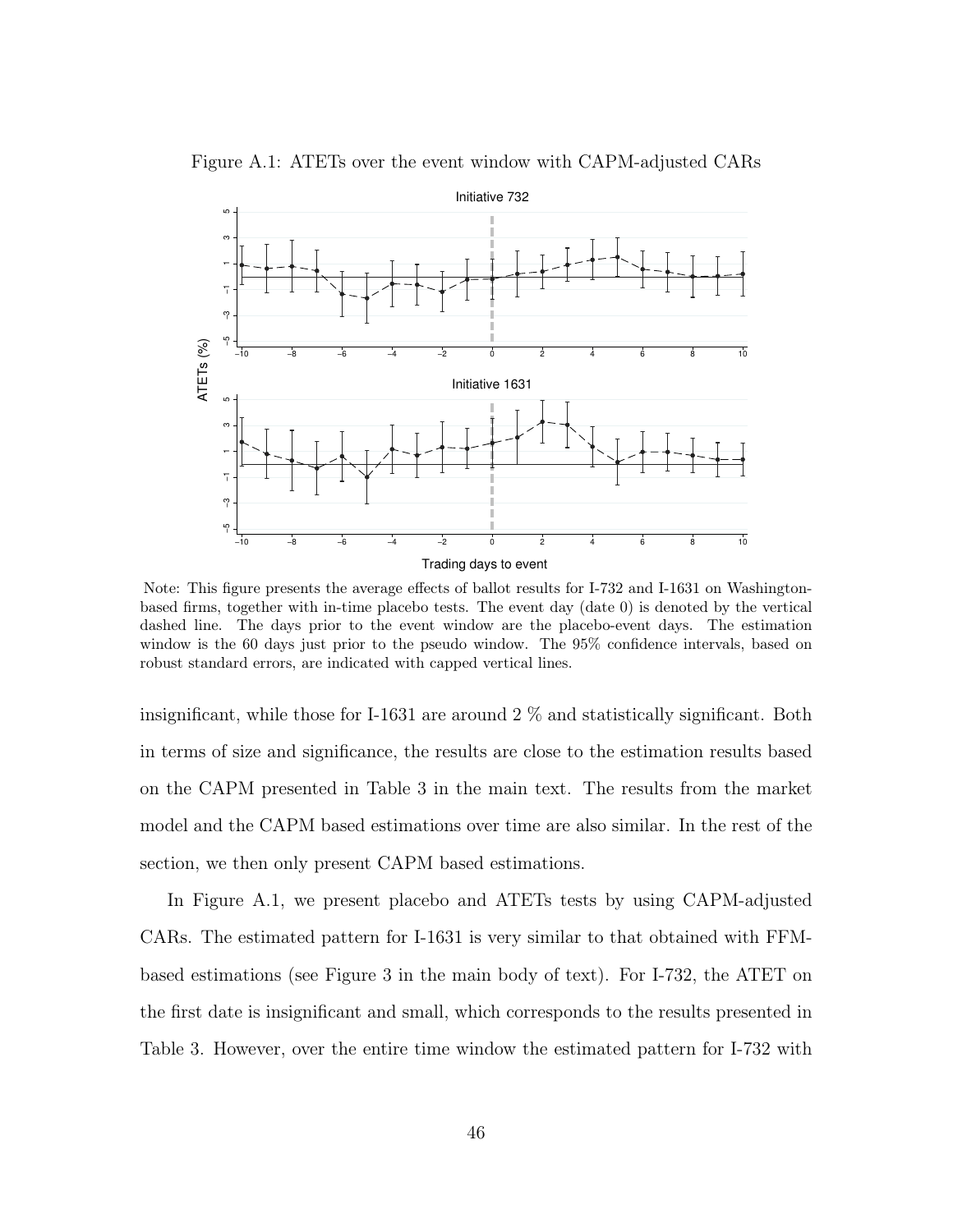



Note: This figure presents the differences between the average effects of the ballot results for I-732 and I-1631 on Washington-based firms with above median carbon intensity. The event day (date 0) is denoted by the vertical dashed line. The days prior to the event window are used as placebo-event days. The estimation window is given by the 60-day period prior to the pseudo window. The 90 % confidence intervals, based on robust standard errors, are denoted by the capped vertical lines.

CAPM-adjusted CARs also indicates a positive and gradual stock market reaction, which implies full consistency between CAPM- and FFM-adjusted CARs. The gradual adjustment pattern observed in this context is consistent with a relatively large amount of information to be digested after a major election.

In Figure A.1, the differences between the estimated effects of I-732 and I-1631 are, if anything, larger than those implied by the FFM-based estimations. They also turn out to be statistically significant over dates 2 and 3, as shown in Figure A.2.

# C Balance of covariates and sensitivity to estimation methods

In this section, we present various diagnostic tests on the ability of our estimators to establish a balanced control group as well as estimation results from alternative estimation methods for treatments effects, such as PSM and other approaches from the standard toolkit. Both OLS and PSM rely on the conditional independence as-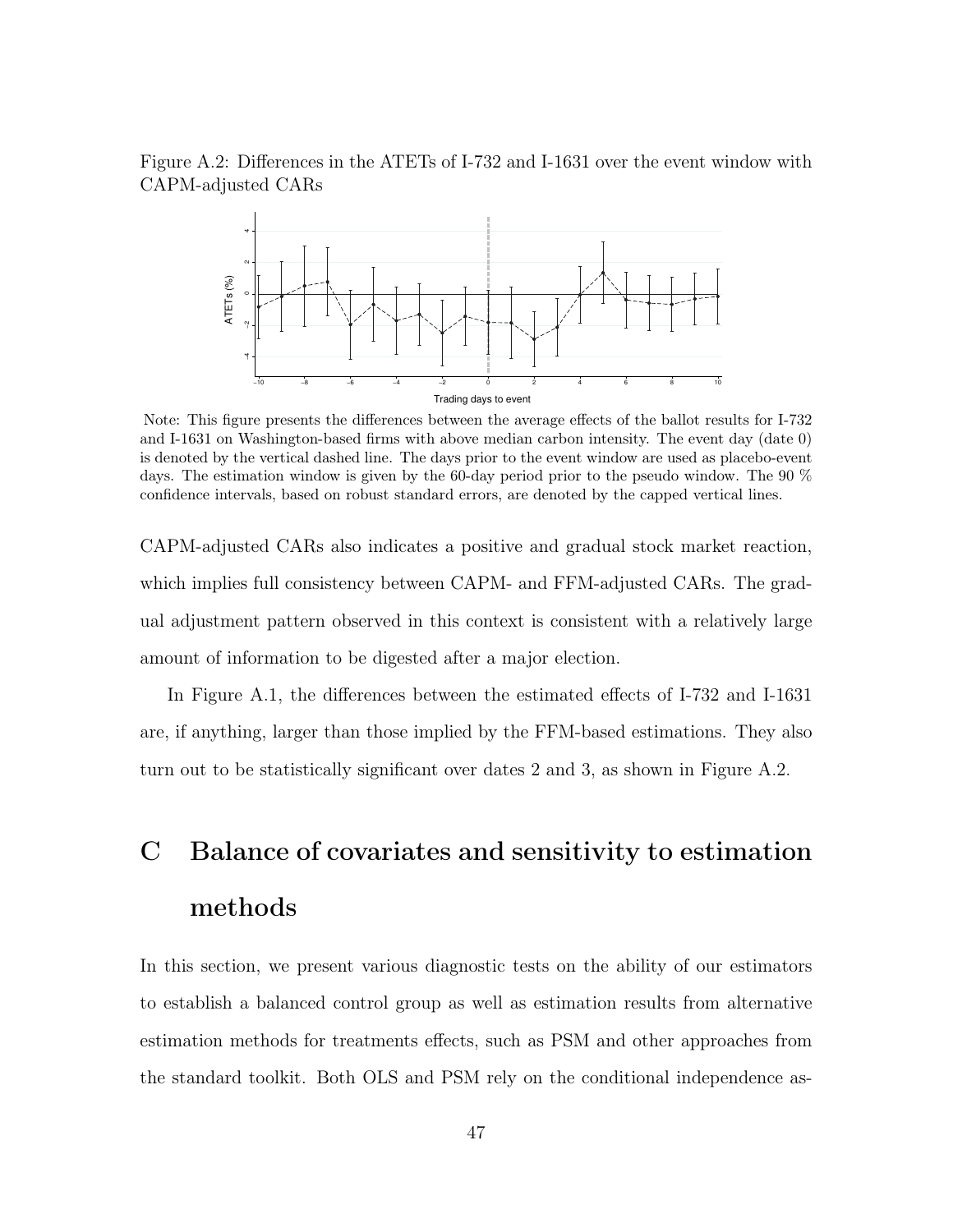|                                     |          | $I - 732$ | $I-1631$ |          |  |
|-------------------------------------|----------|-----------|----------|----------|--|
| Covariates / Sample                 | Full     | Matched   | Full.    | Matched  |  |
| Leverage ratio                      | $-0.400$ | 0.001     | $-0.335$ | 0.001    |  |
| Sales to assets                     | $-0.152$ | $-0.002$  | 0.007    | 0.003    |  |
| Annual revenue growth               | 0.253    | 0.004     | $-0.062$ | 0.000    |  |
| Log of market cap                   | $-0.098$ | 0.004     | $-0.130$ | 0.003    |  |
| Corporate income tax rate           | 0.086    | 0.122     | 0.362    | 0.325    |  |
| Foreign sales ratio                 | $-0.364$ | $-0.001$  | $-0.145$ | $-0.002$ |  |
| Tests on overall balance $(\chi^2)$ |          | 5.159     |          | 3.248    |  |

Table A.2: Overall and covariate balance with DRR by using FFM-adjusted CARs

Note: This table presents standardized differences in the means of covariates between the control and treatment groups in the full and matched samples. The last raw provides the  $\chi^2$  statistic to test the null hypothesis that the covariates are balanced across the treatment and control groups.

sumption for the identification of treatment effects (Angrist and Pischke 2009). In this section, we first start by relaxing the functional form specification imposed by OLS. We implement a regression-based approach known as doubly robust regression (DRR). In short, DRR is based on estimating an outcome model with OLS and correcting it for its potential misspecification with inverse-probability weights, which are obtained by estimating a treatment model. DRR estimates are unbiased even if one of the two models is misspecified. The rationale for using DRR is twofold. First, it provides an additional sensitivity check. Second, it allows us to test balancedness across treatment levels following a formal test introduced by Imai and Ratkovic (2014). In what follows, we start with DRR and then complete our series of robustness tests relying on PSM.

Table A.2 presents the standardized differences in the means of covariates and the test statistics for overall balance following our DRR approach applied to the ballot events. Even in the full sample without matching, the standardized differences are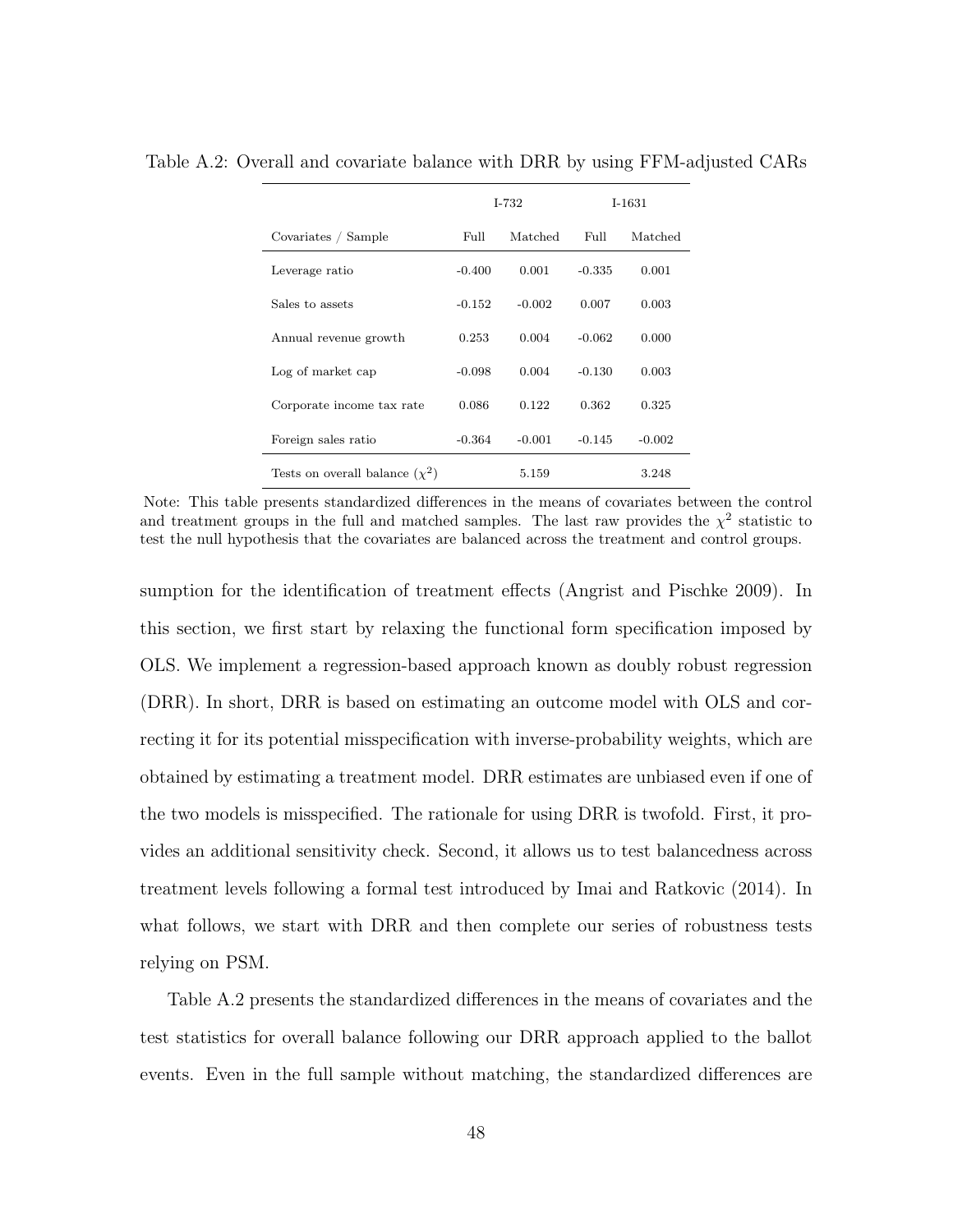

Figure A.3: DRR estimations for ATETs over the event window with FFM-adjusted CARs

Note: This figure presents the average effects of the ballot results for I-732 and I-1631 on Washington-based firms, together with in-time placebo tests. The event day (date 0) is denoted by the vertical dashed line. The days prior to the event window are the placebo-event days. The estimation window is the 60 days just prior to the pseudo window. The 95% confidence intervals, based on robust standard errors, are indicated with capped vertical lines.

close to zero for half of our covariates for I-732 and all of our covariates for I-1631. In the matched sample, standardized differences are very close to zero for all the covariates. Most importantly, for all specifications we cannot reject the null that the covariates are balanced across the treatment and control groups. The  $\chi^2$  test statistics, provided in the last row, are, indeed, very large compared to the standard thresholds used in this exercise.

Following this first sanity check, we use DDR as an alternative specification to test the robustness of our main results. The main estimates from DDR are presented graphically in Figure A.3. The estimates are virtually the same as those obtained with OLS and presented in Figures 3.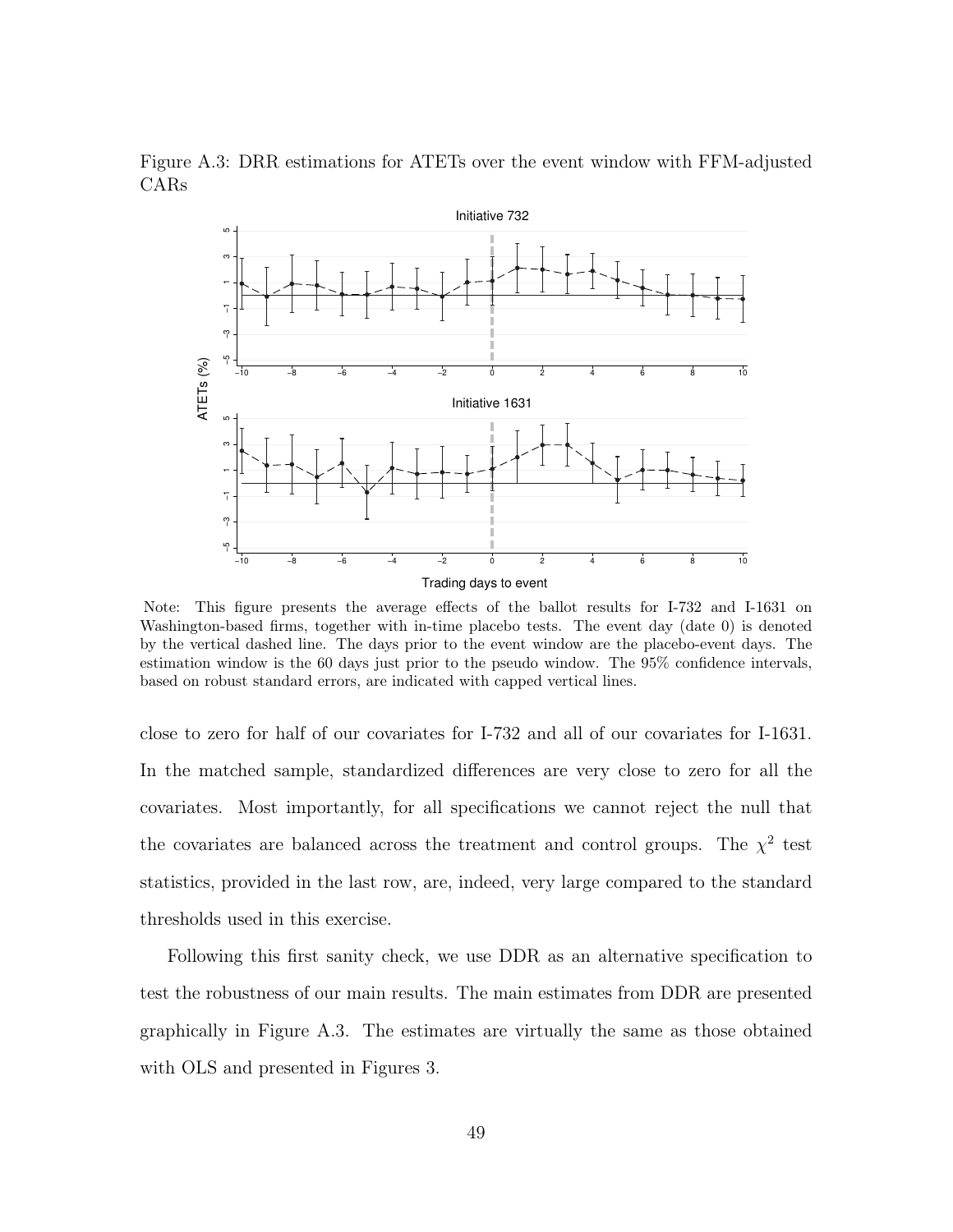|                           | $I - 732$ |          | $I-1631$ |          |
|---------------------------|-----------|----------|----------|----------|
|                           | Full      | Matched  | Full     | Matched  |
| Leverage ratio            | $-0.400$  | $-0.020$ | $-0.335$ | 0.066    |
| Sales to assets           | $-0.152$  | 0.039    | 0.007    | 0.058    |
| Annual revenue growth     | 0.253     | $-0.084$ | $-0.062$ | $-0.104$ |
| Log of market cap         | $-0.098$  | 0.040    | $-0.130$ | 0.033    |
| Corporate income tax rate | 0.086     | 0.275    | 0.362    | 0.325    |
| Foreign sales ratio       | $-0.364$  | $-0.130$ | $-0.145$ | $-0.074$ |

Table A.3: Overall and covariate balance with PSM and FFM-adjusted CARs

Note: This table presents standardized differences in the means of covariates between the control and treatment groups in the full and matched samples.

We now turn to the estimates from PSM. Following the same approach used with DDR, we first look at balancing between treatment and control groups and present the standardized differences in the means of covariates. Table A.3 presents the standardized differences in the means of covariates following our PSM estimations. The results closely resemble our previous results from DRRs.

Following our examination of the balancedness between control and treatment groups, we display the distribution of propensity scores in Figure A.4 for I-732 and in Figure A.5 for I-1631. In the full sample, the mass of the estimated densities are in the same region, indicating "common support". Furthermore, in either case, there is no probability mass near 1. Given these two observations, there is no evidence that the strict overlap assumption, which is required for estimating ATETs, is violated. As a result, the matching procedure balances the propensity scores successfully, as shown in the right panels of both Figures A.4 and A.5.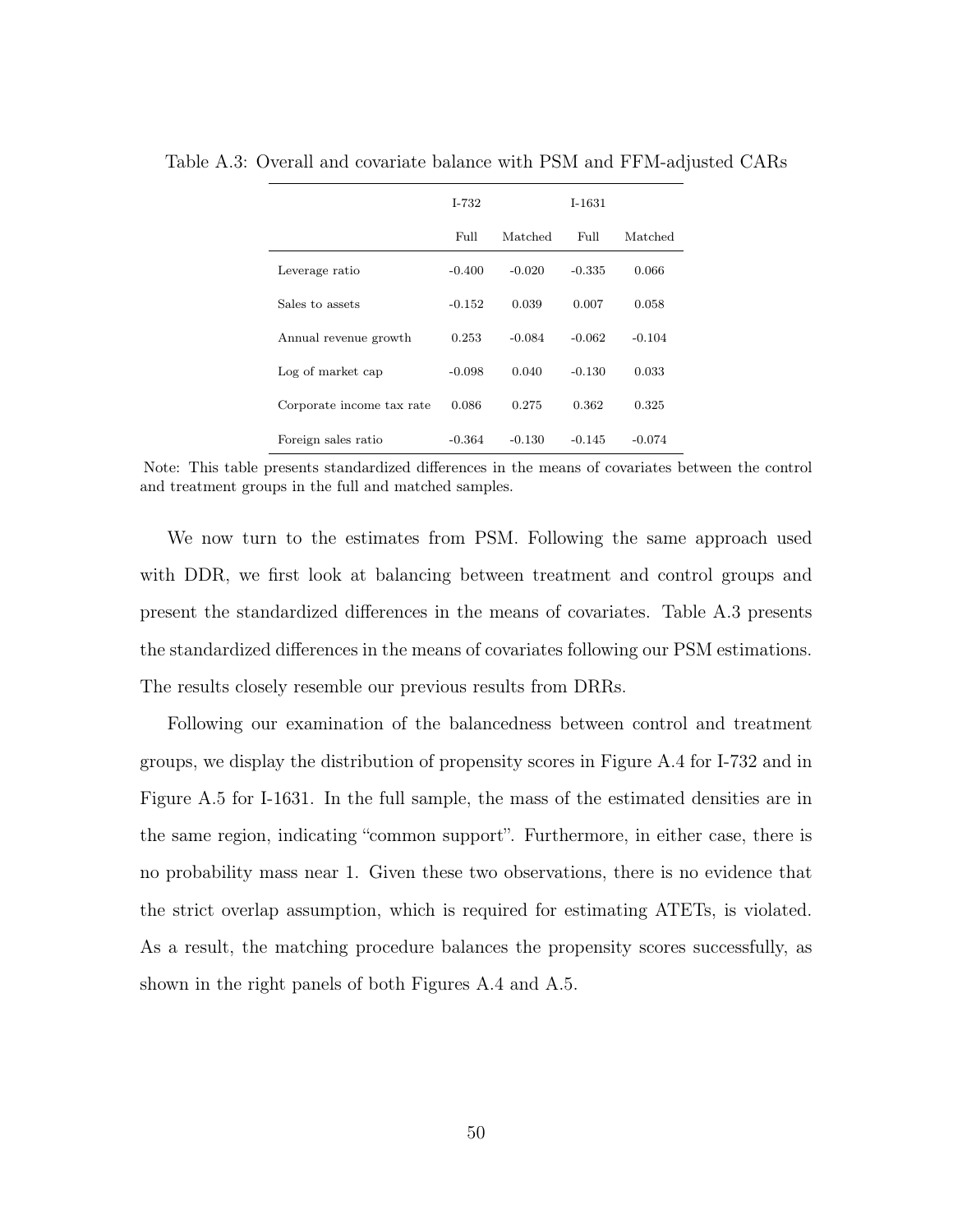

Figure A.4: Balance of propensity scores for I-732 with FFM-adjusted CARs

Note: This figure compares the distribution of propensity scores for I-731 across the treatment and control groups by using the full and matched samples.



Figure A.5: Balance of propensity scores for I-1631 with FFM-adjusted CARs

Note: This figure compares the distribution of propensity scores for I-1631 across the treatment and control groups by using the full and matched samples.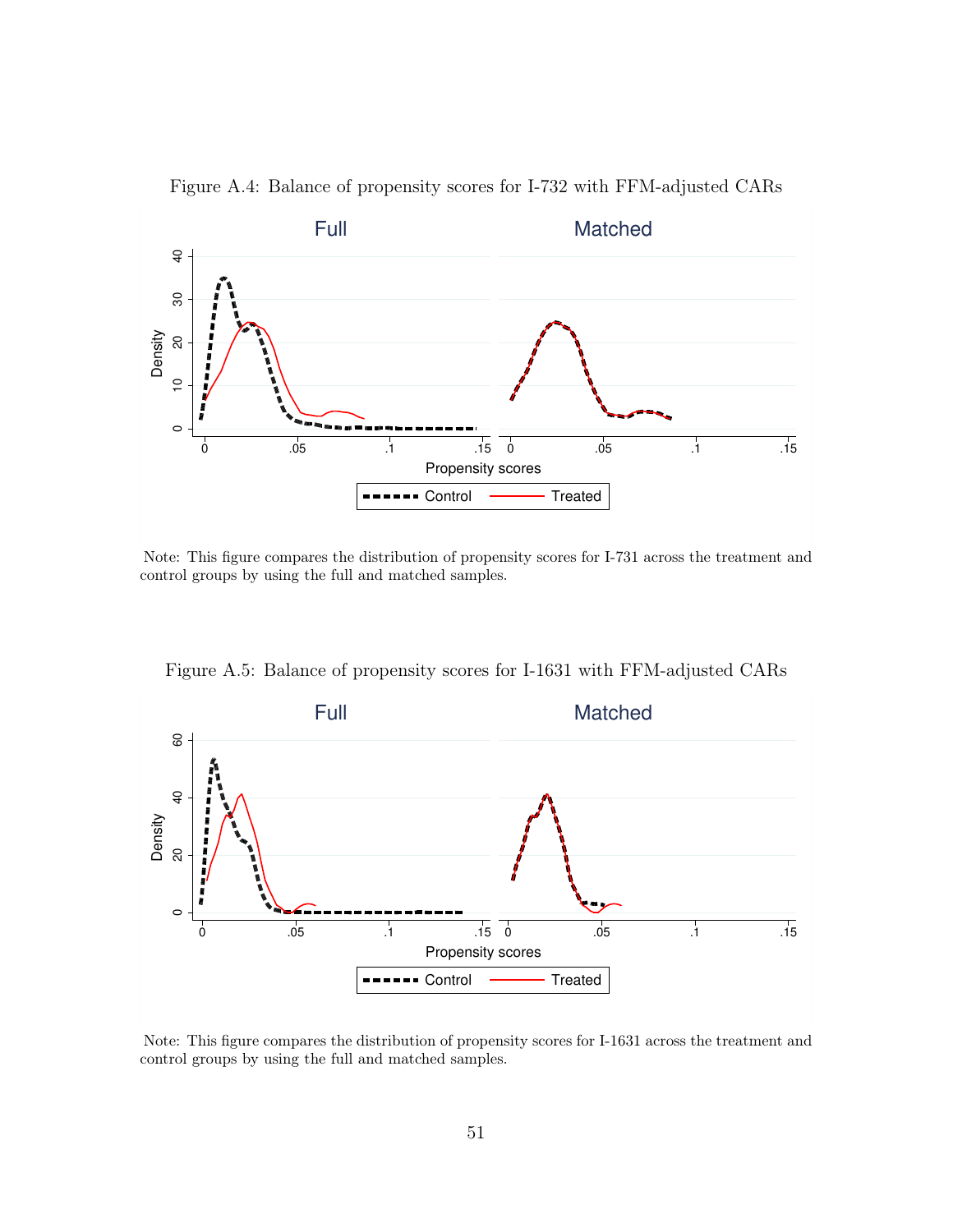

Figure A.6: PSM estimations for ATETs over the event window with FFM-adjusted CARs: Ballot results

Note: This figure presents PSM estimations for the average effects of the ballot results for I-732 and I-1631 on Washington-based firms, together with in-time placebo tests. The event day (date 0) is denoted by the vertical dashed line. The event day (date 0) is indicated with the dashed line. The days prior to the event window are the placebo-event days. The estimation window is the 60 days just prior to the pseudo window. The 95% confidence intervals, based on robust standard errors, are indicated with capped vertical lines.

# D Nonparametric inference and in-space placebo tests

In this section, we relax all distributional assumptions and apply a non-parametric inference strategy to test the robustness of our methodological approach.Our nonparametric inference strategy relies on permutation methods. These tests are applied on the distribution of a test statistic, which is obtained through the random permutation of the treatment vector (Imbens and Rubin 2015). In our context, each permutation randomly assigns firms from the full Russell 3000 sample to either treat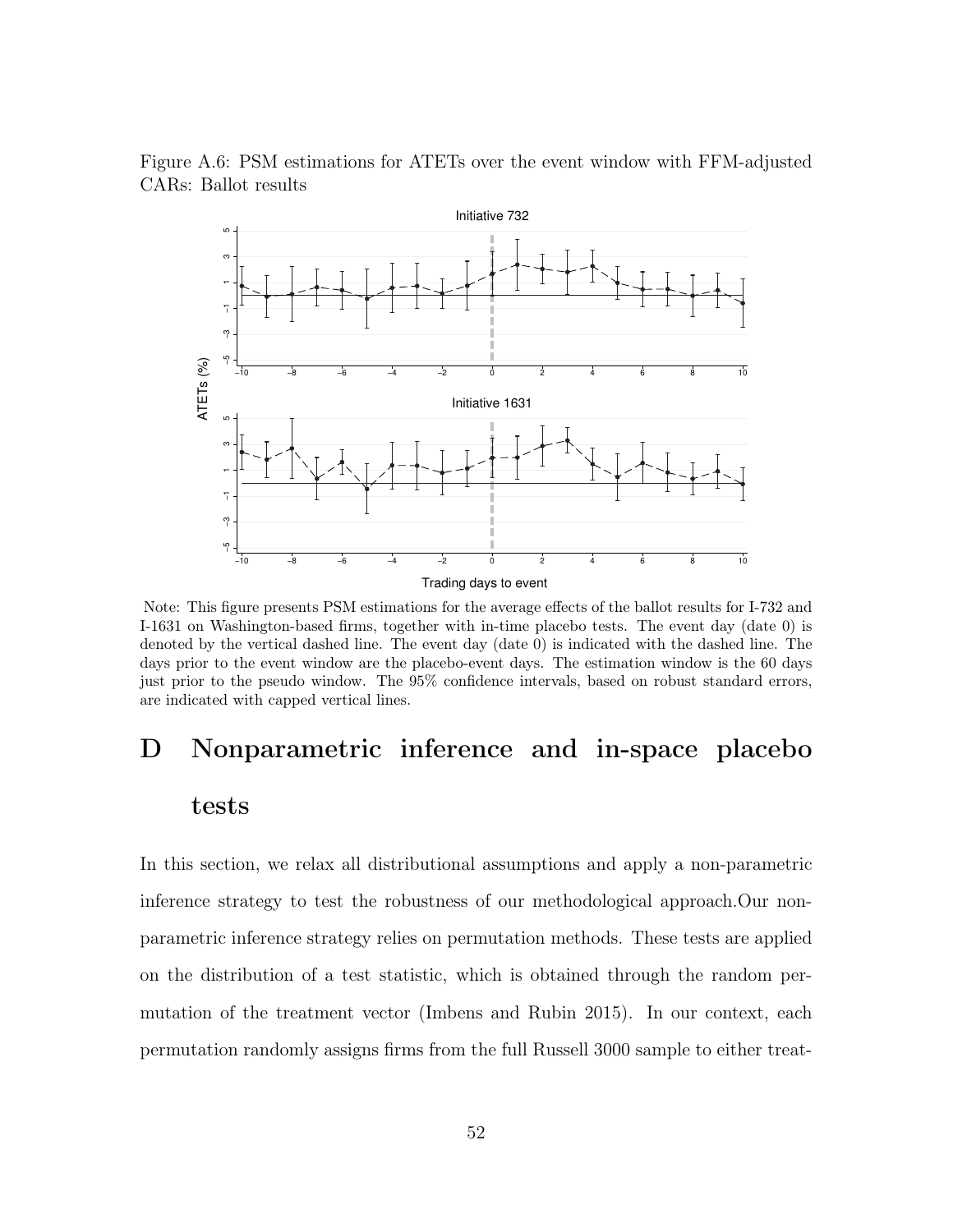ment or control groups, while preserving the original size of both groups.

We realize 1,000 random permutation of the treatment vector and present the results in Figure A.7. The capped lines indicate the median,  $5<sup>th</sup>$  percentile, and  $95<sup>th</sup>$ percentile of the distribution obtained with the random permutation. For inference purposes, we compute a p-value based on the rank of the estimated ATET in this empirical distribution. This p-value gives the probability of estimating, by pure chance, an estimate at least as large as our estimates for I-732 and I-1631. The results of this non-parametric exercise, presented in Figure A.7, show that this probability is below 5%. These results are robust to additional checks, such as combining randomization with stratification along the industry dimension. This additional check ensures that our results are robust also to random assignment of industries into the treatment group. That is, it confirms that the results are not driven by potential selection of industry clusters into treatment.

We now turn to another inference strategy suggested by MacKinnon and Webb (2019), in which we compare the estimated ATETs for I-732 and I-1631 against a distribution of placebo ATETs estimated from assigning the treatment to the states in the control group. This approach accounts for potential cross-sectional correlation due to treatment assignment in clusters.

In our analysis, we exclude small states with fewer than 10 firms and focus on the remaining 33 states. Figure A.8 presents the results from these in-space placebo tests. Similarly to Figure A.7, the capped lines indicate the median,  $10<sup>th</sup>$  percentile, and 90th percentile of the distribution of placebo ATETs obtained at each date. Figure A.8 shows that the estimated effects for I-732 and I-1631 are larger than 90 % of the placebo ATETs. Note that, in the same spirit of all other analyses, we take a conservative approach and include in the distribution the estimated ATETs for Washington State (see MacKinnon and Webb 2019). We interpret these results akin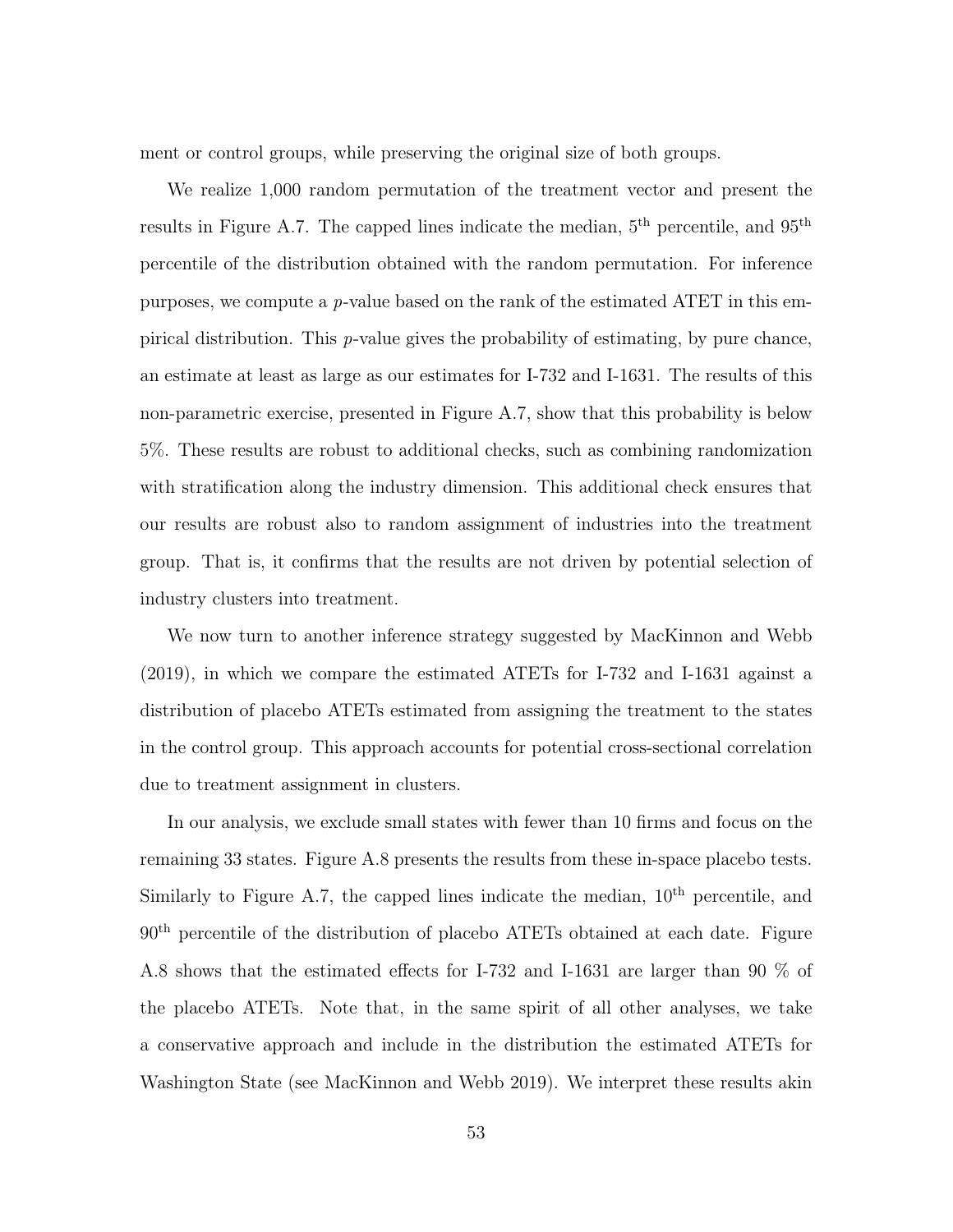

Figure A.7: ATETs over the event window based on FFM-adjusted CARs and randomization inference

Note: This figure presents the average effects of the ballot results for I-732 and I-1631 on Washington-based firms, together with in-time placebo tests. The event day (date 0) is denoted by the vertical dashed line. The days prior to the event window are the placebo-event days. The estimation window is the 60 days just prior to the pseudo window. The vertical capped lines shows the median, 5<sup>th</sup> percentile, and 95<sup>th</sup> percentile of permutation tests.

to the non-parametric p-values from randomization inference techniques. That is, the probability of observing an estimate at least as large as our estimates for I-732 and I-1631 is at most 10 %.